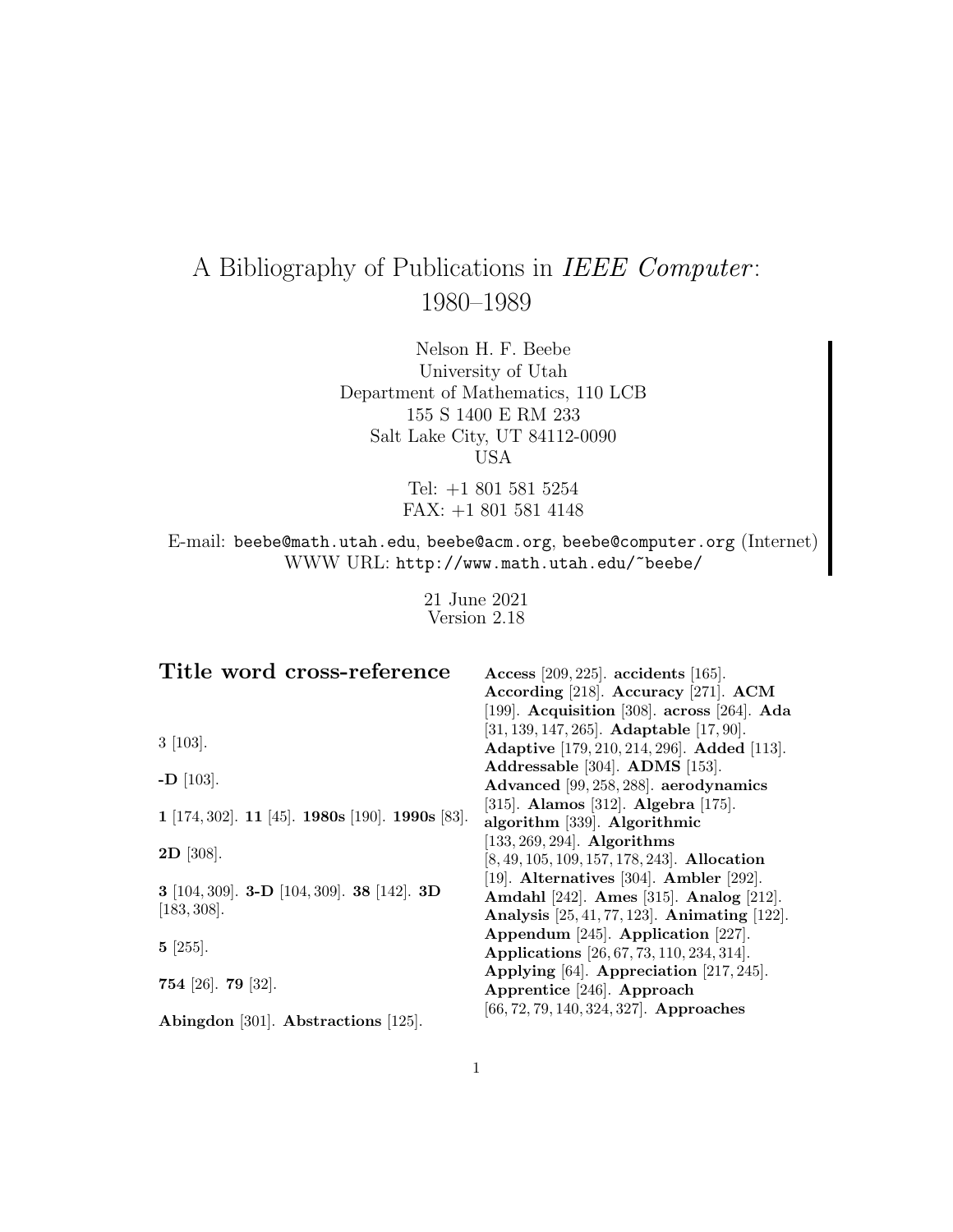[3, 228]. **April** [245]. **Arbitrary** [243]. **Architecture** [14, 34, 73, 88, 116, 129, 162, 163, 168, 208, 234, 237, 242, 260]. **Architecture/Compiler** [168]. **Architectures** [17, 50, 71, 134, 158, 160, 249]. **area** [12]. **Arithmetic** [2, 23, 24, 26, 51]. **Armstrong** [227]. **Array** [34–36, 173, 176, 178, 179, 243]. **Arrays** [135, 157, 172, 177, 181, 182, 221]. **ART** [214]. **Artificial** [158, 160]. **assembly** [274]. **Assistant** [143, 282]. **Associative** [304]. **Assuring** [320]. **Astronautics** [302]. **Augmented** [170]. **Authority** [209]. **automated** [274]. **Automatic** [62, 235, 280]. **Automation** [30, 268, 273–276]. **automation-robotics** [276]. **Autonomous** [291–293]. **Avalon** [253]. **Avalon/C** [253]. **Back** [3, 4]. **Back-End** [3, 4]. **Balancing** [58]. **band** [12]. **Base** [39, 40, 64, 162, 193]. **Based** [6, 58, 81, 95, 128, 141, 156, 183–188, 279, 337]. **batch** [274]. **Beamforming** [179]. **Behavior** [80]. **benchmark** [301]. **Beyond** [124]. **Bibliography** [216]. **Bidirectional** [219]. **Binary** [23, 212, 218]. **Birth** [257]. **Book** [127]. **Box** [226]. **Box-Structured** [226]. **Branch** [85]. **Broadband** [328]. **Broadcast** [8]. **Browsing** [140, 203]. **Buffer** [45, 85]. **Building** [81, 166, 299]. **bullet** [165]. **Bus** [16]. **Business** [30].

**C** [253]. **C2** [256]. **Cabinet** [225]. **caches** [251]. **CAD** [105, 161, 183, 184, 187, 285]. **CAD-based** [183]. **calculating** [9]. **CAM** [105]. **Camera** [112]. **Capacity** [119, 142]. **Case** [191, 192, 251]. **CCD** [220]. **Cellular** [88, 180]. **Center** [314, 315]. **Chaining** [319]. **Characterization** [232]. **Charlotte** [321]. **Checking** [7]. **Chinese** [106]. **Chinese/Kanji** [106]. **Chip** [32, 219]. **Chips** [1]. **Circuit** [327]. **Circuits** [7, 219, 220, 280]. **Cm\*** [68]. **Code** [264]. **Codes** [7]. **coding** [340]. **Coherence** [205].

**Collapsed** [281]. **Collapsed-Fault** [281]. **Color** [78]. **Combinatorial** [117]. **Combining** [286]. **Commercial** [166, 209]. **Communication** [12, 66]. **Comparison** [218]. **Compiler** [11, 168, 265]. **Compiler-Compiler** [11]. **Complete** [152, 343]. **Complex** [191]. **Complexity** [124]. **Components** [137]. **Composing** [262]. **Compression** [91, 339, 340, 343]. **Computation** [15, 49, 223, 271]. **computational** [315]. **Computations** [324]. **Computer** [22, 38, 55, 58, 63, 66, 71, 74, 92, 98, 100, 102, 112, 116, 128, 158, 162, 168, 174, 199, 249, 258, 267, 331, 335, 337]. **Computer-Based** [128]. **Computers** [124, 190, 233, 238, 305]. **Computing** [12, 35, 48, 51, 149, 199, 212, 215, 241, 266, 331]. **Concept** [172, 173, 182, 204]. **Concepts** [110, 239, 288]. **Concurrent** [51, 108, 233, 324]. **Conference** [240]. **Conferencing** [128]. **Configuration** [113, 326]. **Configurations** [138]. **CONLAN** [110]. **Connection** [234]. **Connectionist** [160]. **Considerations** [6, 61, 156, 259]. **Constrained** [297]. **Constraints** [338]. **Construction** [104, 204]. **Content** [304]. **Content-Addressable** [304]. **Contention** [247]. **Control** [89, 144, 185, 188, 209]. **Controller** [179]. **Controlling** [296]. **Controversy** [124]. **Convex** [256]. **Core** [199]. **Correcting** [7]. **Correctness** [230, 248]. **Coupled** [207]. **Coverage** [281]. **Covered** [152]. **Cray** [257, 319]. **Criteria** [218]. **Cross** [301]. **Crossbar** [171]. **Current** [120, 129, 219, 230, 273–276]. **Current-Mode** [219]. **Curriculum** [322]. **Curved** [69]. **Cut** [113]. **Cydra** [255].

**D** [103, 104, 309]. **DARPA** [74, 131]. **Data** [18, 19, 39–42, 53–56, 59, 64, 91, 105, 106, 162, 182, 193, 228, 243, 307– 310, 316, 334, 337, 339, 343]. **data-base** [40]. **Data-Driven** [182, 243]. **Data/Knowledge**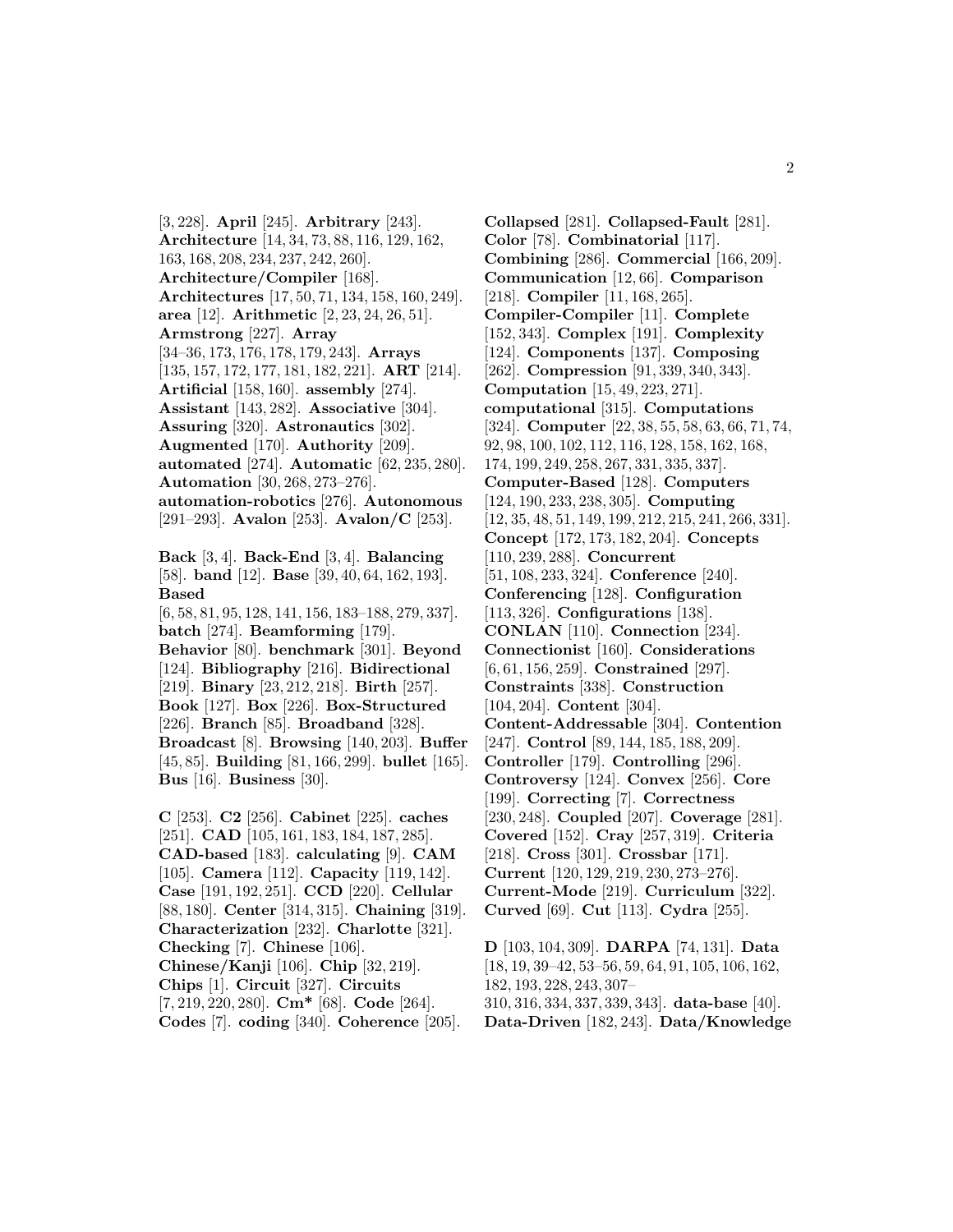[162, 193]. **Database** [71, 86, 90, 97, 102, 136, 140, 333, 335]. **Databases** [126, 151, 155, 161, 192, 338]. **Dataflow** [52, 133]. **Deadlock** [13, 329]. **Debugging** [325]. **decisions** [255]. **Declarative** [324]. **Decomposing** [105]. **defense** [261]. **Definitive** [342]. **Denormalized** [27]. **departmental** [255]. **Depth** [299]. **Description** [111]. **Design** [1, 6, 45, 66, 85, 89, 90, 108, 125, 136, 139, 144, 145, 153, 156, 179, 194, 231, 250, 255, 256, 259, 282, 303, 327, 337]. **Designing** [321]. **Designs** [279]. **detection** [329]. **Determining** [78]. **Development** [10, 121, 195, 200, 224, 279, 283]. **Developments** [176]. **Diagnostic** [97]. **Digital** [80, 208]. **direct** [251]. **direct-mapped** [251]. **Directed** [97]. **Directions** [14]. **Discipline** [199, 266, 267]. **Disk** [59, 119, 156]. **Disk-Based** [156]. **Disks** [225]. **Display** [307]. **Distributed** [8, 12, 19, 67, 132, 139, 169, 252, 298, 312, 329]. **distributions** [9]. **do** [164]. **Document** [129, 200, 201]. **domain** [242]. **Domesticating** [148]. **Down** [104]. **drawing** [5]. **Drawings** [104]. **Driven** [182, 231, 243]. **Dual** [184]. **Dynamic** [244, 302].

**Earth** [310]. **easy** [5]. **easy-to-use** [5]. **Editing** [201]. **Editor** [169, 216]. **Editors** [84, 196, 333]. **education** [267]. **Efficient** [108, 152]. **Electronic** [76, 127, 275, 311]. **End** [3, 4]. **Engineer** [282]. **Engineering** [104, 126, 165, 256, 286, 306, 322]. **Enhancement** [224]. **Enhancing** [126]. **Environment** [28, 29, 31, 94, 101, 140, 146, 198, 204, 223, 282, 299]. **Environments** [194, 195, 197, 323]. **Errata** [24]. **Error** [7]. **Error-Correcting** [7]. **essence** [165]. **Essential** [114, 178]. **Ethernet** [63]. **Evaluating** [138]. **Evaluation** [166]. **Event** [205]. **Evolution** [63, 284, 323, 331]. **Exception** [272]. **Exchange** [170].

**Execution** [46]. **Exercise** [231]. **Expanding** [306]. **Experience** [81, 321]. **Experimental** [131, 316]. **Experiments** [62]. **Expert** [97, 142, 144–146, 166, 239]. **Exploration** [292]. **Expressing** [109].

**Facilitate** [36]. **Facility** [223, 288, 321]. **Facts** [203]. **Fault** [96, 177, 207, 281]. **Fault-Tolerant** [96, 207]. **Federal** [115]. **Field** [307]. **Fifth** [116]. **Fifth-Generation** [116]. **File** [62, 162, 225]. **Filtering** [210]. **Finding** [203]. **Fixed** [157]. **Fixed-Size** [157]. **Flames** [308]. **Flexible** [67]. **Flight** [288]. **Floating** [2, 23–26]. **Floating-Point** [2, 23, 25]. **Flow** [18, 53–56, 64, 307]. **Flows** [308]. **Fluid** [307]. **FolioPub** [202]. **Force** [199]. **Formal** [230]. **Formalization** [197]. **Format** [341]. **Formats** [129]. **Fortran** [36, 229]. **Framework** [285, 294]. **Free** [60]. **Friends** [148]. **Functional** [79, 150]. **Functionally** [34]. **Fuzzy** [239].

**GaAs** [168, 179]. **Gateway** [47]. **Gateways** [73, 74]. **General** [174, 259]. **General-Purpose** [174, 259]. **Generating** [281]. **Generation** [20, 116, 241, 278, 280]. **Genesis** [102]. **Gentest** [280]. **geographic** [41, 334]. **GEOMATIC** [103]. **Geometric** [271]. **Good** [320]. **Government** [115]. **Graduation** [290]. **graph** [5]. **Graphic** [103, 341]. **Graphical** [101, 120, 121, 252, 326]. **Graphics** [22, 98, 130, 237]. **graphs** [54]. **Grasping** [273]. **Grids** [295]. **Guest** [84, 169, 216, 333]. **Guide** [2, 24, 342].

**Handling** [145, 272]. **Hardware** [80, 107, 109, 111, 230, 282, 332]. **Hashing** [244]. **Heterogeneous** [74, 86, 223]. **High** [91, 119, 208, 238, 278]. **High-Level** [278]. **High-Performance** [91]. **High-Speed** [119, 208, 238]. **Highly** [48, 51]. **Holy** [37]. **Hyper** [228]. **Hyper-Semantic** [228]. **Hyperchannel** [75]. **Hypertext** [189, 203].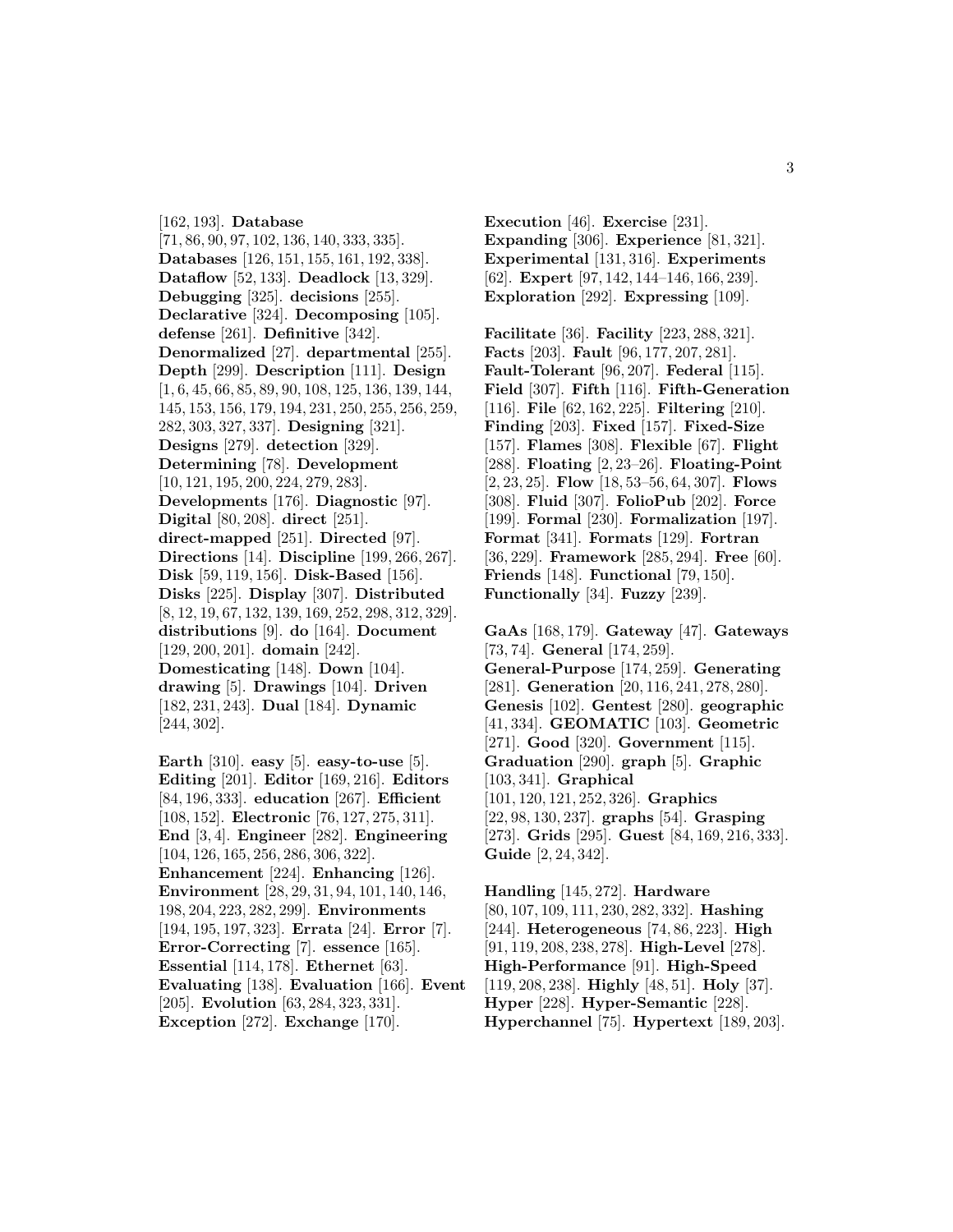**IBM** [142, 229, 317, 319]. **ICs** [218]. **IEEE** [26]. **IEEE-754** [26]. **If** [60]. **Image** [71, 333, 336]. **impact** [12]. **Implementation** [2, 24, 152, 172, 173, 182, 211]. **implementations** [110]. **individual** [340]. **Influence** [323]. **Information** [41, 42, 130, 204, 250, 299, 334]. **Inheritance** [253]. **Inspection** [300]. **inspections** [248]. **Institute** [290, 322]. **Instruction** [93, 124, 191, 302]. **Instruction-Level** [93]. **Integrated** [71, 194, 337]. **Integrating** [35, 136, 181]. **Integration** [89]. **Integrity** [338]. **Intelligence** [158, 160]. **Intelligent** [47, 273, 291]. **Interactive** [98, 101, 309]. **Interchange** [129, 130]. **Interconnecting** [74, 76, 86, 137]. **Interconnection** [43, 44, 169, 170, 263]. **Interface** [125, 287]. **Interfaces** [252, 262]. **Interfacing** [105]. **Interlisp** [29]. **Intermedia** [204]. **Internal** [244]. **International** [129]. **Internet** [74]. **internetworking** [73]. **Interoffice** [132]. **Interpreter** [70]. **Interpreting** [33]. **InterViews** [262]. **Introduction** [84, 169, 189, 216, 230, 232, 333]. **investigate** [248]. **IS-A** [77]. **ISDN** [328]. **Isn't** [77]. **ISR** [335]. **Issues** [4, 14, 114, 139, 265].

**Jukebox** [119].

**Kanji** [106]. **Kernel** [298]. **Kingdom** [176]. **Knowledge** [79, 81, 82, 97, 126, 144, 162, 193, 203, 286, 337]. **Knowledge-Based** [81, 337]. **Knowledge-Directed** [97]. **KRYPTON** [79].

**Laboratory** [312, 313, 316]. **LANDSAT** [41]. **Language** [10, 14, 30, 108, 109, 111, 196, 323, 337]. **Languages** [40, 53, 56]. **Large** [15, 49, 119, 135, 162, 192, 310]. **Large-Capacity** [119]. **Large-Scale** [15]. **Lawrence** [313]. **learned** [294]. **Learning**

[293, 297]. **length** [9]. **Level** [93, 270, 278]. **Library** [279]. **Library-Based** [279]. **Linda** [148]. **Linear** [175]. **Links** [75, 77]. **LISP** [32, 163, 232]. **Livermore** [313]. **Load** [58]. **Local** [12, 58, 63]. **Localization** [187]. **Logic** [216, 217, 219, 221, 245].

**Machine** [116, 234]. **Machines** [56, 64, 163, 193, 291]. **Mail** [76, 131, 132]. **Maintenance** [303]. **Management** [57, 71, 86, 154, 202, 240, 287, 333, 337]. **Managing** [161]. **Manipulating** [42]. **Manipulation** [300]. **Manipulators** [188]. **Manufacturing** [187]. **Map** [334]. **mapped** [251]. **Mapping** [157, 178, 250]. **Mass** [60, 61, 118]. **Master** [322]. **Matrix** [51, 174]. **Matrix-1** [174]. **matures** [267]. **Maximum** [229]. **Measuring** [9, 69]. **Mechanical** [104, 144, 274]. **Medical** [309]. **Memories** [96]. **Memory** [38, 57, 247, 304]. **Message** [233]. **Message-Passing** [233]. **Metadata** [154]. **Methodology** [89, 90]. **methods** [305]. **Microcomputer** [16]. **Microprocessor** [6, 87, 259]. **Microprocessor-Based** [6]. **Mid** [190]. **Mid-1980s** [190]. **Migration** [62, 321]. **Mini** [164]. **Mini-Super** [164]. **Misconceptions** [241]. **MML** [87]. **Mobile** [293, 295]. **Mode** [219]. **Model** [118, 186–188, 211, 224, 299, 336]. **Model-Based** [186–188]. **Modeling** [93, 105, 161, 222, 228]. **Modular** [43]. **Monitoring** [46]. **Motion** [33, 212, 269]. **Motions** [270]. **MP** [257, 319]. **Multicomputer** [138, 222]. **Multicomputers** [233]. **Multilevel** [73]. **Multimedia** [131, 156]. **Multiple** [87, 200, 216, 217, 219–221, 242, 245]. **multiple-domain** [242]. **Multiple-Microprocessor** [87]. **Multiple-Valued** [216, 217, 219–221, 245]. **Multiplier** [219]. **Multiprocessing** [117]. **Multiprocessor** [95, 114, 207, 227, 263].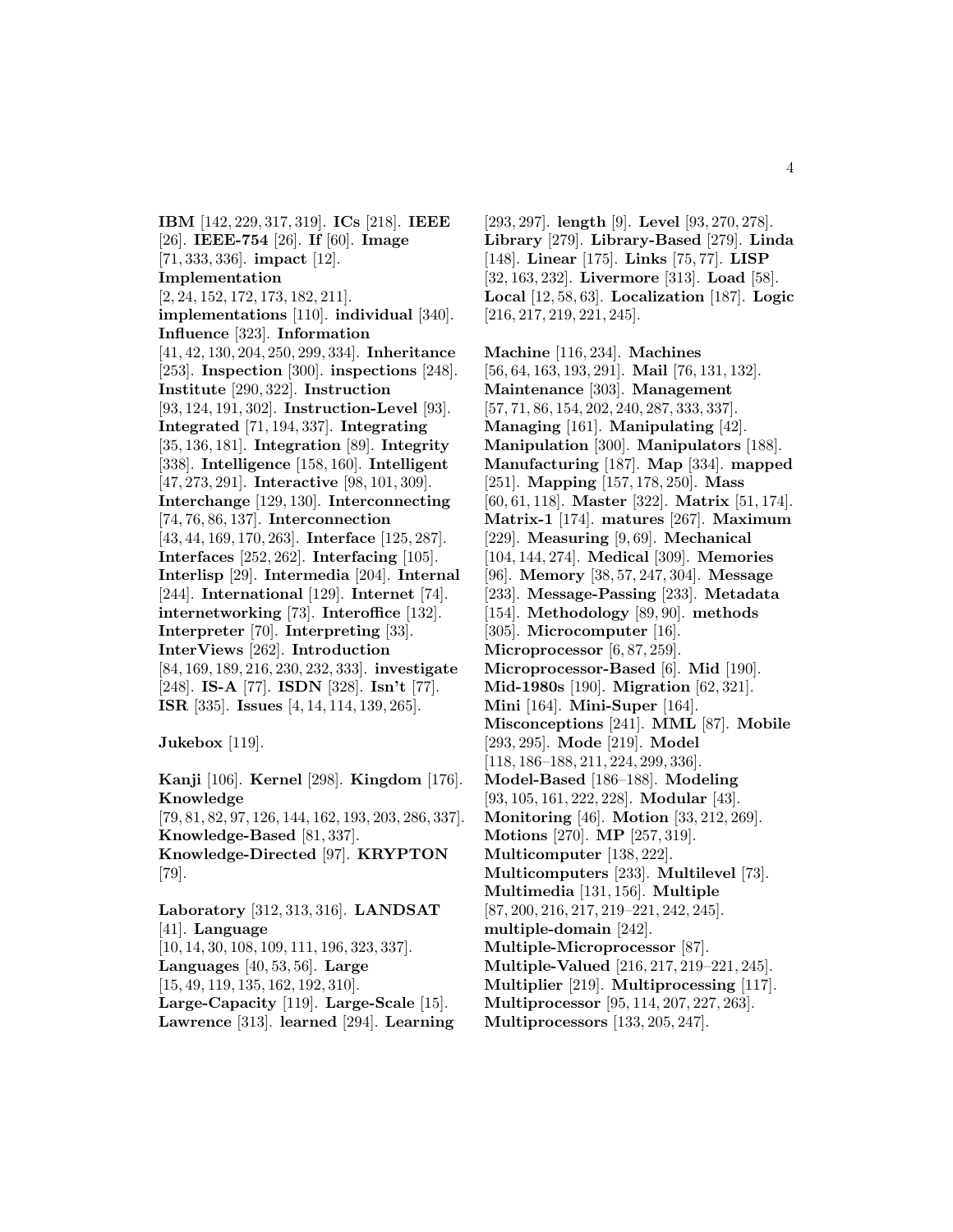**Multisensor** [298]. **Multistage** [170]. **Multivalued** [218]. **Myths** [235].

**NASA** [315]. **National** [240, 312–314]. **Nature** [166]. **Naval** [316]. **Navigation** [293–295]. **Nets** [210]. **Network** [3, 58, 63, 66, 75, 206, 211, 213, 214, 289, 328, 341]. **Networks** [4, 21, 43, 44, 49, 74, 77, 92, 169– 171, 212, 215, 263]. **Neural** [210, 211, 213–215, 297]. **Next** [241]. **Next-Generation** [241]. **No** [165]. **Nonlinear** [297]. **Null** [179]. **Numbers** [27].

**OBE** [30]. **Object** [104, 156, 183, 285, 320, 336]. **Object-Oriented** [285, 320]. **Objects** [33, 155]. **Occluded** [186]. **Occupancy** [295]. **Office** [30, 129]. **Offs** [45, 255]. **Once** [225]. **Operating** [57, 99, 139, 206]. **Operator** [143]. **Opinion** [56]. **Opportunities** [306]. **Optical** [59, 119, 156, 171, 193, 225, 328]. **Optimization** [221, 232, 264]. **Optimum** [208]. **Ordering** [205]. **Organization** [45]. **Organizing** [214]. **Oriented** [285, 320]. **Overlapping** [112]. **Overview** [11, 13, 246].

**package** [5]. **Packet** [43]. **Paper** [145]. **Para** [150]. **Para-Functional** [150]. **Paradigm** [83]. **Parallel** [34, 48, 49, 94, 115, 116, 134, 147, 149, 169, 175, 192, 208, 305]. **Parallelism** [148, 167]. **PARET** [222]. **Part** [78]. **Partially** [186]. **Partitioning** [157, 178]. **Parts** [112, 186, 187]. **Passing** [233]. **Patrec** [97]. **Pattern** [100, 210, 213, 214]. **PC** [317]. **peace** [37]. **Perception** [295]. **Performance** [4, 91, 95, 123, 133, 138, 156, 229, 263, 325]. **Persistent** [72]. **Perspective** [31, 331]. **Perspectives** [15]. **philosophies** [255]. **Pick** [270]. **Pick-and-Place** [270]. **PICT** [101]. **Pictorial** [39–42, 338]. **Picture** [40]. **Pipelining** [319]. **pivotal** [261]. **Place** [270]. **Planetary** [292]. **Planning**

[142, 186, 269, 270, 274]. **Plausibility** [231]. **Plausibility-Driven** [231]. **plea** [37]. **PNG** [341, 342]. **Point** [2, 23–26]. **Poker** [94]. **Portable** [341]. **Power** [143]. **Practical** [55, 198]. **Precision** [260]. **Precompilation** [36]. **Predictable** [298]. **Prediction** [85, 185]. **Prediction-Based** [185]. **Preliminary** [199]. **Price** [113, 159]. **Pride** [145]. **Principles** [153]. **Problem** [13, 241]. **Problems** [117, 271]. **procedures** [264]. **Process** [89, 321]. **Processing** [19, 36, 41, 51, 71, 106, 147, 158, 169, 180, 196, 207, 208, 277, 334, 335]. **Processor** [35, 93, 113, 115, 135, 175, 182, 232]. **Processors** [34, 173, 178, 190]. **Production** [11, 141]. **Program** [46, 54, 93, 121, 196, 248]. **Programmable** [221, 289]. **Programmer** [246]. **Programming** [28, 29, 72, 87, 94, 101, 120, 150, 167, 188, 194, 197, 198, 229, 235, 274, 326, 337]. **Programs** [36, 115, 122, 320]. **project** [11, 110, 314]. **PROLOG** [108]. **Properties** [253]. **Proposals** [25]. **Proposed** [2, 16, 23, 24, 26]. **Prospects** [235]. **Protocols** [328]. **Prototypes** [287]. **Prototyping** [275, 283, 284, 286, 288, 289]. **PSN** [81]. **Publication** [202]. **Purpose** [1, 174, 259].

**QBE** [30]. **QBE/OBE** [30]. **Quality** [11]. **Quantum** [311]. **Query** [40, 277]. **Query-Processing** [277]. **Querying** [192]. **queue** [9].

**R&D** [240]. **RAM** [304]. **Random** [225]. **Random-Access** [225]. **Rapid** [283, 284, 286, 288]. **rate** [340]. **Reaching** [22]. **Reading** [127]. **Real** [67, 128, 208, 241, 298]. **Real-Time** [67, 128, 208, 241, 298]. **Recognition** [100, 112, 210, 213, 214, 336]. **Recognizing** [186]. **Recommendations** [322]. **Reconfiguration** [134]. **Recovery** [253, 303]. **Reduced** [232]. **Reduced-Introduction-Set** [232].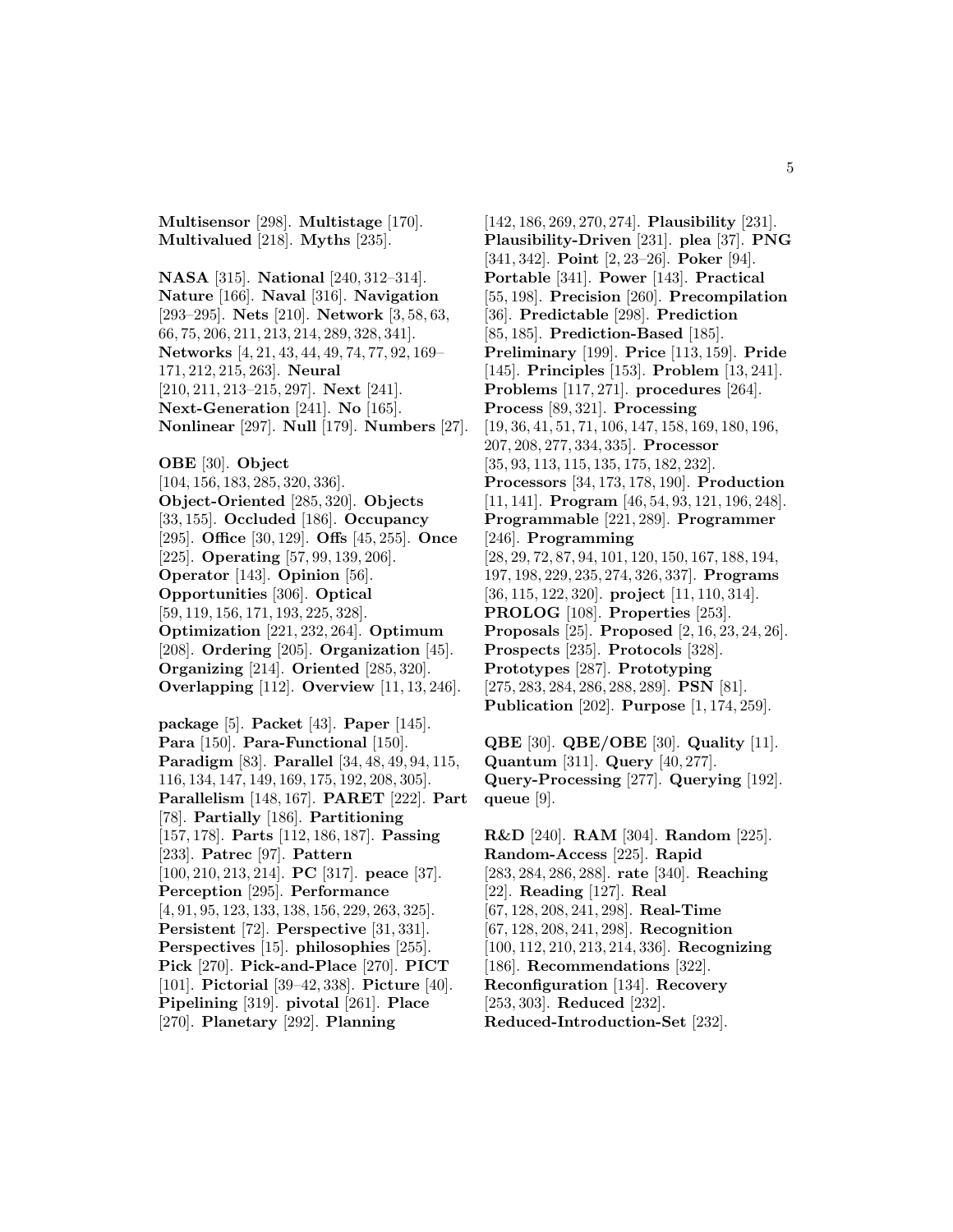**Reducing** [247]. **Reduction** [95]. **Reduction-Based** [95]. **Reference** [118, 343]. **Refinement** [226]. **Relationships** [78]. **Relief** [103]. **Remote** [223]. **report** [199, 267, 330, 332]. **Representation** [79, 126, 183, 200, 250, 307, 308]. **Representations** [184]. **Representing** [80, 82]. **Research** [116, 230, 246, 273–276, 288, 306, 315, 316]. **Resistive** [212]. **retrospective** [318]. **Reuse** [303]. **Reusing** [137]. **RISC** [65, 190]. **Rivers** [314]. **Robot** [69, 183, 185, 188, 270, 293–295]. **Robotic** [274, 300]. **Robotics** [268, 269, 272–276]. **Robustness** [271]. **Rochester** [47]. **Role** [130, 311]. **Routing** [92]. **Rover** [292]. **Rule** [141]. **Rule-Based** [141].

**Saxpy** [174]. **Scale** [15, 49]. **Schedule** [141]. **Scheduling** [302]. **Scheme** [32]. **Scheme-79** [32]. **science** [199, 267]. **Sciences** [310]. **Scientific** [15, 35, 198, 258, 306, 314, 315]. **SDI** [146]. **Seamless** [204]. **Search** [117]. **Second** [20, 56]. **Secure** [277]. **Segue** [252]. **Self** [7, 214]. **Self-Checking** [7]. **Self-Organizing** [214]. **Semantic** [77, 228]. **Semiconductor** [96]. **Semiconductors** [311]. **sequences** [340]. **Sequential** [280, 339]. **Sequoia** [207]. **Serious** [241]. **Server** [156]. **Set** [87, 232, 281]. **Sets** [124, 191, 307, 310]. **Shapes** [104]. **Shared** [247]. **Shared-Memory** [247]. **Shuffle** [170]. **Shuffle-Exchange** [170]. **Shuffles** [44]. **Signal** [51, 180, 208]. **silver** [165]. **Simulated** [95]. **Simulation** [8, 103, 123, 311]. **Single** [112, 281]. **Single-Stuck-Fault** [281]. **Size** [157]. **SLAPP** [175]. **Smalltalk** [122, 159]. **Snowbird** [267]. **Software** [61, 83, 121, 137, 165, 195, 224, 227, 254, 261, 283, 284, 286, 322]. **Solid** [105]. **Some** [176]. **Source** [209]. **Soviet** [238]. **Space** [33]. **Spatial** [338].

**Special** [1]. **Special-Purpose** [1]. **Specification** [338]. **spectrum** [331]. **Speed** [119, 208, 238, 319]. **Spherical** [184]. **Spiral** [224]. **Sprite** [206]. **Stack** [164]. **Standard** [2, 16, 23–26, 287]. **Standardization** [129]. **Standards** [130]. **Star** [318]. **Static** [244]. **Status** [129]. **Steering** [179]. **Step** [178]. **Stepwise** [226]. **Storage** [4, 59–61, 118]. **Storming** [286]. **Strategic** [240, 261]. **Strategies** [85, 92, 134, 277]. **Strategy** [186]. **Structure** [80]. **Structured** [215, 226, 327]. **Structures** [42, 51, 105]. **Stuck** [281]. **Study** [192]. **Style** [320]. **Styles** [201]. **summary** [332]. **Super** [17, 164]. **Supercomputer** [237, 255, 257, 332]. **Supercomputers** [18, 20, 254]. **Supercomputing** [314]. **Supersystem** [181]. **Support** [89, 121, 252, 282]. **Surfaces** [69]. **Surrogate** [162]. **Survey** [46, 48, 120, 130, 189, 190, 230, 236, 301, 305, 330]. **Suspension** [296]. **Switching** [43]. **Symbolic** [149, 335]. **Synchronization** [8, 205, 253, 305]. **Synchronizing** [135]. **Synchronous** [328]. **Synergism** [168]. **System** [10, 16, 35, 57, 97, 103, 119, 131, 132, 139, 141– 145, 166, 180, 184, 202, 206, 225, 227, 273, 280, 289, 300, 337]. **System/38** [142]. **Systems** [12, 17, 38–40, 42, 43, 52, 61, 76, 81, 86, 99, 114, 116, 118, 128, 145, 146, 168, 201, 203, 222, 226, 239, 241, 287, 288, 298, 329, 334]. **Systolic** [50, 157, 172, 174–181]. **Systolic/Cellular** [180].

**Tables** [244, 332]. **talk** [290]. **target** [85]. **Task** [19, 199, 270]. **Task-Level** [270]. **Taulbee** [236, 330]. **Taxonomic** [77]. **Taxonomy** [249]. **Technique** [91]. **Techniques** [64, 87, 120, 153, 177, 193]. **Technology** [83, 265, 323]. **Temporal** [151]. **terrain** [250]. **terrains** [294]. **Test** [278–280, 282]. **Test-Generation** [280]. **Testability** [6, 282]. **Testbed** [66–68]. **TEXnology** [317]. **Text** [106]. **Their** [130].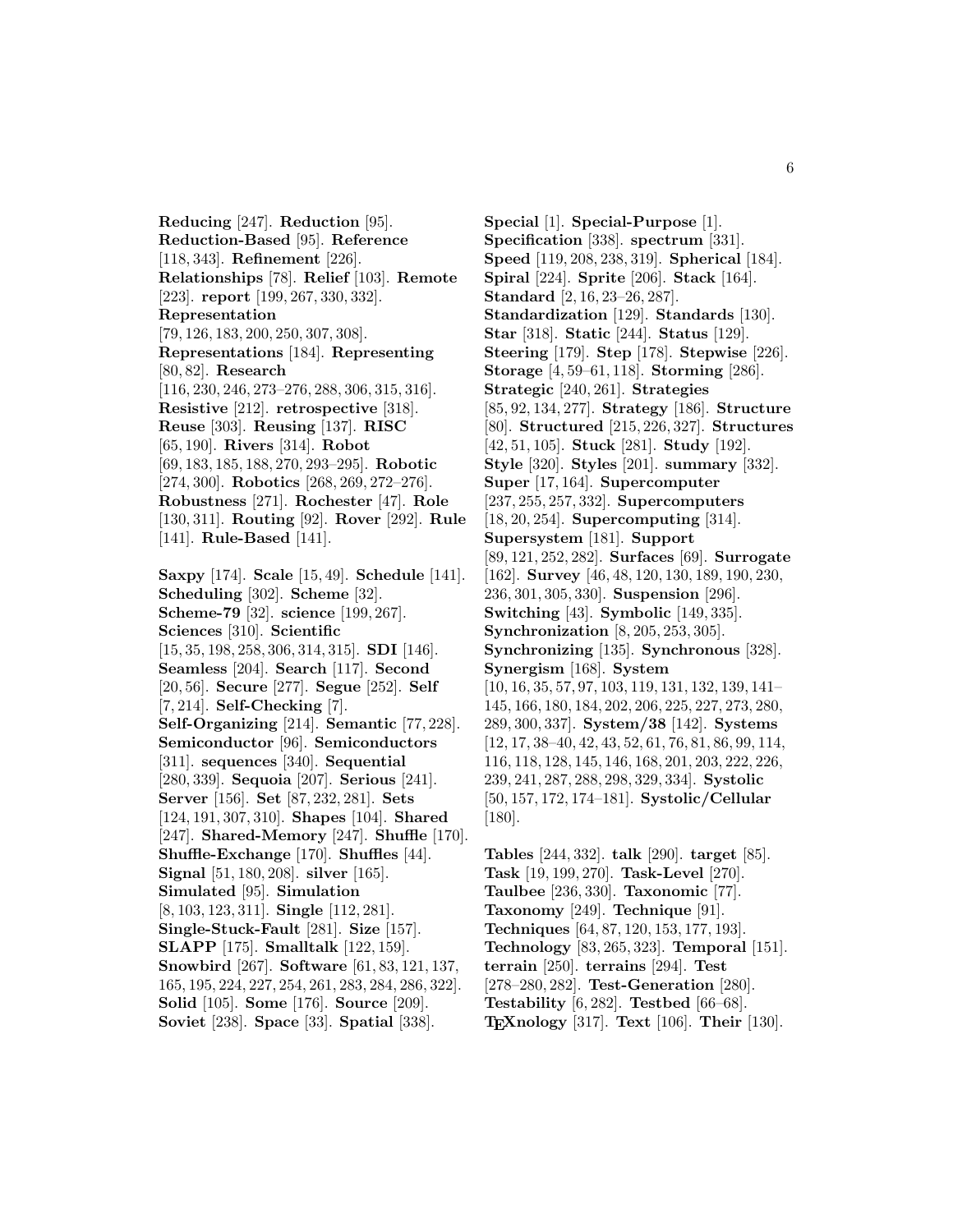**TI** [258]. **Tightly** [207]. **Time** [67, 78, 128, 208, 241, 298]. **Titan** [237]. **Toast** [143]. **Tolerance** [177]. **Tolerant** [96, 207]. **Tools** [10, 84, 87, 166, 313]. **Top** [104]. **Top-Down** [104]. **Topology** [307]. **Trade** [45, 255]. **Trade-Offs** [45, 255]. **Traditional** [228]. **Transaction** [207]. **Transformations** [297]. **Translation** [45]. **Transport** [311]. **Turbulent** [308]. **Tutorial** [217, 245]. **Two** [112]. **Type** [78].

**U** [70]. **U-Interpreter** [70]. **Ubiquitous** [304]. **Underflow** [27]. **Union** [238]. **United** [176]. **universal** [339]. **Unix** [10, 28, 58]. **Unix-Based** [58]. **unknown** [294]. **update** [332]. **USC** [276]. **use** [5]. **User** [22, 125, 136, 262, 287]. **Using** [8, 44, 83, 112, 122, 212, 248, 295, 299].

**Valued** [216, 217, 219–221, 245]. **variable** [340]. **VAX** [45, 57]. **VAX-11** [45]. **VAX/VMS** [57]. **Vector** [20, 229, 307, 319]. **Vehicle** [296]. **Verification** [107, 226, 230]. **Very** [49, 162]. **Very-Large-Scale** [49]. **VHSIC** [111]. **via** [340]. **Videotex** [21]. **Views** [136, 155]. **Virtual** [57]. **Vision** [69, 100, 183, 185, 300, 335, 337]. **Visual** [82, 123, 140, 213, 323]. **Visualization** [121, 306, 309, 311–316]. **Visualizing** [310, 324, 325]. **Visually** [33]. **VLSI** [1, 65, 84, 88, 108, 135, 211, 218, 243, 278, 285, 327]. **VMS** [57]. **vs** [203, 229].

**Wang** [290]. **Wars** [37]. **Wavefront** [173]. **Were** [60]. **Whistle** [279]. **wide** [12]. **wide-band** [12]. **Windows** [152]. **Workbench** [279]. **Workstation** [123]. **world** [82]. **Write** [225]. **Write-Once** [225]. **Writing** [127].

**X** [257, 319]. **X-MP** [257, 319]. **Xerox** [318].

**Zeus** [109]. **ZS** [302]. **ZS-1** [302].

# **References**

# **Foster:1980:DSV**

[1] M. J. Foster and H. T. Kung. The design of special-purpose VLSI chips. Computer, 13(1):26–40, January 1980. CO-DEN CPTRB4. ISSN 0018-9162 (print), 1558-0814 (electronic).

# **Coonen:1980:IGP**

[2] Jerome T. Coonen. An implementation guide to a proposed standard for floating-point arithmetic. Computer, 13 (1):68–79, January 1980. CODEN CP-TRB4. ISSN 0018-9162 (print), 1558- 0814 (electronic). See errata in [24]. See [**?**, **?**].

# **Thornton:1980:BNA**

[3] J. E. Thornton. Back-end network approaches.  $Computer, 13(2):10-17,$ February 1980. CODEN CPTRB4. ISSN 0018-9162 (print), 1558-0814 (electronic).

#### **Chlamatac:1980:PIB**

[4] I. Chlamatac, W. R. Franta, P. C. Patton, B., and Wells. Performance issues in back-end storage networks. Computer, 13(2):18–31, February 1980. CODEN CPTRB4. ISSN 0018-9162 (print), 1558- 0814 (electronic).

# **Butland:1980:EGD**

[5] J. Butland and S. D. Butland. An easyto-use graph drawing package. Computer, 13(2):69–80, February 1980. CO-DEN CPTRB4. ISSN 0018-9162 (print), 1558-0814 (electronic).

# **Hayes:1980:TCM**

[6] J. P. Hayes and E. J. McCluskey. Testability considerations in microprocessor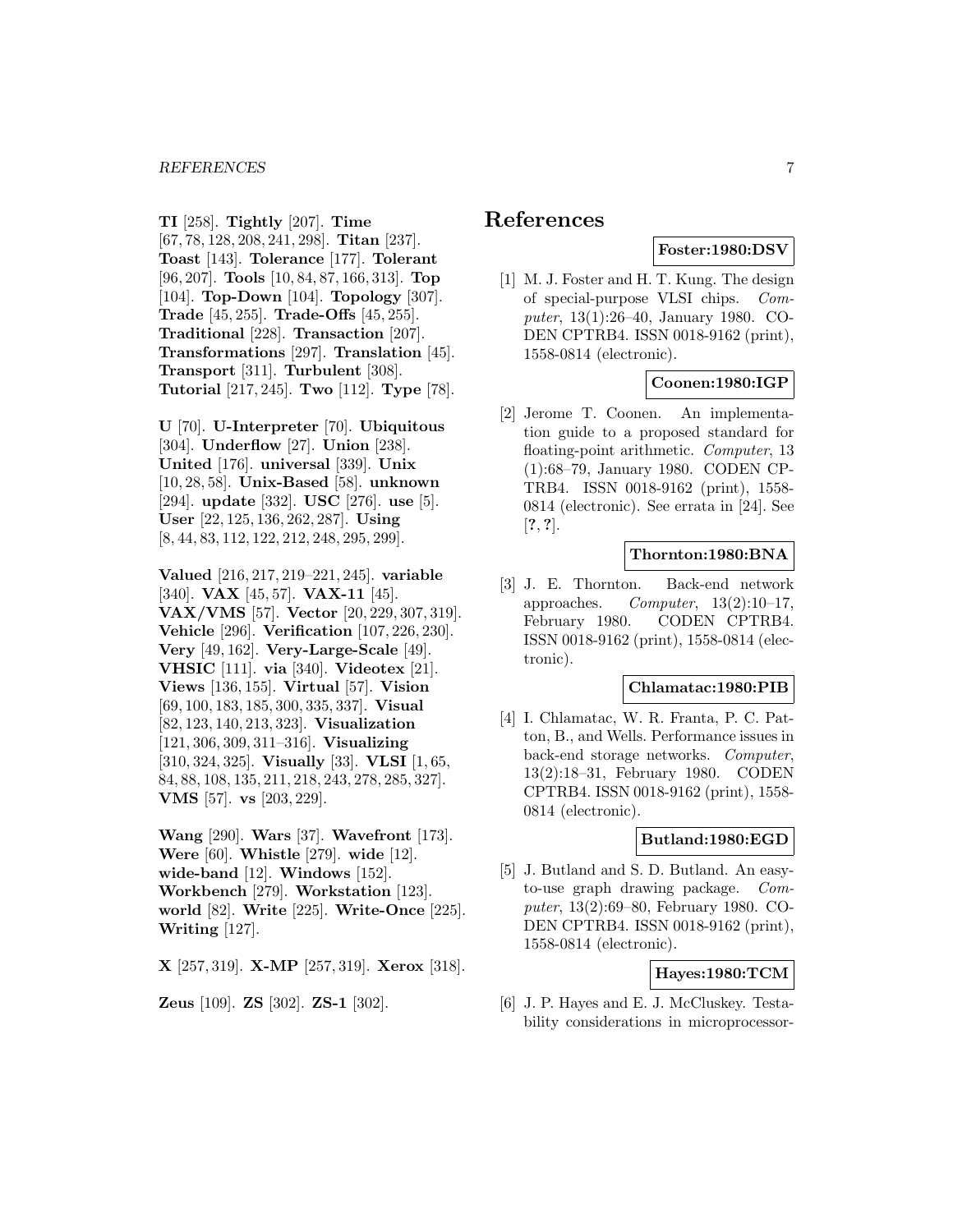based design. Computer, 13(3):17– 26, March 1980. CODEN CPTRB4. ISSN 0018-9162 (print), 1558-0814 (electronic).

#### **Pradhan:1980:ECS**

[7] D. K. Pradhan and J. J. Stiffler. Errorcorrecting codes and self-checking circuits. Computer, 13(3):27–37, March 1980. CODEN CPTRB4. ISSN 0018- 9162 (print), 1558-0814 (electronic).

# **Peacock:1980:DSU**

[8] K. Peacock, E. Manning, and J. Wong. Synchronization of distributed simulation using broadcast algorithms. Computer, 13(4):3–10, April 1980. CODEN CPTRB4. ISSN 0018-9162 (print), 1558- 0814 (electronic).

# **Buzen:1980:MCQ**

[9] Jeffrey P. Buzen and Peter J. Denning. Measuring and calculating queue length distributions. Computer, 13(4): 33–44, April 1980. CODEN CPTRB4. ISSN 0018-9162 (print), 1558-0814 (electronic).

#### **Johnson:1980:LDT**

[10] Steven C. Johnson. Language development tools on the Unix system. Computer, 13(8):16–24, August 1980. CO-DEN CPTRB4. ISSN 0018-9162 (print), 1558-0814 (electronic).

# **Leverett:1980:OPC**

[11] Bruce W. Leverett, R. G. G. Cattell, S. O. Hobbs, J. M. Newcomer, A. H. Reiner, B. R. Schatz, and W. A. Wulf. An overview of the Production Quality Compiler-Compiler Project. Computer, 13(8):38–49, August 1980. CODEN CP- TRB4. ISSN 0018-9162 (print), 1558- 0814 (electronic).

### **Wilkes:1980:IWL**

[12] M. V. Wilkes. The impact of wideband local area communication systems on distributed computing. Computer, 13(9):22–25, September 1980. CODEN CPTRB4. ISSN 0018-9162 (print), 1558- 0814 (electronic).

#### **Isloor:1980:DPO**

[13] S. S. Isloor and T. A. Marsland. The deadlock problem: An overview. Computer, 13(9):58–78, September 1980. CODEN CPTRB4. ISSN 0018-9162 (print), 1558-0814 (electronic).

#### **Flynn:1980:DIA**

[14] M. Flynn. Directions and issues in architecture and language. Computer, 13(10): 5–22, October 1980. CODEN CPTRB4. ISSN 0018-9162 (print), 1558-0814 (electronic).

# **Rodrigue:1980:PLS**

[15] G. Rodrigue, E. D. Giroux, and M. Pratt. Perspectives on large-scale scientific computation. Computer, 13 (10):65–80, October 1980. CODEN CP-TRB4. ISSN 0018-9162 (print), 1558- 0814 (electronic).

#### **Boberg:1980:PMS**

[16] R. W. Boberg et al. Proposed Microcomputer System 796 Bus Standard. Computer, 13(10):89–105, October 1980. CODEN CPTRB4. ISSN 0018-9162 (print), 1558-0814 (electronic).

# **Vick:1980:AAS**

[17] C. R. Vick, S. P. Kartashev, and S. I. Kartashev. Adaptable architectures for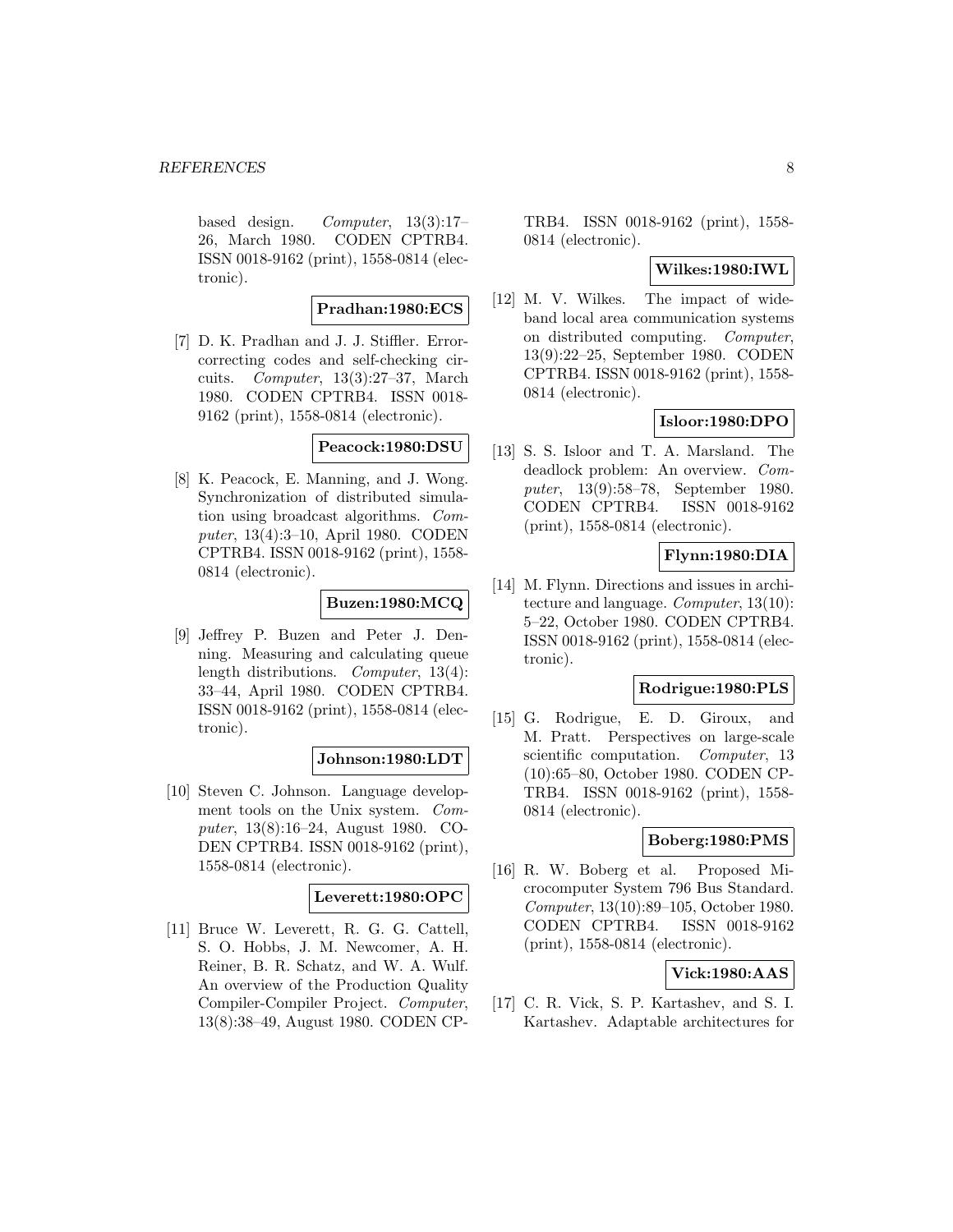super systems. Computer, 13(11):17– 35, November 1980. CODEN CPTRB4. ISSN 0018-9162 (print), 1558-0814 (electronic).

# **Dennis:1980:DFS**

[18] Jack B. Dennis. Data flow supercomputers. Computer, 13(11):48–56, November 1980. CODEN CPTRB4. ISSN 0018- 9162 (print), 1558-0814 (electronic).

# **Chu:1980:TAD**

[19] W. W. Chu, L. J. Holloway, M. Lan, and K. Efe. Task allocation in distributed data processing. Computer, 13(11):57– 69, November 1980. CODEN CPTRB4. ISSN 0018-9162 (print), 1558-0814 (electronic).

# **Kozdrowicki:1980:SGV**

[20] E. W. Kozdrowicki and Douglas J. Theis. Second generation of vector supercomputers. Computer, 13(11):71– 83, November 1980. CODEN CPTRB4. ISSN 0018-9162 (print), 1558-0814 (electronic).

#### **Ball:1980:VN**

[21] A. J. S. Ball, G. V. Bochmann, and J. Gecsei. Videotex networks. Computer, 13(12):8–14, December 1980. CO-DEN CPTRB4. ISSN 0018-9162 (print), 1558-0814 (electronic).

#### **Myers:1981:CGR**

[22] W. Myers. Computer graphics: Reaching the user. Computer, 14(3):7–10, 14, 17, March 1981. CODEN CPTRB4. ISSN 0018-9162 (print), 1558-0814 (electronic).

# **Stevenson:1981:PSB**

[23] David Stevenson. A proposed standard for binary floating-point arithmetic. Computer, 14(3):51–62, March 1981. CODEN CPTRB4. ISSN 0018- 9162 (print), 1558-0814 (electronic).

# **Coonen:1981:EIG**

[24] Jerome T. Coonen. Errata: An Implementation Guide to a Proposed Standard for Floating Point Arithmetic. Computer, 14(3):62, March 1981. CO-DEN CPTRB4. ISSN 0018-9162 (print), 1558-0814 (electronic). See [2, **?**, **?**].

# **Cody:1981:APF**

[25] William J. Cody, Jr. Analysis of proposals for the floating-point standard. Computer, 14(3):63–68, March 1981. CO-DEN CPTRB4. ISSN 0018-9162 (print), 1558-0814 (electronic).

# **Hough:1981:API**

[26] David Hough. Applications of the proposed IEEE-754 standard for floating point arithmetic. Computer, 14(3):70– 74, March 1981. CODEN CPTRB4. ISSN 0018-9162 (print), 1558-0814 (electronic).

#### **Coonen:1981:UDN**

[27] Jerome T. Coonen. Underflow and the denormalized numbers. Computer, 14 (3):75–87, March 1981. CODEN CP-TRB4. ISSN 0018-9162 (print), 1558- 0814 (electronic).

#### **Kernighan:1981:UPE**

[28] B. W. Kernighan and J. R. Mashey. The Unix programming environment. Computer, 14(4):12–24, April 1981. CODEN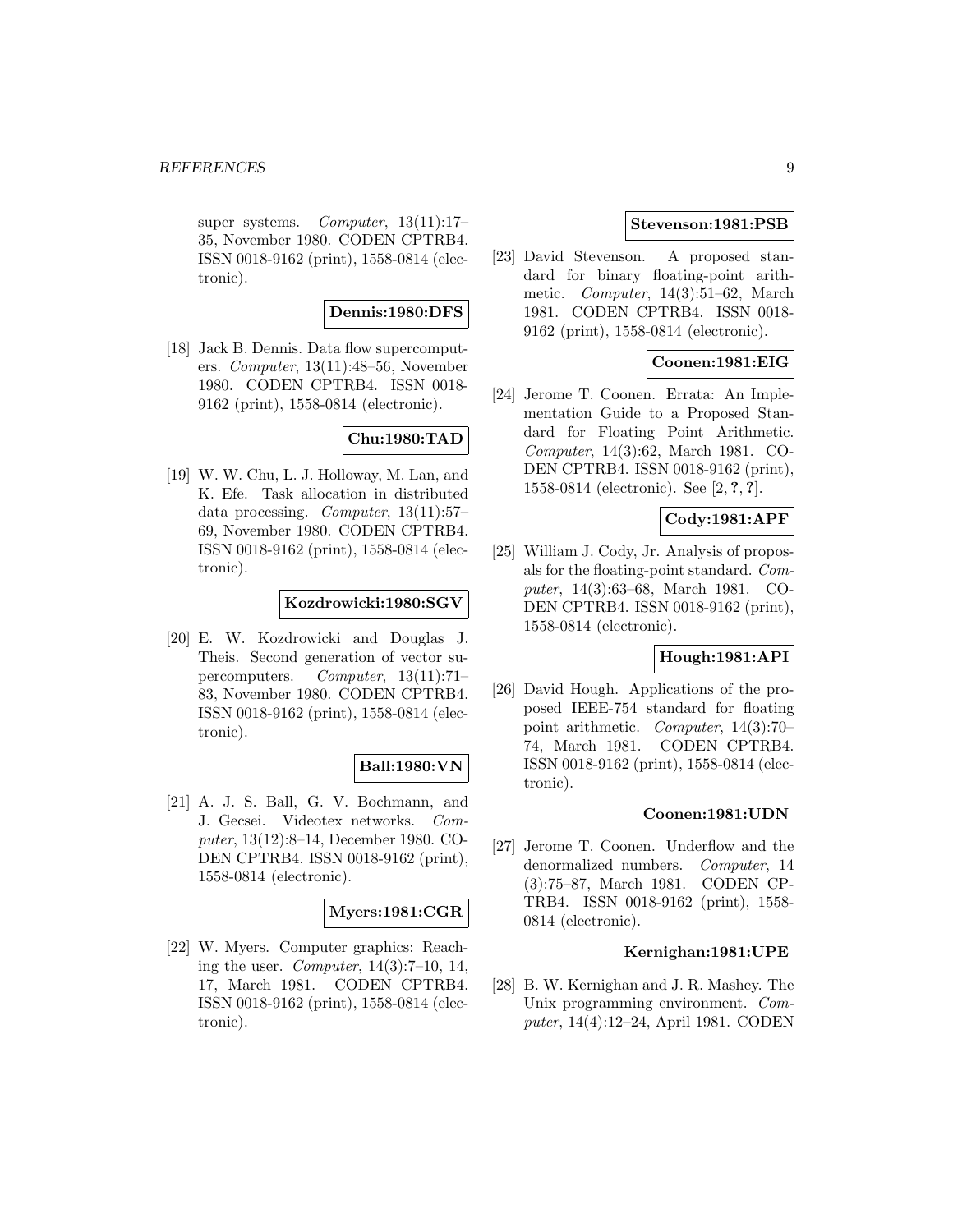CPTRB4. ISSN 0018-9162 (print), 1558- 0814 (electronic).

**Teitelman:1981:IPE**

[29] Warren Teitelman and Larry Masinter. The Interlisp programming environment. Computer, 14(4):25–33, April 1981. CODEN CPTRB4. ISSN 0018- 9162 (print), 1558-0814 (electronic).

**Zloof:1981:QOA**

[30] M. M. Zloof. QBE/OBE: A language for office and business automation. Computer, 14(5):13–22, May 1981. CODEN CPTRB4. ISSN 0018-9162 (print), 1558- 0814 (electronic).

# **Stenning:1981:AEA**

[31] V. Stenning, R. Froggatt, R. Gilbert, and E. Thomas. The Ada environment: A perspective. Computer, 14(6): 26–36, June 1981. CODEN CPTRB4. ISSN 0018-9162 (print), 1558-0814 (electronic).

#### **Sussman:1981:SLC**

[32] Gerald Jay Sussman, Jack Holloway, Guy Lewis Steele, Jr., and Alan Bell. Scheme-79 — Lisp on a chip. Computer, 14(7):10–21, July 1981. CODEN CP-TRB4. ISSN 0018-9162 (print), 1558- 0814 (electronic).

### **Webb:1981:VIM**

[33] Jon A. Webb and J. K. Aggarwal. Visually interpreting the motion of objects in space. Computer, 14(8):40–46, August 1981. CODEN CPTRB4. ISSN 0018- 9162 (print), 1558-0814 (electronic).

### **Cohler:1981:FPA**

[34] E. U. Cohler and J. E. Storer. Functionally parallel architecture for array

processors. Computer, 14(9):28–36, September 1981. CODEN CPTRB4. ISSN 0018-9162 (print), 1558-0814 (electronic).

### **Maron:1981:IAP**

[35] N. Maron and T. A. Brengle. Integrating an array processor into a scientific computing system. Computer, 14(9):41– 44, September 1981. CODEN CPTRB4. ISSN 0018-9162 (print), 1558-0814 (electronic).

#### **Brode:1981:PFP**

[36] B. Brode. Precompilation of Fortran programs to facilitate array processing. Computer, 14(9):46–51, September 1981. CODEN CPTRB4. ISSN 0018- 9162 (print), 1558-0814 (electronic).

#### **Cohen:1981:HWP**

[37] Danny Cohen. On Holy Wars and a plea for peace. Computer, 14(10):48– 54, October 1981. CODEN CPTRB4. ISSN 0018-9162 (print), 1558-0814 (electronic). This is an entertaining account of the Big-Endian and Little-Endian problems of bit and byte ordering.

#### **Pohm:1981:CMS**

[38] A. V. Pohm and T. A. Smay. Computer memory systems. Computer, 14(10):93– 110, October 1981. CODEN CPTRB4. ISSN 0018-9162 (print), 1558-0814 (electronic).

#### **Chang:1981:PDB**

[39] S. K. Chang and T. L. Kunii. Pictorial data base systems. Computer, 14(11): 13–21, November 1981. CODEN CP-TRB4. ISSN 0018-9162 (print), 1558- 0814 (electronic).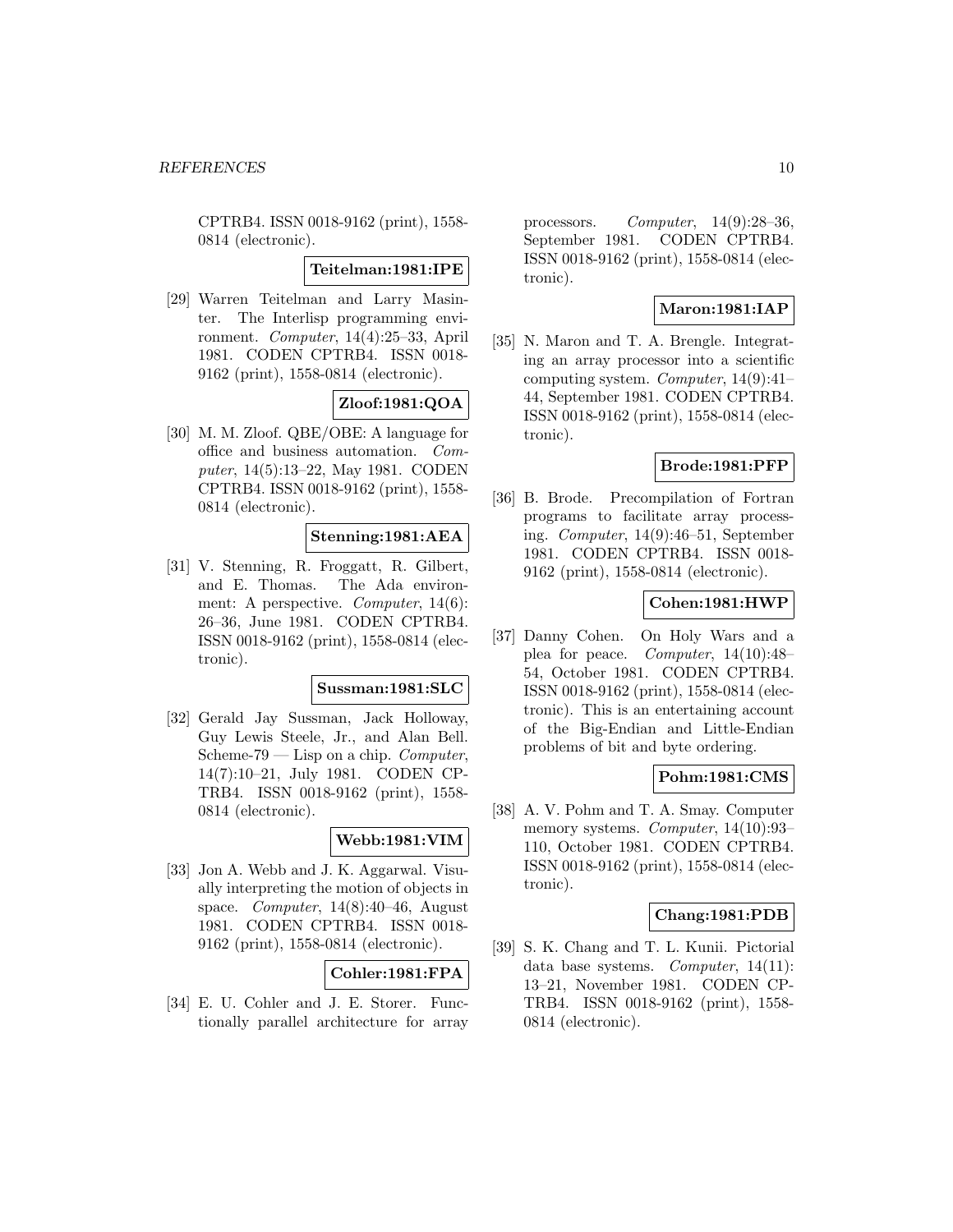#### **Chang:1981:PQL**

[40] N. S. Chang and K. S. Fu. Picture query languages for pictorial database systems. Computer, 14(11):23– 33, November 1981. CODEN CPTRB4. ISSN 0018-9162 (print), 1558-0814 (electronic).

# **Zobrist:1981:PIP**

[41] A. L. Zobrist and G. Nagy. Pictorial information processing of LANDSAT data for geographic analysis. Computer, 14 (11):34–41, November 1981. CODEN CPTRB4. ISSN 0018-9162 (print), 1558- 0814 (electronic).

# **Chock:1981:MDS**

[42] Margaret Chock, Alfonso F. Cardenas, and Allen Klinger. Manipulating data structures in pictorial information systems. Computer, 14(11):43– 50, November 1981. CODEN CPTRB4. ISSN 0018-9162 (print), 1558-0814 (electronic).

#### **Dias:1981:PSI**

[43] D. M. Dias and J. R. Jump. Packet switching interconnection networks for modular systems. Computer, 14(12):43– 53, December 1981. CODEN CPTRB4. ISSN 0018-9162 (print), 1558-0814 (electronic).

#### **Chen:1981:INU**

[44] P.-Y. Chen, D. H. Lawrie, P.-C. Yew, and D. A. Padua. Interconnection networks using shuffles. Computer, 14(12): 55–63, December 1981. CODEN CP-TRB4. ISSN 0018-9162 (print), 1558- 0814 (electronic).

#### **Satyanarayanan:1981:DTV**

[45] M. Satyanarayanan and D. P. Bhandarkar. Design trade-offs in VAX-11 translation buffer organization. Computer, 14(12):103–111, December 1981. CODEN CPTRB4. ISSN 0018-9162 (print), 1558-0814 (electronic).

#### **Plattner:1981:MPE**

[46] B. Plattner and J. Nievergelt. Monitoring program execution: A survey. Computer, 16(11):76–93, November 1981. CODEN CPTRB4. ISSN 0018-9162 (print), 1558-0814 (electronic).

# **Lantz:1982:RIG**

[47] K. A. Lantz, K. D. Gradischnig, J. A. Feldman, R. F., and Rashid. Rochester's intelligent gateway. Computer, 11(10): 54–68, October 1982. CODEN CP-TRB4. ISSN 0018-9162 (print), 1558- 0814 (electronic).

### **Haynes:1982:SHP**

[48] L. S. Haynes, R. L. Lau, D. P. Siewiorek, and D. W. Mizel. A survey of highly parallel computing. Computer, 15(1):9– 24, January 1982. CODEN CPTRB4. ISSN 0018-9162 (print), 1558-0814 (electronic).

#### **Gottlieb:1982:NAV**

[49] Allan Gottlieb and J. T. Schwartz. Networks and algorithms for very-largescale parallel computation. Computer, 15(1):27–36, January 1982. CODEN CPTRB4. ISSN 0018-9162 (print), 1558- 0814 (electronic).

#### **Kung:1982:WSA**

[50] H. T. Kung. Why systolic architectures? Computer, 15(1):37–46, January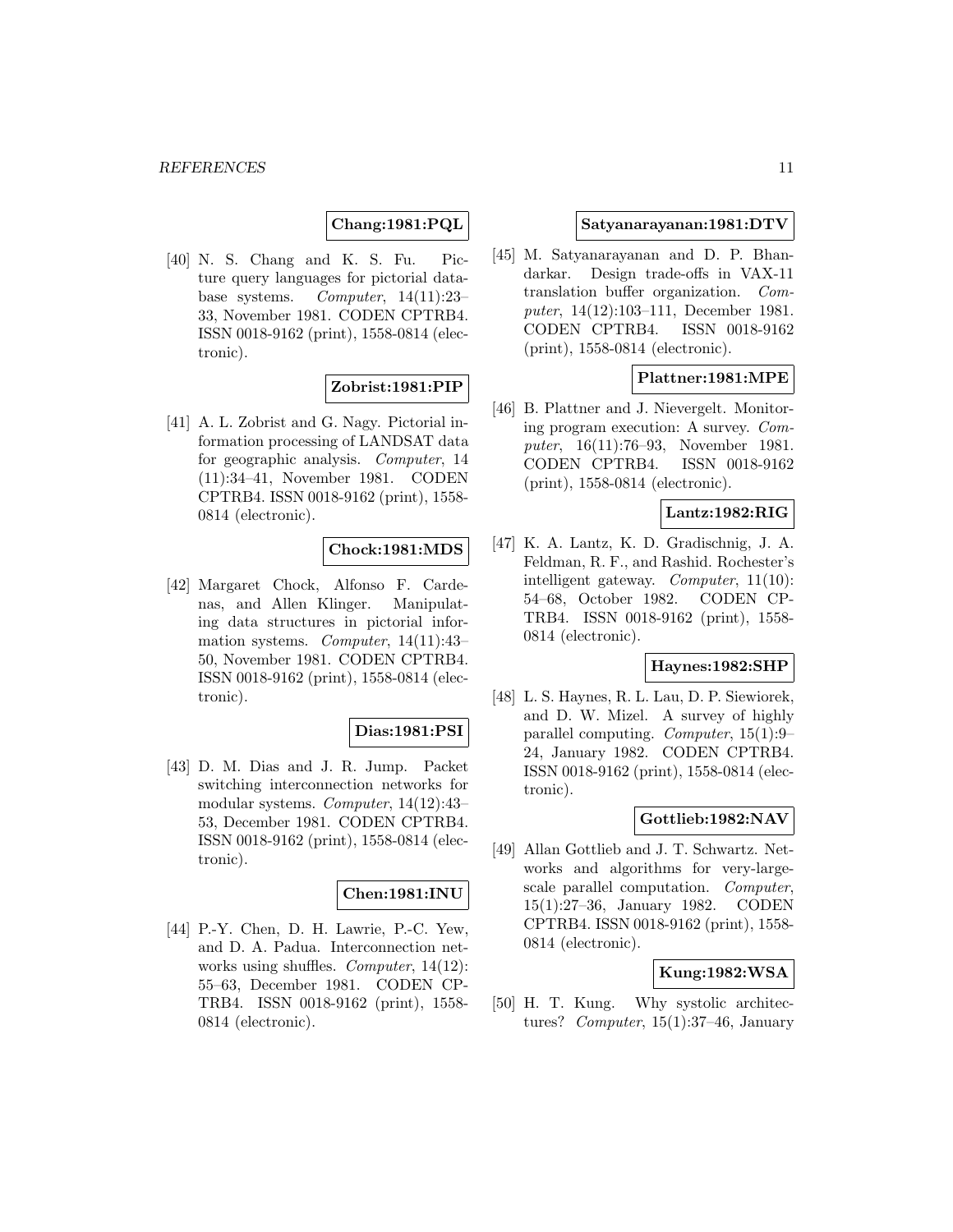1982. CODEN CPTRB4. ISSN 0018- 9162 (print), 1558-0814 (electronic).

#### **Ahmed:1982:HCC**

[51] H. M. Ahmed, J. M. Delosme, and M. Morf. Highly concurrent computing structures for matrix arithmetic and signal processing. Computer, 15(1):65– 82, January 1982. CODEN CPTRB4. ISSN 0018-9162 (print), 1558-0814 (electronic).

#### **Agerwala:1982:DS**

[52] T. Agerwala and Arvind. DataFlow systems. Computer,  $15(2):10-30$ , February 1982. CODEN CPTRB4. ISSN 0018- 9162 (print), 1558-0814 (electronic).

#### **Ackerman:1982:DFL**

[53] W. B. Ackerman. Data flow languages. Computer, 15(2):15–25, February 1982. CODEN CPTRB4. ISSN 0018-9162 (print), 1558-0814 (electronic).

# **Davis:1982:DFP**

[54] Alan L. Davis and Robert M. Keller. Data flow program graphs. Computer, 15(2):26–41, February 1982. CODEN CPTRB4. ISSN 0018-9162 (print), 1558- 0814 (electronic).

#### **Watson:1982:PDF**

[55] I. Watson and J. Gurd. A practical data flow computer. Computer, 15(2): 51–57, February 1982. CODEN CP-TRB4. ISSN 0018-9162 (print), 1558- 0814 (electronic).

# **Gajski:1982:SOD**

[56] D. D. Gajski, D. A. Padua, D. J. Kuck, and R. H. Kuhn. A second opinion on

data flow machines and languages. Computer, 15(2):58–69, February 1982. CO-DEN CPTRB4. ISSN 0018-9162 (print), 1558-0814 (electronic).

# **Levy:1982:VMM**

[57] H. M. Levy and P. H. Lipman. Virtual memory management in the VAX/ VMS operating system. Computer, 15 (3):35–41, March 1982. CODEN CP-TRB4. ISSN 0018-9162 (print), 1558- 0814 (electronic).

### **Hwang:1982:ULC**

[58] K. Hwang, W. J. Croft, G. H. Goble, B. W. Wah, F. A. Briggs, W. R. Simmons, and C. L. Coates. A Unix-Based local computer network with load balancing. *Computer*,  $15(4):55-66$ , April 1982. CODEN CPTRB4. ISSN 0018- 9162 (print), 1558-0814 (electronic).

# **Kenville:1982:ODD**

[59] Richard F. Kenville. Optical disk data storage. Computer, 15(7):21–25, July 1982. CODEN CPTRB4. ISSN 0018- 9162 (print), 1558-0814 (electronic).

#### **Copeland:1982:WIM**

[60] George Copeland. What if mass storage were free? Computer,  $15(7)$ :27-35, July 1982. CODEN CPTRB4. ISSN 0018- 9162 (print), 1558-0814 (electronic).

#### **OLear:1982:SCM**

[61] B. T. O'Lear and J. H. Choy. Software considerations in mass storage systems. Computer, 15(7):36–44, July 1982. CO-DEN CPTRB4. ISSN 0018-9162 (print), 1558-0814 (electronic).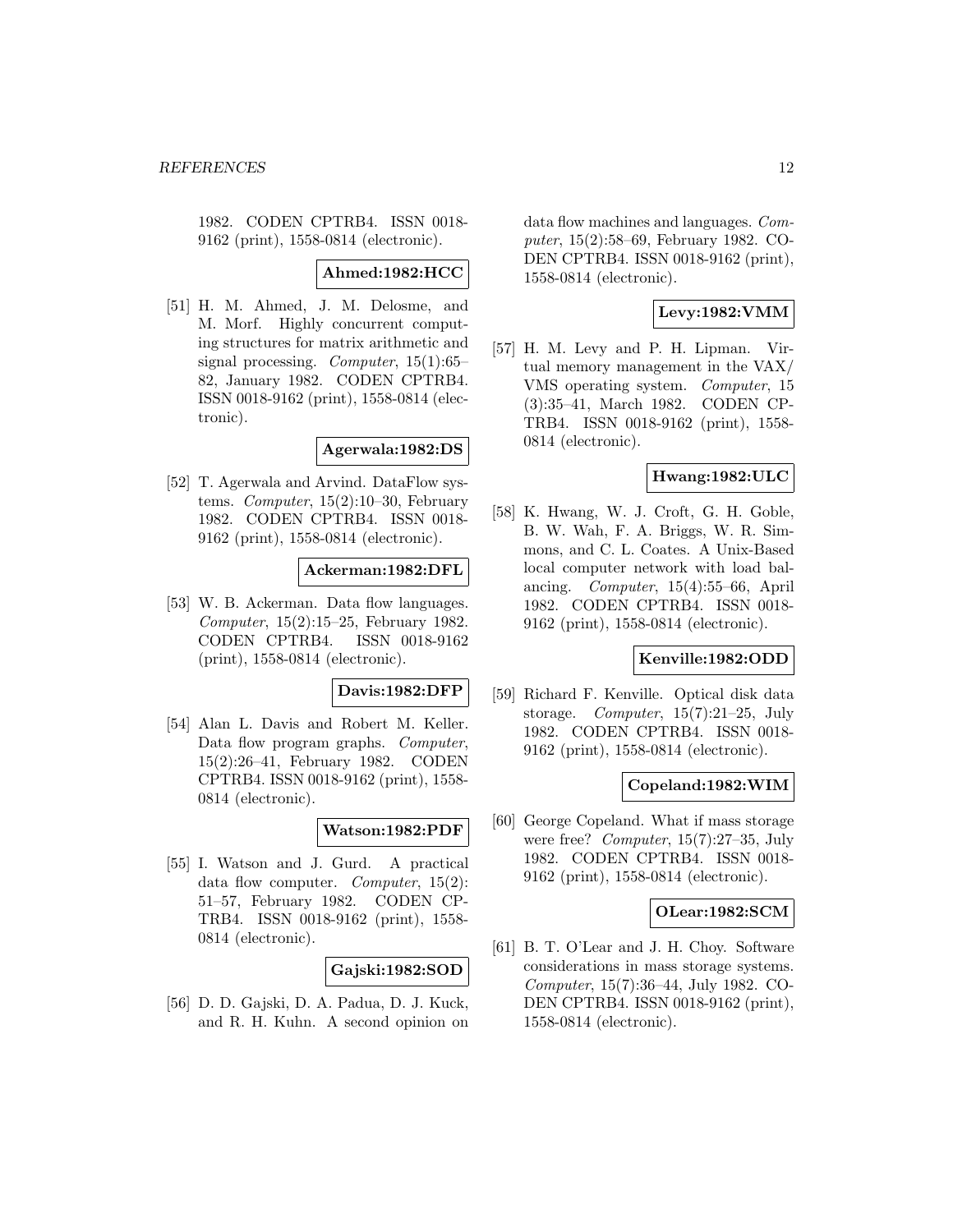# **Lawrie:1982:EAF**

[62] D. H. Lawrie, J. M. Randal, and R. R. Barton. Experiments with automatic file migration. Computer, 15(7):45–55, July 1982. CODEN CPTRB4. ISSN 0018- 9162 (print), 1558-0814 (electronic).

#### **Shoch:1982:EEL**

[63] John F. Shoch, Y. K. Dalal, David D. Redell, and Ronald C. Crane. Evolution of the Ethernet local computer network. Computer, 15(8):10–27, August 1982. CODEN CPTRB4. ISSN 0018- 9162 (print), 1558-0814 (electronic).

#### **Boral:1982:ADF**

[64] H. Boral and D. J. DeWitt. Applying data flow techniques to data base machines. Computer, 15(8):57– 63, August 1982. CODEN CPTRB4. ISSN 0018-9162 (print), 1558-0814 (electronic). Reprinted in A. R. Hurson, L. L. Miller, and S. H. Pakzad, Parallel Architectures for Database Systems, IEEE Computer Society Press, Washington, DC, 1989.

#### **Patterson:1982:VR**

[65] D. A. Patterson and C. H. Sequin. A VLSI RISC. Computer, 15(9):8–21, September 1982. CODEN CPTRB4. ISSN 0018-9162 (print), 1558-0814 (electronic).

### **Brayer:1982:TAD**

[66] K. Brayer and V. Lafleur. A testbed approach to the design of a computer communication network. Computer, 15 (10):14–23, October 1982. CODEN CP-TRB4. ISSN 0018-9162 (print), 1558- 0814 (electronic).

# **McDonald:1982:FDT**

[67] W. C. McDonald and R. W. Smith. A flexible distributed testbed for realtime applications. Computer, 15(10):25– 39, October 1982. CODEN CPTRB4. ISSN 0018-9162 (print), 1558-0814 (electronic).

### **Gehringer:1982:CT**

[68] E. F. Gehringer, A. K. Jones, and Z. Z. Segall. The Cm<sup>\*</sup> testbed. *Computer*, 15 (10):40–49, October 1982. CODEN CP-TRB4. ISSN 0018-9162 (print), 1558- 0814 (electronic).

### **Hall:1982:MCS**

[69] Ernest L. Hall, James K. B. Tio, Charles A. McPherson, and Firooz A. Sadjadi. Measuring curved surfaces for robot vision. Computer,  $15(12):42-54$ , December 1982. CODEN CPTRB4. ISSN 0018-9162 (print), 1558-0814 (electronic).

#### **Arvind:1982:U**

[70] Arvind and Kim P. Gostelow. The U-Interpreter. Computer, 16(1):42– 49, January 1982. CODEN CPTRB4. ISSN 0018-9162 (print), 1558-0814 (electronic).

#### **Fu:1983:ICA**

[71] K. Hwang and K. Fu. Integrated computer architectures for image processing and database management. Computer, 16(1):51–60, January 1983. CO-DEN CPTRB4. ISSN 0018-9162 (print), 1558-0814 (electronic).

### **Atkinson:1983:APP**

[72] M. P. Atkinson, P. J. Bailey, K. J. Chisholm, P. W. Cockshott, and R. Mor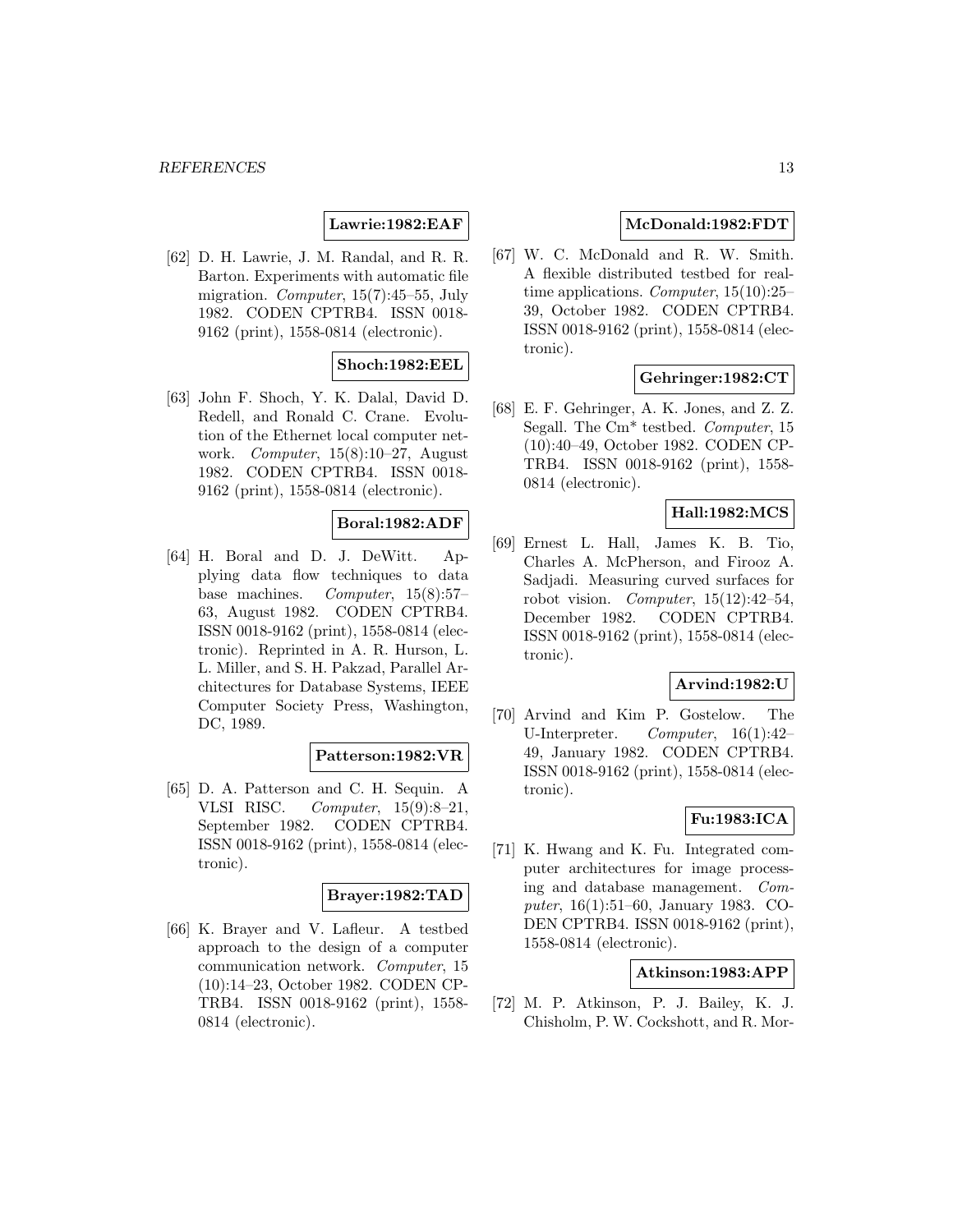rison. An approach to persistent programming. Computer, 16(4):360– 365, April 1983. CODEN CPTRB4. ISSN 0018-9162 (print), 1558-0814 (electronic).

# **Benhamou:1983:MIG**

[73] Eric Benhamou and Judy Estrin. Multilevel internetworking gateways: Architecture and applications. Computer, 16 (9):27–34, September 1983. CODEN CPTRB4. ISSN 0018-9162 (print), 1558- 0814 (electronic).

# **Hinden:1983:DII**

[74] R. Hinden, J. Haverty, and A. Sheltzer. The DARPA Internet: Interconnecting heterogeneous computer networks with gateways. *Computer*, 16(9):38-48, September 1983. CODEN CPTRB4. ISSN 0018-9162 (print), 1558-0814 (electronic). papers box.

#### **Thornton:1983:HNL**

[75] James E. Thornton and Gary S. Christensen. Hyperchannel network links. Computer, 16(9):50–54, September 1983. CODEN CPTRB4. ISSN 0018- 9162 (print), 1558-0814 (electronic).

#### **Redell:1983:IEM**

[76] David D. Redell and James E. White. Interconnecting electronic mail systems. *Computer*,  $16(9):55-63$ , September 1983. CODEN CPTRB4. ISSN 0018-9162 (print), 1558-0814 (electronic).

#### **Brachman:1983:WII**

[77] Ronald J. Brachman. What IS-A is and isn't: An analysis of taxonomic links in semantic networks. Computer, 16

(10):30–36, October 1983. CODEN CP-TRB4. ISSN 0018-9162 (print), 1558- 0814 (electronic).

#### **Schubert:1983:DTP**

[78] Lenhart K. Schubert, Mary Angela Papalaskaris, and Jay Taugher. Determining type, part, color, and time relationships.  $Computer, 16(10):53-$ 60, October 1983. CODEN CPTRB4. ISSN 0018-9162 (print), 1558-0814 (electronic). Special Issue on Knowledge Representation.

#### **Brachman:1983:KAF**

[79] Ronald J. Brachman, Richard E. Fikes, and Hector J. Levesque. KRYPTON: A functional approach to knowledge representation. Computer,  $16(10):67-$ 73, October 1983. CODEN CPTRB4. ISSN 0018-9162 (print), 1558-0814 (electronic). Special Issue on Knowledge Representation.

#### **Davis:1983:RSB**

[80] Randall Davis and Howard Shrobe. Representing structure and behavior of digital hardware. Computer, 16(10):75– 81, October 1983. CODEN CPTRB4. ISSN 0018-9162 (print), 1558-0814 (electronic).

# **Mylopoulos:1983:BKS**

[81] John Mylopoulos, Tetsutaro Shibahara, and John K. Tsotsos. Building knowledge-based systems: The PSN experience.  $Computer, 16(10):83-89,$ October 1983. CODEN CPTRB4. ISSN 0018-9162 (print), 1558-0814 (electronic).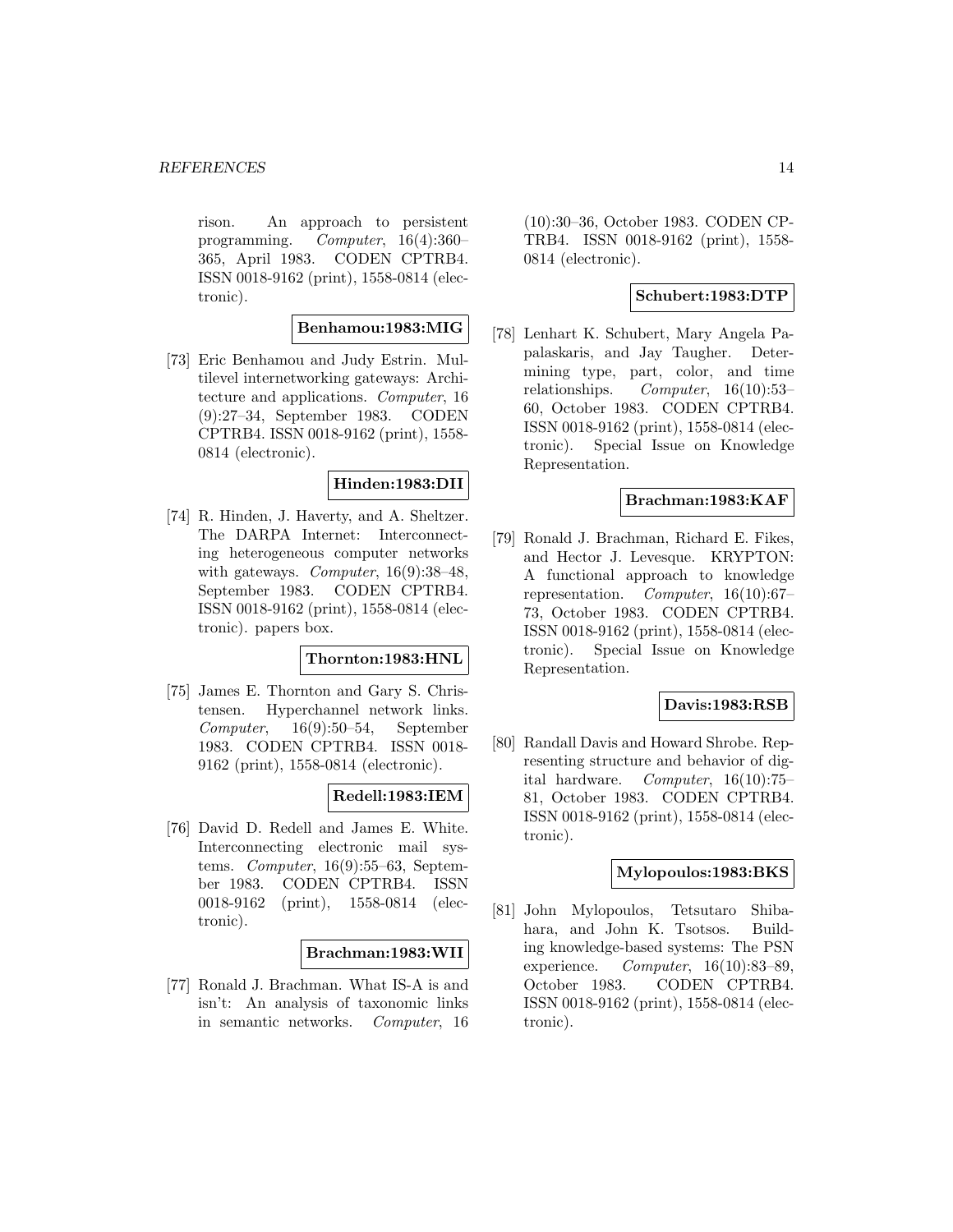#### **Havens:1983:RKV**

[82] W. Havens and A. Mackworth. Representing knowledge of the visual world. Computer, 16(10):90–96, October 1983. CODEN CPTRB4. ISSN 0018-9162 (print), 1558-0814 (electronic).

### **Balzer:1983:STU**

[83] Robert Balzer, Thomas E. Cheatham, Jr., and Cordell Green. Software technology in the 1990s: Using a new paradigm. Computer, 16(11):39–45, November 1983. CODEN CPTRB4. ISSN 0018-9162 (print), 1558-0814 (electronic).

# **Gajski:1983:GEI**

[84] D. Gajski and R. Kuhn. Guest Editors' introduction: New VLSI tools. Computer, 16(12):11–14, December 1983. CODEN CPTRB4. ISSN 0018-9162 (print), 1558-0814 (electronic).

### **Lee:1984:BPS**

[85] J. K. F. Lee and A. J. Smith. Branch prediction strategies and branch target buffer design. Computer, 17(1):6– 22, January 1984. CODEN CPTRB4. ISSN 0018-9162 (print), 1558-0814 (electronic).

#### **Gligor:1984:IHD**

[86] V. D. Gligor and G. L. Luckenbaugh. Interconnecting heterogeneous database management systems. Computer, 17 (1):33–43, January 1984. CODEN CP-TRB4. ISSN 0018-9162 (print), 1558- 0814 (electronic).

#### **Boari:1984:MPT**

[87] Maurelio Boari, Stefano Crespi-Reghizzi, Alberto Dapra, Francesco Maderna,

and Antonio Natali. Multiplemicroprocessor programming techniques: MML, a new set of tools. Computer, 17(1):47–59, January 1984. CO-DEN CPTRB4. ISSN 0018-9162 (print), 1558-0814 (electronic).

#### **Grinberg:1984:CVA**

[88] J. Grinberg, G. R. Nudd, and R. D. Etchells. A cellular VLSI architecture. Computer, 17(1):69–81, January 1984. CODEN CPTRB4. ISSN 0018-9162 (print), 1558-0814 (electronic).

#### **Weide:1984:PCI**

[89] B. W. Weide, M. E. Brown, J. Ramanathan, and K. Schwan. Process control: Integration and design methodology support. Computer, 17(2):27– 32, February 1984. CODEN CPTRB4. ISSN 0018-9162 (print), 1558-0814 (electronic).

#### **Roussopoulos:1984:AMD**

[90] N. Roussopoulos and R. T. Yeh. An adaptable methodology for database design. Computer, 17(5):64–80, May 1984. CODEN CPTRB4. ISSN 0018-9162 (print), 1558-0814 (electronic).

#### **Welch:1984:THP**

[91] Terry A. Welch. A technique for highperformance data compression. Computer, 17(6):8–19, June 1984. CODEN CPTRB4. ISSN 0018-9162 (print), 1558- 0814 (electronic).

#### **Hsieh:1984:RSC**

[92] W. N. Hsieh and I. Gitman. Routing strategies in computer networks. Computer, 17(6):46–56, June 1984. CODEN CPTRB4. ISSN 0018-9162 (print), 1558- 0814 (electronic).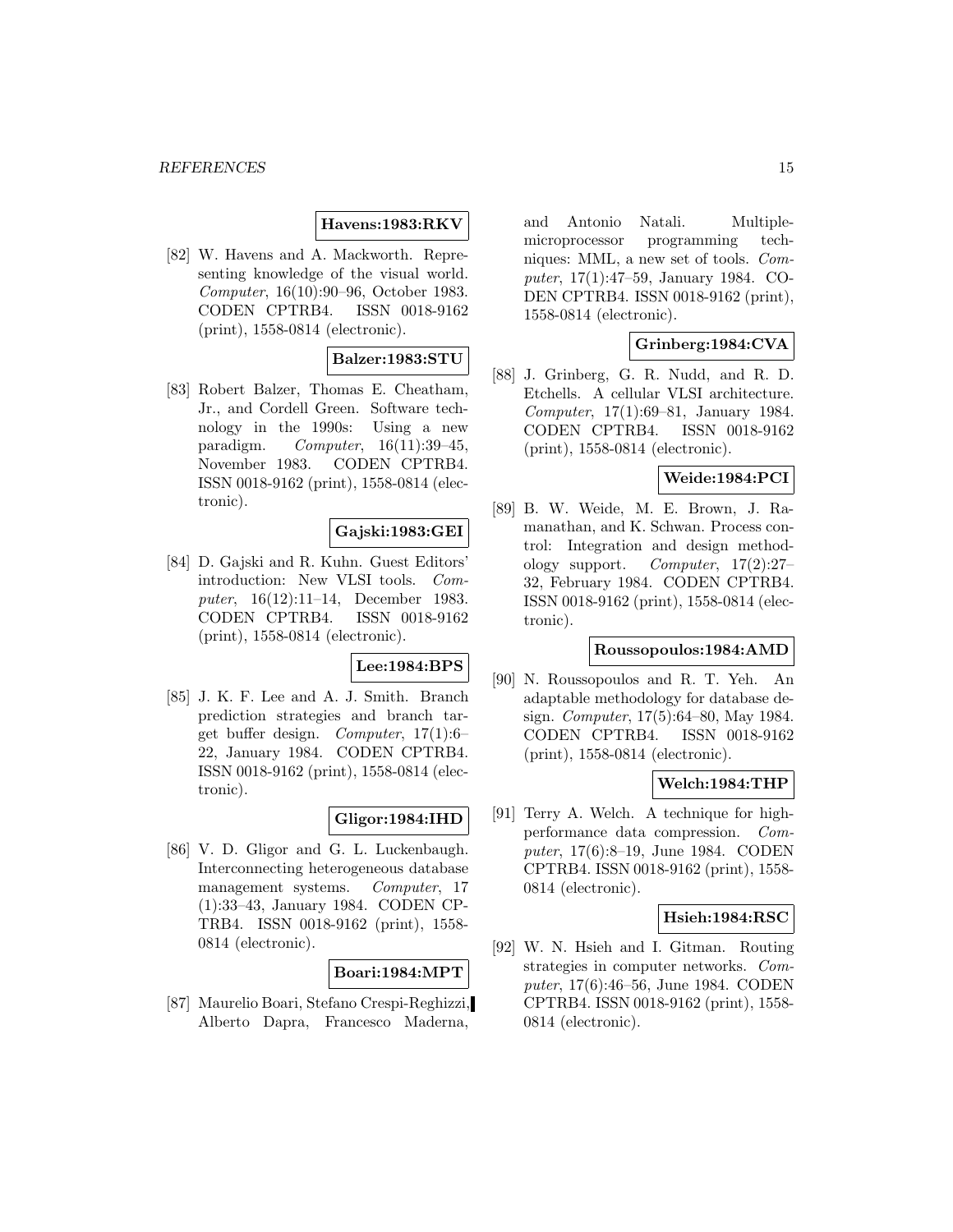#### **MacDougall:1984:IPP**

[93] Myron MacDougall. Instruction-level program and processor modeling. Computer, 17(7):14–24, July 1984. CODEN CPTRB4. ISSN 0018-9162 (print), 1558- 0814 (electronic).

#### **Snyder:1984:PPP**

[94] L. Snyder. Parallel programming and the Poker programming environment. Computer, 17(7):27–36, July 1984. CO-DEN CPTRB4. ISSN 0018-9162 (print), 1558-0814 (electronic).

#### **Keller:1984:SPR**

[95] R. M. Keller and F. C. H. Lin. Simulated performance of a reduction-based multiprocessor. Computer, 17(7):70–82, July 1984. CODEN CPTRB4. ISSN 0018- 9162 (print), 1558-0814 (electronic).

#### **Sarrazin:1984:FSM**

[96] D. B. Sarrazin and M. Malek. Faulttolerant semiconductor memories. Computer, 17(8):49–56, August 1984. CO-DEN CPTRB4. ISSN 0018-9162 (print), 1558-0814 (electronic).

### **Mittal:1984:PAK**

[97] S. Mittal, B. Chandrasekaran, and J. Sticklen. Patrec: A knowledgedirected database for a diagnostic expert system. Computer, 17(9):51–58, September 1984. CODEN CPTRB4. ISSN 0018-9162 (print), 1558-0814 (electronic).

#### **MacHover:1984:ICG**

[98] C. MacHover and W. Myers. Interactive computer graphics. Computer, 17(10): 145–161, October 1984. CODEN CP-

TRB4. ISSN 0018-9162 (print), 1558- 0814 (electronic).

#### **Brown:1984:AOS**

[99] R. L. Brown and P. J. Denning. Advanced operating systems. Computer, 17(10):173–190, October 1984. CODEN CPTRB4. ISSN 0018-9162 (print), 1558- 0814 (electronic).

#### **Fu:1984:PRC**

[100] K. S. Fu and A. Rosenfeld. Pattern recognition and computer vision. Computer, 17(10):274–282, October 1984. CODEN CPTRB4. ISSN 0018-9162 (print), 1558-0814 (electronic).

# **Glinert:1984:PIG**

[101] E. P. Glinert and S. L. Tanimoto. PICT: An interactive graphical programming environment. Computer,  $17(11):7-25$ , November 1984. CODEN CPTRB4. ISSN 0018-9162 (print), 1558-0814 (electronic).

#### **Shemer:1984:GDC**

[102] J. Shemer and P. M. Neches. The genesis of a database computer. Computer, 17(11):42–??, November 1984. CODEN CPTRB4. ISSN 0018-9162 (print), 1558- 0814 (electronic).

#### **Laurent:1984:GAG**

[103] D. Laurent and S. Motet. GEOMATIC: A 3-D graphic relief simulation system. Computer, 17(12):25–30, December 1984. CODEN CPTRB4. ISSN 0018- 9162 (print), 1558-0814 (electronic).

#### **Yoshiura:1984:TCM**

[104] H. Yoshiura, K. Fujimura, and T. L. Kunii. Top-down construction of 3-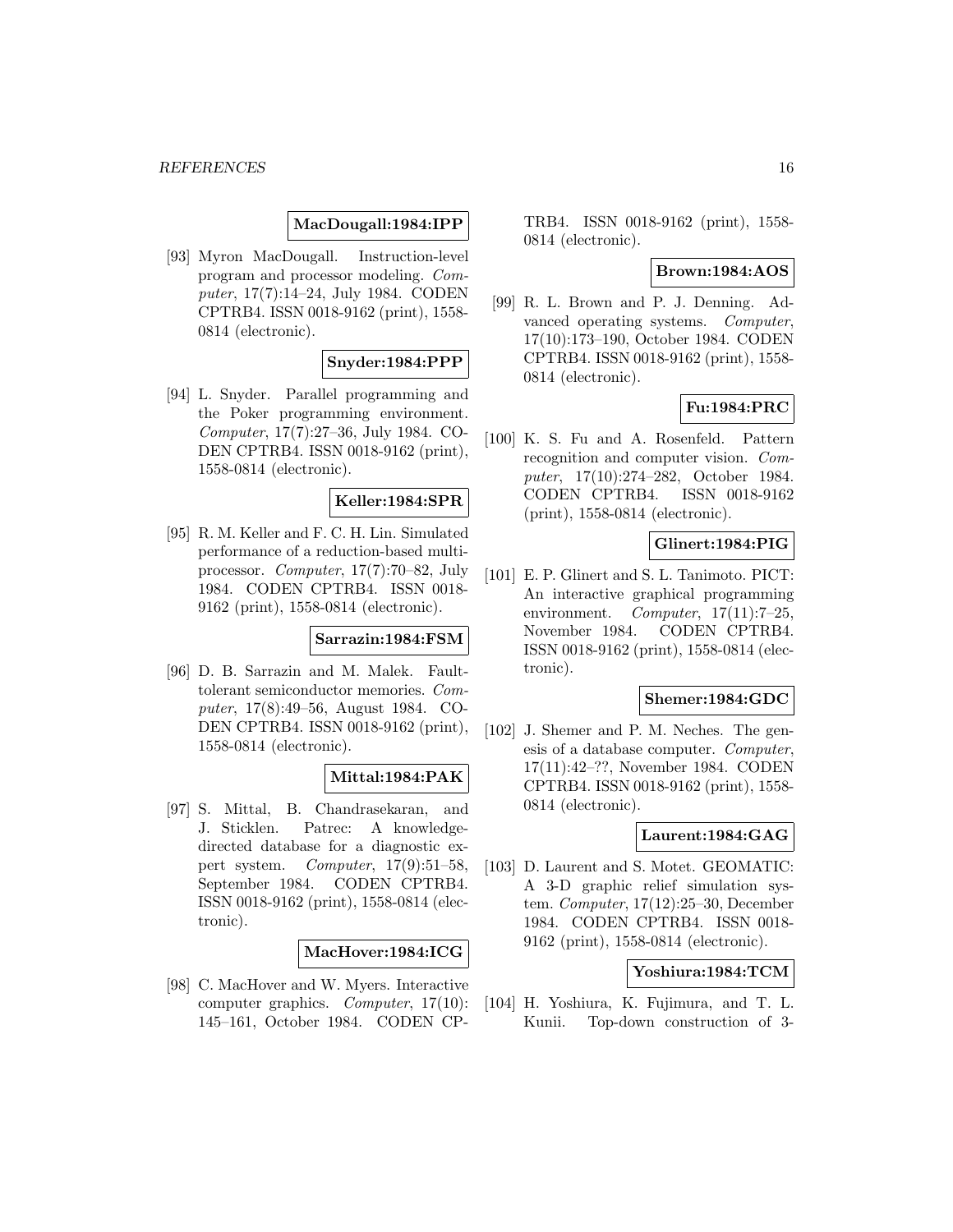#### *REFERENCES* 17

D mechanical object shapes from engineering drawings. Computer, 17(12):32– 40, December 1984. CODEN CPTRB4. ISSN 0018-9162 (print), 1558-0814 (electronic).

# **Woo:1984:ISM**

[105] T. C. Woo. Interfacing solid modeling to CAD and CAM: Data structures and algorithms for decomposing a solid. Computer, 17(12):44–49, December 1984. CODEN CPTRB4. ISSN 0018-9162 (print), 1558-0814 (electronic).

# **Chu:1985:CKT**

[106] Y. Chu. Chinese/Kanji text and data processing. Computer, 18(1):10– 66, January 1985. CODEN CPTRB4. ISSN 0018-9162 (print), 1558-0814 (electronic).

# **Maruyama:1985:HV**

[107] F. Maruyama and M. Fujita. Hardware verification. Computer, 18(2): 22–32, February 1985. CODEN CP-TRB4. ISSN 0018-9162 (print), 1558- 0814 (electronic). U. S. Copyright Clearance Center Code: 0018-9162/85/0200- 0022\$01.00.

#### **Suzuki:1985:CPE**

[108] N. Suzuki. Concurrent PROLOG as an efficient VLSI design language. Computer, 18(2):33–40, February 1985. CO-DEN CPTRB4. ISSN 0018-9162 (print), 1558-0814 (electronic). U. S. Copyright Clearance Center Code: 0018- 9162/85/0200-0033\$01.00.

#### **Lieberherr:1985:ZAL**

[109] K. J. Lieberherr and S. M. German. Zeus: A language for expressing algorithms in hardware. Computer, 18(2): 55–65, February 1985. CODEN CP-TRB4. ISSN 0018-9162 (print), 1558- 0814 (electronic). Zeus.

# **Piloty:1985:CPC**

[110] R. Piloty and D. Borrione. The CON-LAN project: concepts, implementations and applications. Computer, 18 (2):81–92, February 1985. CODEN CP-TRB4. ISSN 0018-9162 (print), 1558- 0814 (electronic).

#### **Shahdad:1985:VHD**

[111] M. Shahdad, R. Lipsett, F. E. Marschner, K. Sheehan, H. Cohen, R. Waxman, and D. Ackley. VHSIC hardware description language. Computer, 18(2):94–103, February 1985. CO-DEN CPTRB4. ISSN 0018-9162 (print), 1558-0814 (electronic). VHDL.

#### **Berman:1985:CRT**

[112] S. Berman, P. Parikh, and C. S. G. Lee. Computer recognition of two overlapping parts using a single camera. Computer, 18(3):70–80, March 1985. CO-DEN CPTRB4. ISSN 0018-9162 (print), 1558-0814 (electronic).

#### **Anonymous:1985:NCA**

[113] Anonymous. New configuration added, price cut, for processor. Computer, 18 (5):122–??, May 1985. CODEN CP-TRB4. ISSN 0018-9162 (print), 1558- 0814 (electronic).

#### **Gajski:1985:EIM**

[114] Daniel D. Gajski and Jih-Kwon Peir. Essential issues in multiprocessor systems. Computer, 18(6):9–27, June 1985. CO-DEN CPTRB4. ISSN 0018-9162 (print), 1558-0814 (electronic).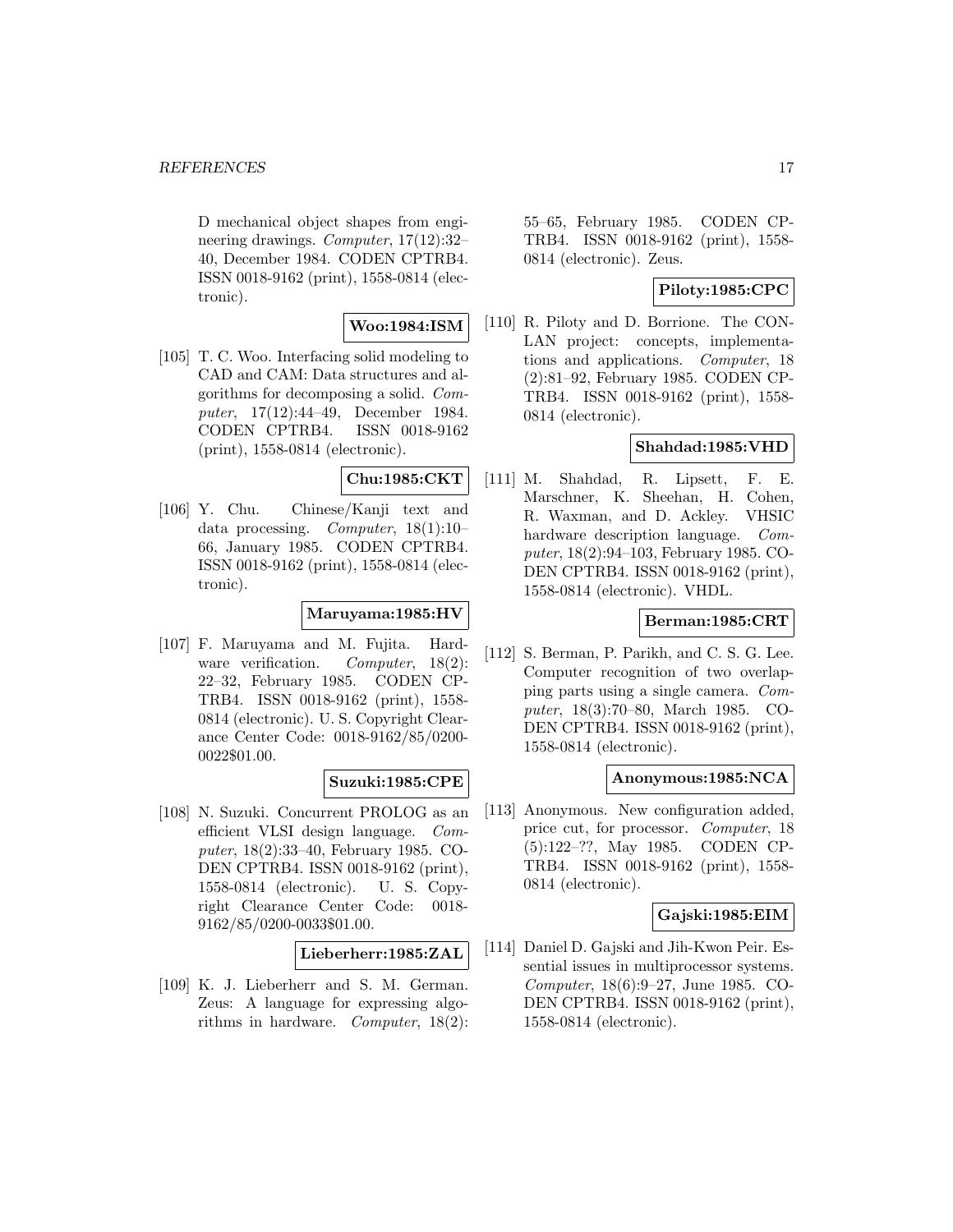#### **Schneck:1985:PPP**

[115] P. B. Schneck, D. Austin, S. L. Squires, J. Lehmann, D. Mizell, and K. Wallgren. Parallel processor programs in the Federal Government. Computer, 18(6): 43–56, June 1985. CODEN CPTRB4. ISSN 0018-9162 (print), 1558-0814 (electronic).

# **Murakami:1985:RPM**

[116] K. Murakami, T. Kakuta, R. Onai, and N. Ito. Research on parallel machine architecture for fifth-generation computer systems. Computer, 18(6): 76–92, June 1985. CODEN CPTRB4. ISSN 0018-9162 (print), 1558-0814 (electronic). Month June.

# **Wah:1985:MCS**

[117] Benjamin W. Wah, G. J. Li, and C. F. Yu. Multiprocessing of combinatorial search problems. Computer, 18(6):93– 108, June 1985. CODEN CPTRB4. ISSN 0018-9162 (print), 1558-0814 (electronic).

#### **Miller:1985:TRM**

[118] S. W. Miller and M. W. Collins. Toward a reference model of mass storage systems. Computer, 18(7):9–22, July 1985. CODEN CPTRB4. ISSN 0018- 9162 (print), 1558-0814 (electronic).

#### **Ammon:1985:HLJ**

[119] G. Ammon, J. Calabria, and D. Thomas. A high-speed, large-capacity, jukebox optical disk system. Computer, 18(7): 36–46, July 1985. CODEN CPTRB4. ISSN 0018-9162 (print), 1558-0814 (electronic).

# **Raeder:1985:SCG**

[120] G. Raeder. A survey of current graphical programming techniques. Computer, 18(8):11–25, August 1985. CODEN CP-TRB4. ISSN 0018-9162 (print), 1558- 0814 (electronic).

# **Brown:1985:PVG**

[121] G. P. Brown, R. T. Carling, C. F. Herot, D. A. Kramlich, and P. Souza. Program visualization: Graphical support for software development. Computer, 18 (8):27–35, August 1985. CODEN CP-TRB4. ISSN 0018-9162 (print), 1558- 0814 (electronic).

#### **London:1985:APU**

[122] R. L. London and R. A. Duisberg. Animating programs using Smalltalk. Computer, 18(8):61–71, August 1985. CO-DEN CPTRB4. ISSN 0018-9162 (print), 1558-0814 (electronic).

# **Melamed:1985:VSP**

[123] B. Melamed and R. J. T. Morris. Visual simulation: The performance analysis workstation. Computer, 18(8):87– 94, August 1985. CODEN CPTRB4. ISSN 0018-9162 (print), 1558-0814 (electronic).

#### **Colwell:1985:ISB**

[124] Robert P. Colwell, Charles Y. Hitchcock, III, E. Douglas Jensen, H. M. Brinkley Sprunt, and Charles P. Kollar. Instruction sets and beyond: Computers, complexity, and controversy. Computer, 18 (9):8–19, September 1985. CODEN CP-TRB4. ISSN 0018-9162 (print), 1558- 0814 (electronic).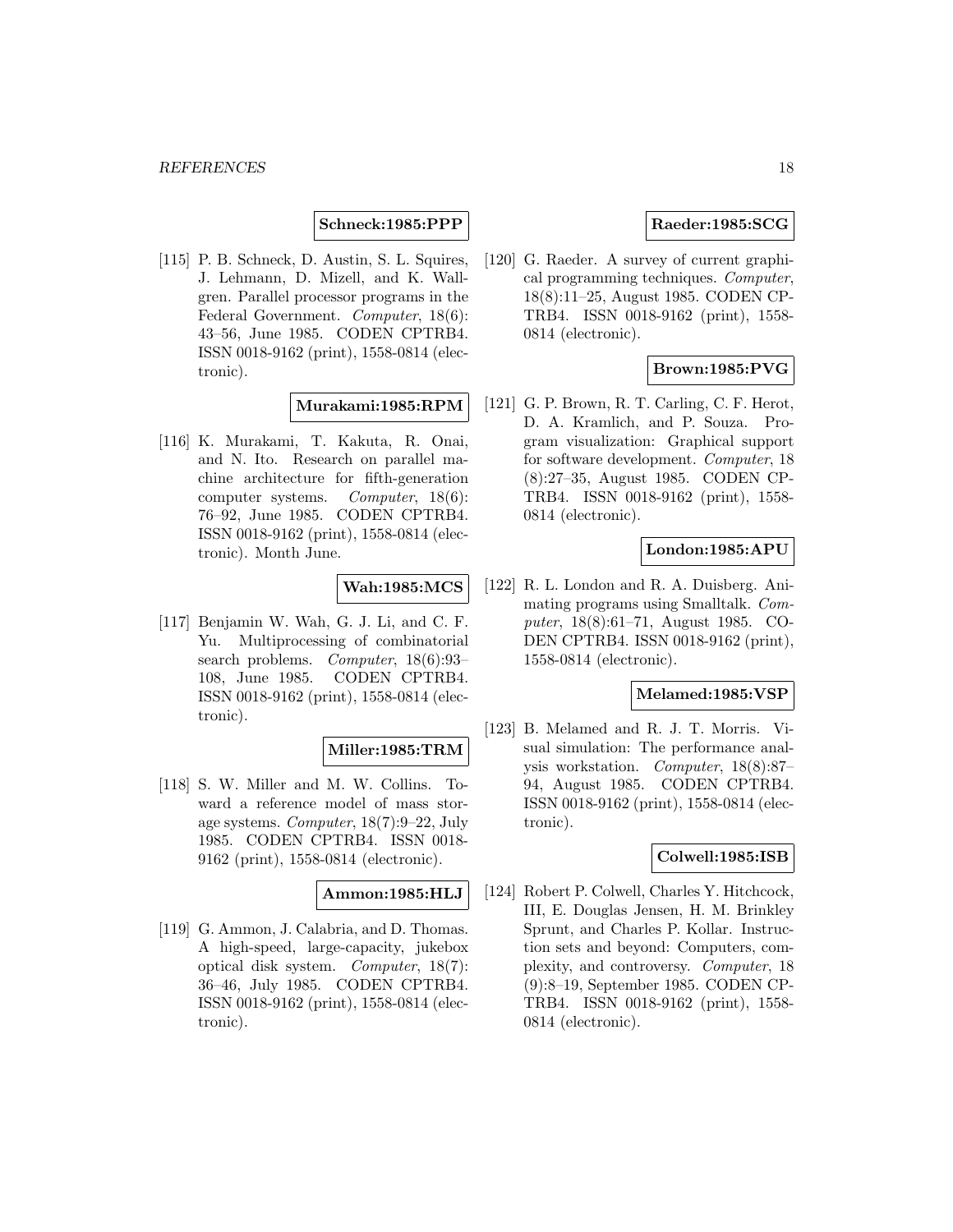# **Coutaz:1985:AUI**

[125] Joëlle Coutaz. Abstractions for user interface design. Computer, 18(9):21– 34, September 1985. CODEN CPTRB4. ISSN 0018-9162 (print), 1558-0814 (electronic).

# **Hartzband:1985:EKR**

[126] D. J. Hartzband and F. J. Maryanski. Enhancing knowledge representation in engineering databases. Computer, 18(9): 39–??, September 1985. CODEN CP-TRB4. ISSN 0018-9162 (print), 1558- 0814 (electronic).

# **Yankelovich:1985:RWE**

[127] Nicole Yankelovich, Norman Meyrowitz, and Andries van Dam. Reading and writing the electronic book. Computer, 18(10):15–30, October 1985. CODEN CPTRB4. ISSN 0018-9162 (print), 1558- 0814 (electronic).

# **Sarin:1985:CRC**

[128] S. Sarin and I. Greif. Computer-based real-time conferencing systems. Computer, 18(10):33–45, October 1985. CO-DEN CPTRB4. ISSN 0018-9162 (print), 1558-0814 (electronic).

# **Horak:1985:ODA**

[129] Wolfgang Horak. Office Document Architecture and Office Document Interchange formats: Current status of international standardization. Computer, 18 (10):50–60, October 1985. CODEN CP-TRB4. ISSN 0018-9162 (print), 1558- 0814 (electronic).

#### **Bono:1985:SGS**

[130] Peter R. Bono. A survey of graphics standards and their role in information interchange. Computer, 18(10):63– 75, October 1985. CODEN CPTRB4. ISSN 0018-9162 (print), 1558-0814 (electronic).

# **Reynolds:1985:DEM**

[131] J. K. Reynolds, J. B. Postel, A. R. Katz, G. G. Finn, and A. L. DeSchon. The DARPA experimental multimedia mail system. Computer, 18(10):82– 91, October 1985. CODEN CPTRB4. ISSN 0018-9162 (print), 1558-0814 (electronic).

#### **Sakata:1985:DIM**

[132] S. Sakata and T. Ueda. A distributed interoffice mail system. Computer, 18(10): 106–116, October 1985. CODEN CP-TRB4. ISSN 0018-9162 (print), 1558- 0814 (electronic).

#### **Carlson:1985:APD**

[133] W. W. Carlson and K. Hwang. Algorithmic performance of dataflow multiprocessors. Computer,  $18(12):30-40$ , December 1985. CODEN CPTRB4. ISSN 0018-9162 (print), 1558-0814 (electronic).

#### **Yalamanchili:1985:RSP**

[134] S. Yalamanchili and J. K. Aggarwal. Reconfiguration strategies for parallel architectures. Computer,  $18(12):44-61$ , December 1985. CODEN CPTRB4. ISSN 0018-9162 (print), 1558-0814 (electronic).

#### **Fisher:1985:SLV**

[135] A. L. Fisher and H. T. Kung. Synchronizing large VLSI processor arrays. Computer, C-34(8):734–740, August 1985. CODEN CPTRB4.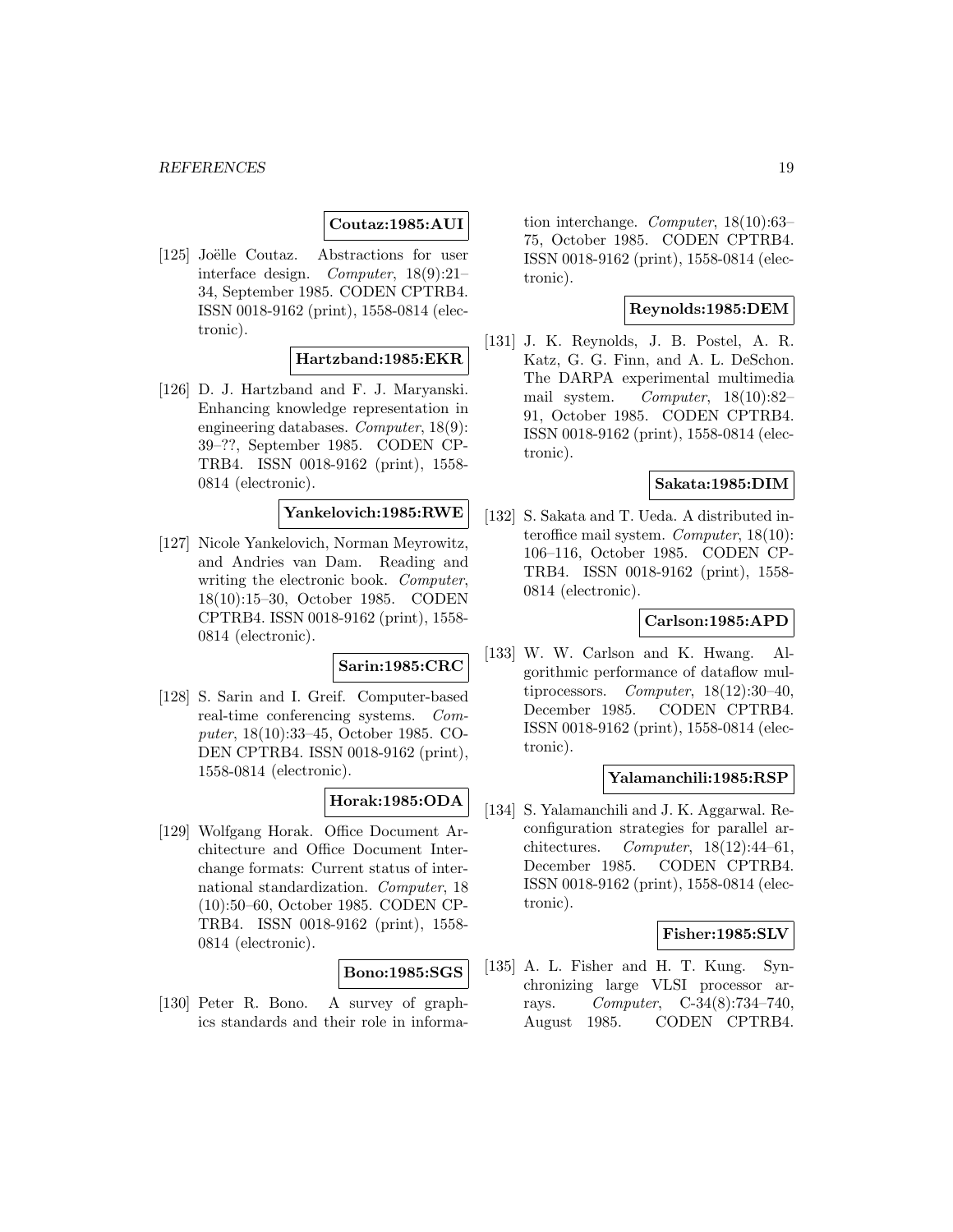ISSN 0018-9162 (print), 1558-0814 (electronic).

**Navathe:1986:IUV**

[136] S. Navathe, R. Elmasri, and J. Larson. Integrating user views in database design. Computer, 19(1):50–62, January 1986. CODEN CPTRB4. ISSN 0018- 9162 (print), 1558-0814 (electronic).

#### **Goguen:1986:RIS**

[137] Joseph Goguen. Reusing and interconnecting software components. Computer, 19(2):16–28, February 1986. CO-DEN CPTRB4. ISSN 0018-9162 (print), 1558-0814 (electronic). Reprinted in Tutorial: Software Reusability, Peter Freeman, editor, IEEE Computer Society, 1987, pages 251–263, and in Domain Analysis and Software Systems Modelling, Ruben Prieto-Diaz and Guillermo Arango, editors, IEEE Computer Society, 1991, pages 125–137.

#### **Agrawal:1986:EPM**

[138] D. P. Agrawal, V. K. Janakiram, and G. C. Pathak. Evaluating the performance of multicomputer configurations. Computer, 19(5):23–37, May 1986. CO-DEN CPTRB4. ISSN 0018-9162 (print), 1558-0814 (electronic).

# **Fisher:1986:IDD**

[139] D. A. Fisher and R. M. Weatherly. Issues in the design of a distributed operating system for Ada. Computer, 19(5): 38–47, May 1986. CODEN CPTRB4. ISSN 0018-9162 (print), 1558-0814 (electronic).

# **Larson:1986:VAB**

[140] James A. Larson. A visual approach to browsing in a database environment. Computer, 19(6):62–71, June 1986. CO-DEN CPTRB4. ISSN 0018-9162 (print), 1558-0814 (electronic).

#### **Bruno:1986:RSS**

[141] G. Bruno, A. Elia, and P. Laface. A rulebased system to schedule production. Computer, 19(7):32–??, July 1986. CO-DEN CPTRB4. ISSN 0018-9162 (print), 1558-0814 (electronic).

#### **Stroebel:1986:CPE**

[142] G. J. Stroebel, R. D. Baxter, and M. J. Denney. A capacity planning expert system for IBM System/38. Computer, 19 (7):42–??, July 1986. CODEN CPTRB4. ISSN 0018-9162 (print), 1558-0814 (electronic).

#### **Talukdar:1986:TPS**

[143] S. N. Talukdar, E. Cardozo, and L. V. Leao. Toast: The power system operator's assistant. Computer, 19(7): 53–??, July 1986. CODEN CPTRB4. ISSN 0018-9162 (print), 1558-0814 (electronic).

#### **Brown:1986:KCM**

[144] David C. Brown and B. Chandrasekaran. Knowledge and control for a mechanical design expert system. Computer, 19(7):92–100, July 1986. CODEN CPTRB4. ISSN 0018-9162 (print), 1558- 0814 (electronic).

# **Mittal:1986:PES**

[145] S. Mittal, C. L. Dym, and M. Morjaria. Pride: An expert system for the design of paper handling systems. Computer, 19(7):102–??, July 1986. CODEN CP-TRB4. ISSN 0018-9162 (print), 1558- 0814 (electronic).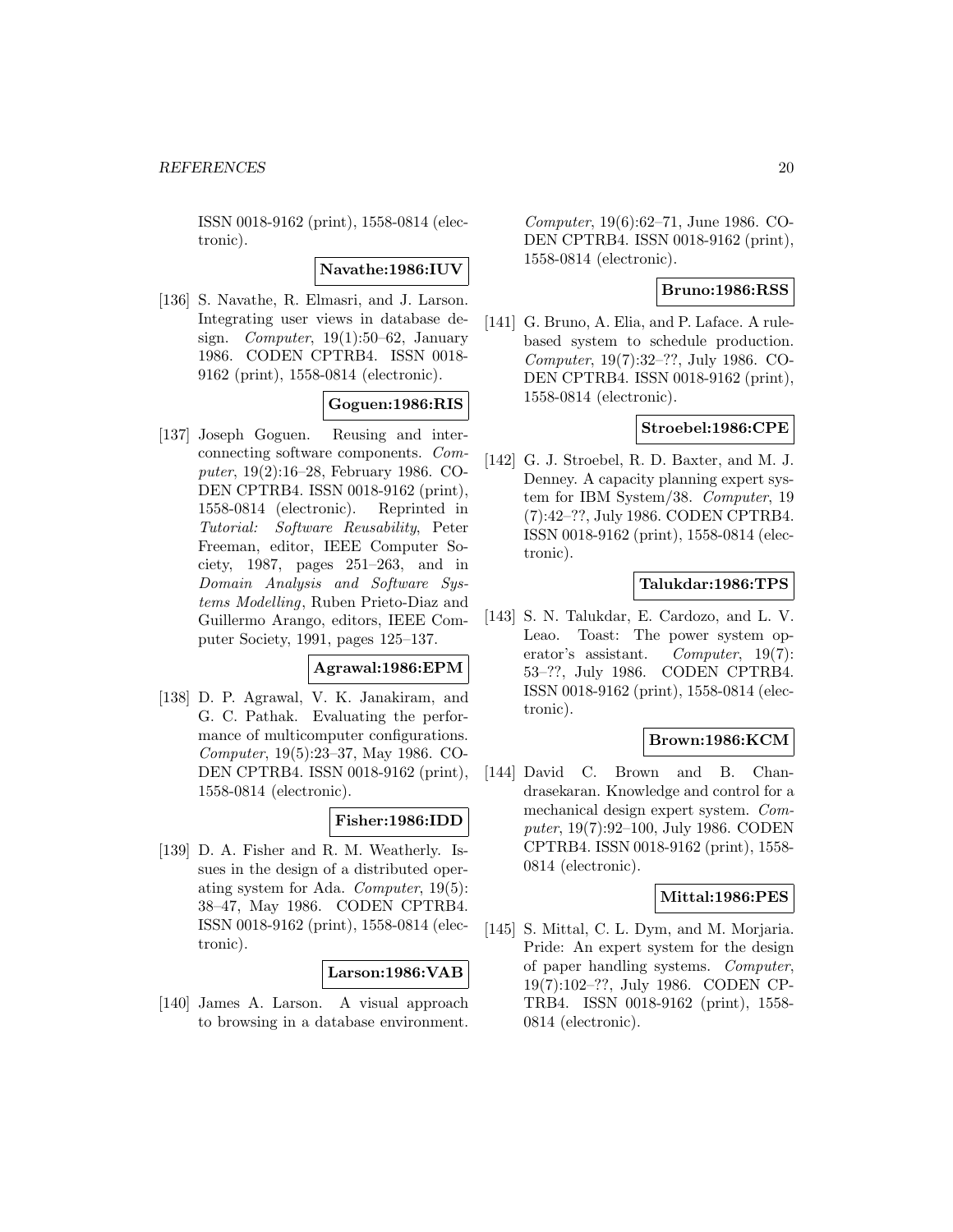#### **Chien:1986:ESS**

[146] Y.-T. Chien and J. Liebowitz. Expert systems in the SDI environment. Computer, 19(7):115–??, July 1986. CODEN CPTRB4. ISSN 0018-9162 (print), 1558- 0814 (electronic).

# **Mundie:1986:PPA**

[147] D. A. Mundie and D. A. Fisher. Parallel processing in Ada. Computer, 19(8): 20–25, August 1986. CODEN CPTRB4. ISSN 0018-9162 (print), 1558-0814 (electronic).

#### **Ahuja:1986:DPL**

[148] Sudhir Ahuja, Nicholas Carriero, and David Gelernter. Domesticating parallelism: Linda and friends. Computer, 19 (8):26–34, August 1986. CODEN CP-TRB4. ISSN 0018-9162 (print), 1558- 0814 (electronic).

#### **Halstead:1986:PSC**

[149] R. H. Halstead. Parallel symbolic computing. Computer, 19(8):35–43, August 1986. CODEN CPTRB4. ISSN 0018- 9162 (print), 1558-0814 (electronic).

#### **Hudak:1986:PP**

[150] P. R. Hudak. Para-functional programming. Computer, 19(8):60–70, August 1986. CODEN CPTRB4. ISSN 0018- 9162 (print), 1558-0814 (electronic).

#### **Snodgrass:1986:TD**

[151] R. T. Snodgrass and I. Ahn. Temporal databases. Computer, 19(9):35–42, September 1986. CODEN CPTRB4. ISSN 0018-9162 (print), 1558-0814 (electronic).

# **Myers:1986:CEI**

[152] B. A. Myers. A complete and efficient implementation of covered windows. Computer, 19(9):57–67, September 1986. CODEN CPTRB4. ISSN 0018-9162 (print), 1558-0814 (electronic).

#### **Roussopoulos:1986:PTD**

[153] N. Roussopoulos and H. Kang. Principles and techniques in the design of ADMS. Computer, 19(12):19–25, December 1986. CODEN CPTRB4. ISSN 0018-9162 (print), 1558-0814 (electronic).

#### **Mark:1986:MM**

[154] L. Mark and N. Roussopoulos. Metadata management. Computer, 19(12): 26–36, December 1986. CODEN CP-TRB4. ISSN 0018-9162 (print), 1558- 0814 (electronic).

### **Wiederhold:1986:VOD**

[155] G. Wiederhold. Views, objects, and databases. Computer,  $19(12):37-44$ , December 1986. CODEN CPTRB4. ISSN 0018-9162 (print), 1558-0814 (electronic).

#### **Christodoulakis:1986:DPC**

[156] S. Christodoulakis and C. Faloutsos. Design and performance considerations for an optical disk-based, multimedia object server. Computer,  $19(12):45-56$ , December 1986. CODEN CPTRB4. ISSN 0018-9162 (print), 1558-0814 (electronic).

#### **Moldovan:1986:PMA**

[157] D. I. Moldovan and J. A. B. Fortes. Partitioning and mapping algorithms into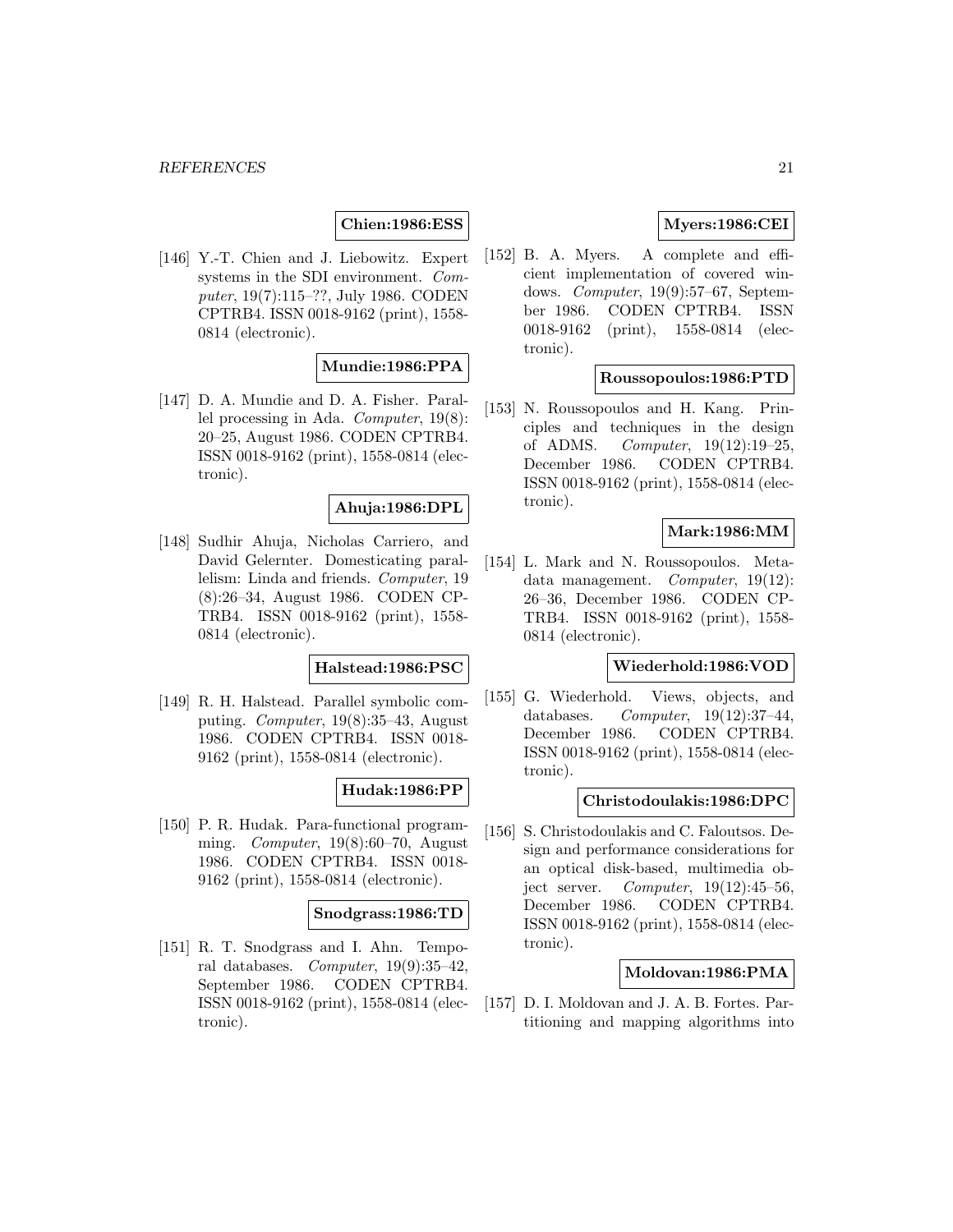fixed-size systolic arrays. Computer, C-35(1):1–12, January 1986. CODEN CP-TRB4. ISSN 0018-9162 (print), 1558- 0814 (electronic).

# **Hwang:1987:CAA**

[158] K. Hwang, J. Ghosh, and R. Chowkwanyun. Computer architectures for artificial intelligence processing. Computer, 20(1):19–27, January 1987. CO-DEN CPTRB4. ISSN 0018-9162 (print), 1558-0814 (electronic).

**Ungar:1987:WPS**

[159] D. Ungar and D. Patterson. What price Smalltalk? Computer, 20(1):67– 74, January 1987. CODEN CPTRB4. ISSN 0018-9162 (print), 1558-0814 (electronic).

#### **Fahlman:1987:CAA**

[160] S. E. Fahlman and Geoffrey E. Hinton. Connectionist architectures for artificial intelligence. Computer, 20(1):100– 109, January 1987. CODEN CPTRB4. ISSN 0018-9162 (print), 1558-0814 (electronic).

#### **Ketabchi:1987:MMC**

[161] M. A. Ketabchi and V. Berzins. Modeling and managing CAD databases. Computer, 20(2):93–102, February 1987. CODEN CPTRB4. ISSN 0018-9162 (print), 1558-0814 (electronic).

#### **Berra:1987:CAS**

[162] P. B. Berra, Soon M. Chung, and Nabil I. Hachem. Computer architecture for a surrogate file to a very large data/knowledge base. Computer, 20(3): 25–32, March 1987. CODEN CPTRB4. ISSN 0018-9162 (print), 1558-0814 (electronic).

# **Pleszkun:1987:ALM**

[163] A. R. Pleszkun and M. J. Thazhuthaveetil. The architecture of LISP machines. Computer, 20(3):35–44, March 1987. CODEN CPTRB4. ISSN 0018- 9162 (print), 1558-0814 (electronic).

# **Dongarra:1986:HDM**

[164] J. Dongarra. How do the 'minisupers' stack up? Computer, 19 (3):93, 100, March 1986. CO-DEN CPTRB4. ISSN 0018-9162 (print), 1558-0814 (electronic). URL http://www.netlib.org/utk/people/ JackDongarra/PAPERS/How-Do-the-Minisupers-Stack-Up.pdf.

# **Brooks:1987:NSB**

[165] Frederick P. Brooks, Jr. No silver bullet: essence and accidents of software engineering. Computer, 20(4):10–19, April 1987. CODEN CPTRB4. ISSN 0018- 9162 (print), 1558-0814 (electronic).

#### **Gevarter:1987:NEC**

[166] W. B. Gevarter. The nature and evaluation of commercial expert system building tools. Computer,  $20(5):24-41$ , May 1987. CODEN CPTRB4. ISSN 0018- 9162 (print), 1558-0814 (electronic).

#### **Karp:1987:PP**

[167] Alan H. Karp. Programming for parallelism. *Computer*,  $20(5):43-57$ , May 1987. CODEN CPTRB4. ISSN 0018- 9162 (print), 1558-0814 (electronic).

#### **Milutinovic:1987:ACS**

[168] V. Milutinovic, D. Fura, W. Helbig, and J. Linn. Architecture/compiler synergism in GaAs computer systems. Computer, 20(5):72–93, May 1987. CODEN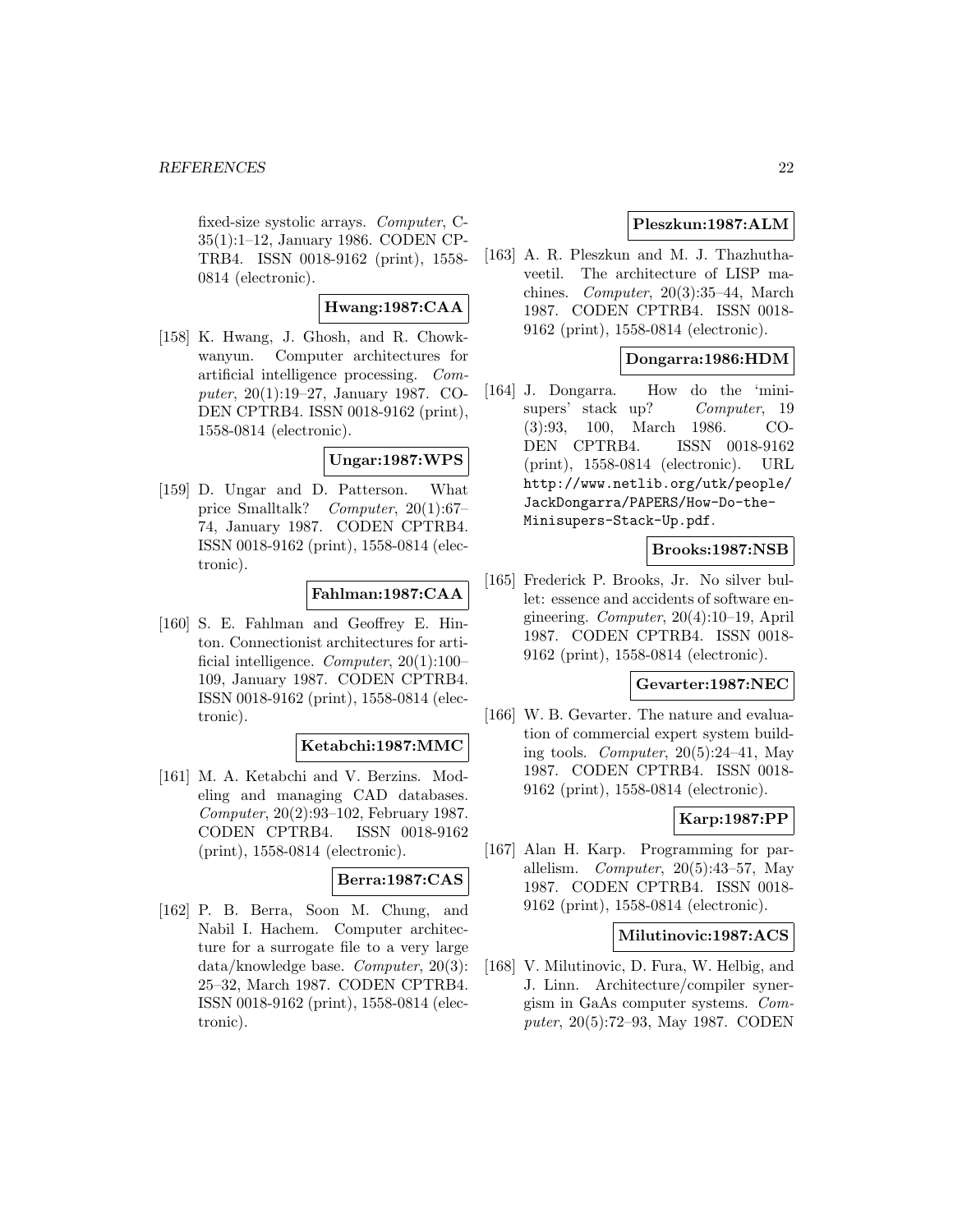CPTRB4. ISSN 0018-9162 (print), 1558- 0814 (electronic).

**Bhuyan:1987:GEI**

[169] L. N. Bhuyan. Guest Editor's introduction: Interconnection networks for parallel and distributed processing. Computer, 20(6):9–13, June 1987. CODEN CPTRB4. ISSN 0018-9162 (print), 1558- 0814 (electronic).

# **Kumar:1987:ASM**

[170] Vijay P. Kumar and Sudhakar M. Reddy. Augmented shuffle-exchange multistage interconnection networks. Computer, 20(6):30–40, June 1987. CO-DEN CPTRB4. ISSN 0018-9162 (print), 1558-0814 (electronic).

# **Varma:1987:OCN**

[171] A. Varma, A. A. Sawchuk, C. S. Raghavendra, and B. K. Jenkins. Optical crossbar networks. Computer, 20(6): 50–60, June 1987. CODEN CPTRB4. ISSN 0018-9162 (print), 1558-0814 (electronic).

#### **Fortes:1987:SAC**

[172] J. A. B. Fortes and B. W. Wah. Systolic arrays — from concept to implementation. Computer, 20(7):12–17, July 1987. CODEN CPTRB4. ISSN 0018- 9162 (print), 1558-0814 (electronic).

### **Kung:1987:WAP**

[173] S. Y. Kung, S. N. Lo, and J. N. Hwang. Wavefront array processors — concept to implementation. Computer, 20(7): 18–34, July 1987. CODEN CPTRB4. ISSN 0018-9162 (print), 1558-0814 (electronic).

# **Foulser:1987:SMA**

[174] D. E. Foulser and R. Schreiber. The Saxpy Matrix-1: A general-purpose systolic computer. Computer, 20(7):35– 44, July 1987. CODEN CPTRB4. ISSN 0018-9162 (print), 1558-0814 (electronic).

# **Drake:1987:SAS**

[175] B. L. Drake, F. T. Luk, J. M. Speiser, and J. J. Symanski. SLAPP: A systolic linear algebra parallel processor. Computer, 20(7):45–50, July 1987. CODEN CPTRB4. ISSN 0018-9162 (print), 1558- 0814 (electronic).

### **McCanny:1987:SSA**

[176] J. V. McCanny and J. G. McWhirter. Some systolic array developments in the united kingdom. Computer, 20(7): 51–64, July 1987. CODEN CPTRB4. ISSN 0018-9162 (print), 1558-0814 (electronic).

#### **Abraham:1987:FTT**

[177] J. A. Abraham, P. Banerjee, C. Chen, W. K. Fuchs, S. Y. Kuo, and A. L. N. Reddy. Fault tolerance techniques for systolic arrays. Computer, 20(7):65– 76, July 1987. CODEN CPTRB4. ISSN 0018-9162 (print), 1558-0814 (electronic).

#### **Navarro:1987:PES**

[178] J. J. Navarro, J. M. Llaberia, and M. Valero. Partitioning: An essential step in mapping algorithms into systolic array processors. Computer,  $20(7)$ : 77–90, July 1987. CODEN CPTRB4. ISSN 0018-9162 (print), 1558-0814 (electronic).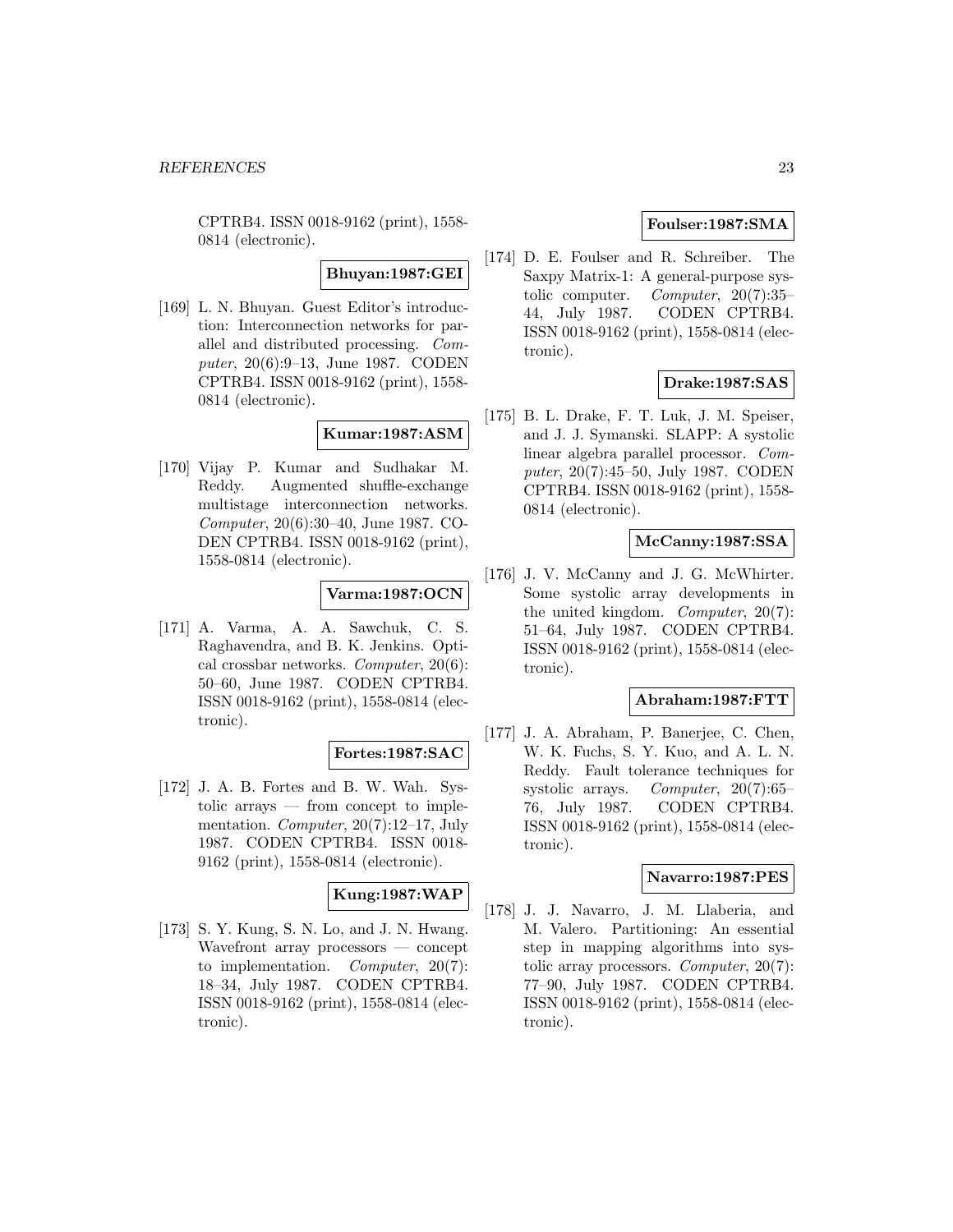# **Hein:1987:DGS**

[179] C. E. Hein, R. M. Zieger, and J. A. Urbano. The design of a GaAs systolic array for an adaptive null steering beamforming controller. Computer, 20(7): 92–93, July 1987. CODEN CPTRB4. ISSN 0018-9162 (print), 1558-0814 (electronic).

#### **Nash:1987:SCS**

[180] J. G. Nash, K. W. Przytula, and S. Hansen. The systolic/cellular system for signal processing. Computer, 20(7): 96–97, July 1987. CODEN CPTRB4. ISSN 0018-9162 (print), 1558-0814 (electronic).

#### **Lin:1987:ISA**

[181] W. T. Lin, C. Y. Chin, and C. Y. Ho. Integrating systolic arrays into a supersystem. Computer,  $20(7):100-101$ , July 1987. CODEN CPTRB4. ISSN 0018- 9162 (print), 1558-0814 (electronic).

#### **Koren:1987:CID**

[182] Israel Koren. The concept and implementation of data-driven processor arrays. Computer, 20(7):102–103, July 1987. CODEN CPTRB4. ISSN 0018- 9162 (print), 1558-0814 (electronic).

### **Bhanu:1987:COR**

[183] Bir Bhanu and Chih-Cheng Ho. CADbased 3D object representation for robot vision. Computer, 20(8):19–35, August 1987. CODEN CPTRB4. ISSN 0018- 9162 (print), 1558-0814 (electronic).

#### **Roach:1987:CSB**

[184] John W. Roach, Praveen K. Paripati, and Jeffrey S. Wright. A CAD system based on spherical dual representations. Computer,  $20(8):37-44$ , August 1987. CODEN CPTRB4. ISSN 0018- 9162 (print), 1558-0814 (electronic).

### **Shneier:1987:PBV**

[185] Michael O. Shneier, Ronald Lumia, and Martin Herman. Prediction-based vision for robot control. Computer, 20(8):46– 55, August 1987. CODEN CPTRB4. ISSN 0018-9162 (print), 1558-0814 (electronic).

#### **Horaud:1987:MSP**

[186] Radu Horaud and Thomas Skordas. Model-based strategy planning for recognizing partially occluded parts. Computer, 20(8):58–65, August 1987. CO-DEN CPTRB4. ISSN 0018-9162 (print), 1558-0814 (electronic).

#### **Gunnarsson:1987:CML**

[187] Kristjan T. Gunnarsson and Friedrich B. Prinz. CAD model-based localization of parts in manufacturing. Computer, 20 (8):66–74, August 1987. CODEN CP-TRB4. ISSN 0018-9162 (print), 1558- 0814 (electronic).

#### **Stevenson:1987:MPC**

[188] Charles N. Stevenson. Model-based programming and control of robot manipulators. Computer, 20(8):76–84, August 1987. CODEN CPTRB4. ISSN 0018- 9162 (print), 1558-0814 (electronic).

#### **Conklin:1987:HIS**

[189] Jeff Conklin. Hypertext: An introduction and survey. Computer,  $20(9):17-$ 41, September 1987. CODEN CPTRB4. ISSN 0018-9162 (print), 1558-0814 (electronic).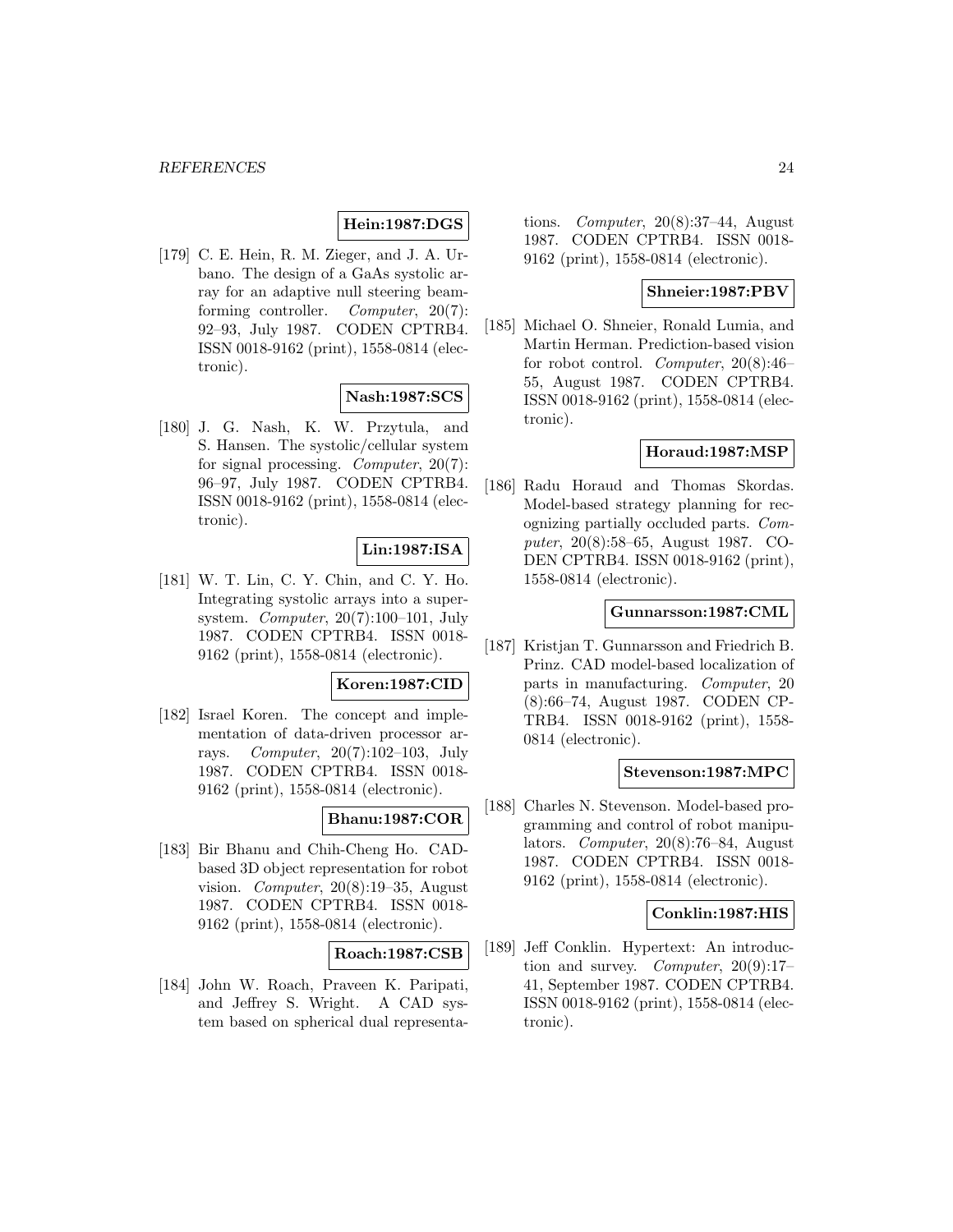#### **Gimarc:1987:SRP**

[190] C. E. Gimarc and V. M. Milutinovic. A survey of RISC processors and computers of the mid-1980s. Computer, 20(9): 59–69, September 1987. CODEN CP-TRB4. ISSN 0018-9162 (print), 1558- 0814 (electronic).

# **Flynn:1987:NCM**

[191] M. J. Flynn, C. L. Mitchell, and J. M. Mulder. And now a case for more complex instruction sets. Computer, 20(9): 71–83, September 1987. CODEN CP-TRB4. ISSN 0018-9162 (print), 1558- 0814 (electronic).

#### **Stone:1987:PQL**

[192] Harold S. Stone. Parallel querying of large databases: A case study. Computer, 20(10):11–21, October 1987. CO-DEN CPTRB4. ISSN 0018-9162 (print), 1558-0814 (electronic).

# **Berra:1987:OTD**

[193] P. B. Berra and N. B. Troullinos. Optical techniques and data/knowledge base machines. Computer, 20(10):59– 70, October 1987. CODEN CPTRB4. ISSN 0018-9162 (print), 1558-0814 (electronic).

# **Henderson:1987:IDP**

[194] P. B. Henderson and D. Notkin. Integrated design and programming environments. Computer, 20(11):12–16, November 1987. CODEN CPTRB4. ISSN 0018-9162 (print), 1558-0814 (electronic).

#### **Dart:1987:SDE**

[195] S. A. Dart, R. J. Ellison, P. H. Feiler, and N. A. Habermann. Software development environments. Computer, 20 (11):18–28, November 1987. CODEN CPTRB4. ISSN 0018-9162 (print), 1558- 0814 (electronic).

# **Reps:1987:LPP**

[196] T. Reps and T. Teitelbaum. Language processing in program editors. Computer, 20(11):29–40, November 1987. CODEN CPTRB4. ISSN 0018-9162 (print), 1558-0814 (electronic).

### **Goguen:1987:FPE**

[197] Joseph Goguen and Mark Moriconi. Formalization in programming environments.  $Computer, 20(11):55-64,$ November 1987. CODEN CPTRB4. ISSN 0018-9162 (print), 1558-0814 (electronic).

#### **Carle:1987:PES**

[198] Alan Carle, Keith D. Cooper, Robert T. Hood, Ken Kennedy, Linda Torczon, and Scott K. Warren. A practical environment for scientific programming.  $Computer, 20(11):75-89,$ November 1987. CODEN CPTRB4. ISSN 0018-9162 (print), 1558-0814 (electronic).

#### **Denning:1988:CDP**

[199] P. J. Denning, D. E. Comer, D. Gries, M. C. Mulder, A. Tucker, A. J. Turner, and P. R. Young. Computing as a discipline: Preliminary report of the ACM Task Force on the Core of Computer Science. Computer, 20(1):41, February 1988. CODEN CPTRB4. ISSN 0018- 9162 (print), 1558-0814 (electronic). See also final report [266].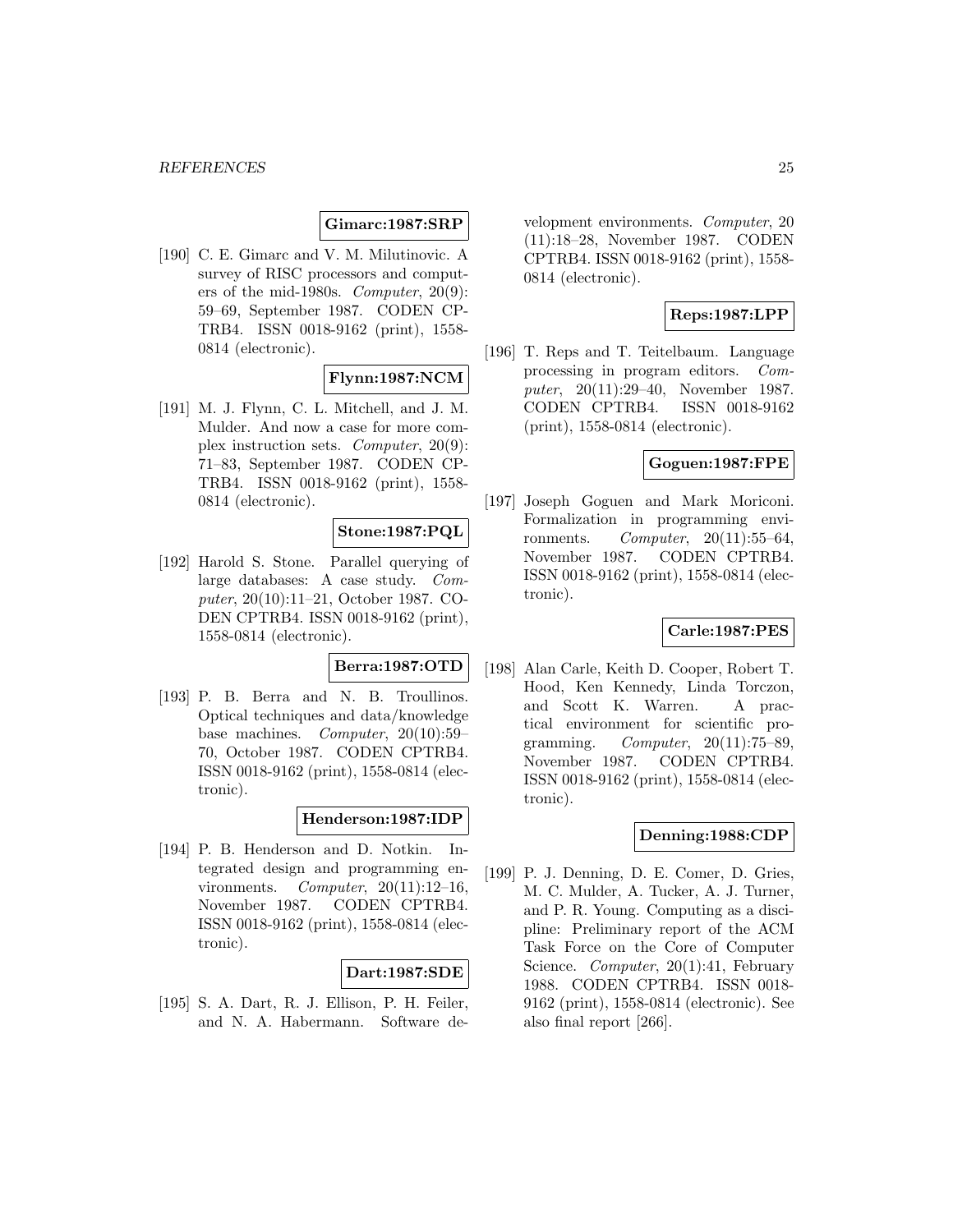# **Chen:1988:MRD**

[200] P. Chen and M. A. Harrison. Multiple representation document development. Computer,  $21(1):15-31$ , January 1988. CODEN CPTRB4. ISSN 0018- 9162 (print), 1558-0814 (electronic).

#### **Johnson:1988:SDE**

[201] J. Johnson and R. J. Beach. Styles in document editing systems. Computer, 21(1):32–47, January 1988. CODEN CPTRB4. ISSN 0018-9162 (print), 1558- 0814 (electronic).

#### **Schlichter:1988:FAP**

[202] J. H. Schlichter and L. J. Miller. FolioPub: A publication management system. Computer,  $21(1):61-69$ , January 1988. CODEN CPTRB4. ISSN 0018- 9162 (print), 1558-0814 (electronic).

#### **Marchionini:1988:FFV**

[203] G. Marchionini and B. Shneiderman. Finding facts vs. browsing knowledge in hypertext systems. Computer, 21(1):70– 80, January 1988. CODEN CPTRB4. ISSN 0018-9162 (print), 1558-0814 (electronic).

#### **Yankelovich:1988:ICC**

[204] Nicole Yankelovich, Bernard Hann, Norman Meyrowitz, and S. M. Drucker. Intermedia: The concept and the construction of a seamless information environment.  $Computer, 21(1):81-97,$ January 1988. CODEN CPTRB4. ISSN 0018-9162 (print), 1558-0814 (electronic).

#### **Dubois:1988:SCE**

[205] Michel Dubois, Christoph Scheurich, and Fayé A. Briggs. Synchronization, coherence, and event ordering in multiprocessors. Computer, 21(2):9–21, February 1988. CODEN CPTRB4. ISSN 0018- 9162 (print), 1558-0814 (electronic).

#### **Ousterhout:1988:SNO**

[206] John K. Ousterhout, A. R. Cherenson, Fred Douglis, Michael N. Nelson, and Brent B. Welch. The Sprite network operating system. Computer, 21(2):23– 36, February 1988. CODEN CPTRB4. ISSN 0018-9162 (print), 1558-0814 (electronic).

#### **Bernstein:1988:SAF**

[207] P. A. Bernstein. Sequoia: A faulttolerant tightly coupled multiprocessor for transaction processing. Computer, 21 (2):37–45, February 1988. CODEN CP-TRB4. ISSN 0018-9162 (print), 1558- 0814 (electronic).

#### **Lang:1988:OPA**

[208] Gordon R. Lang, Moez Dharssi, Fred M. Longstaff, Philip S. Longstaff, Peter A. S. Metford, and Malcolm T. Rimmer. An optimum parallel architecture for high-speed real-time digital signal processing. Computer, 21(2):47– 57, February 1988. CODEN CPTRB4. ISSN 0018-9162 (print), 1558-0814 (electronic).

#### **Moffett:1988:SAC**

[209] Jonathan D. Moffett and Morris S. Sloman. The source of authority for commercial access control. Computer, 21 (2):59–69, February 1988. CODEN CP-TRB4. ISSN 0018-9162 (print), 1558- 0814 (electronic).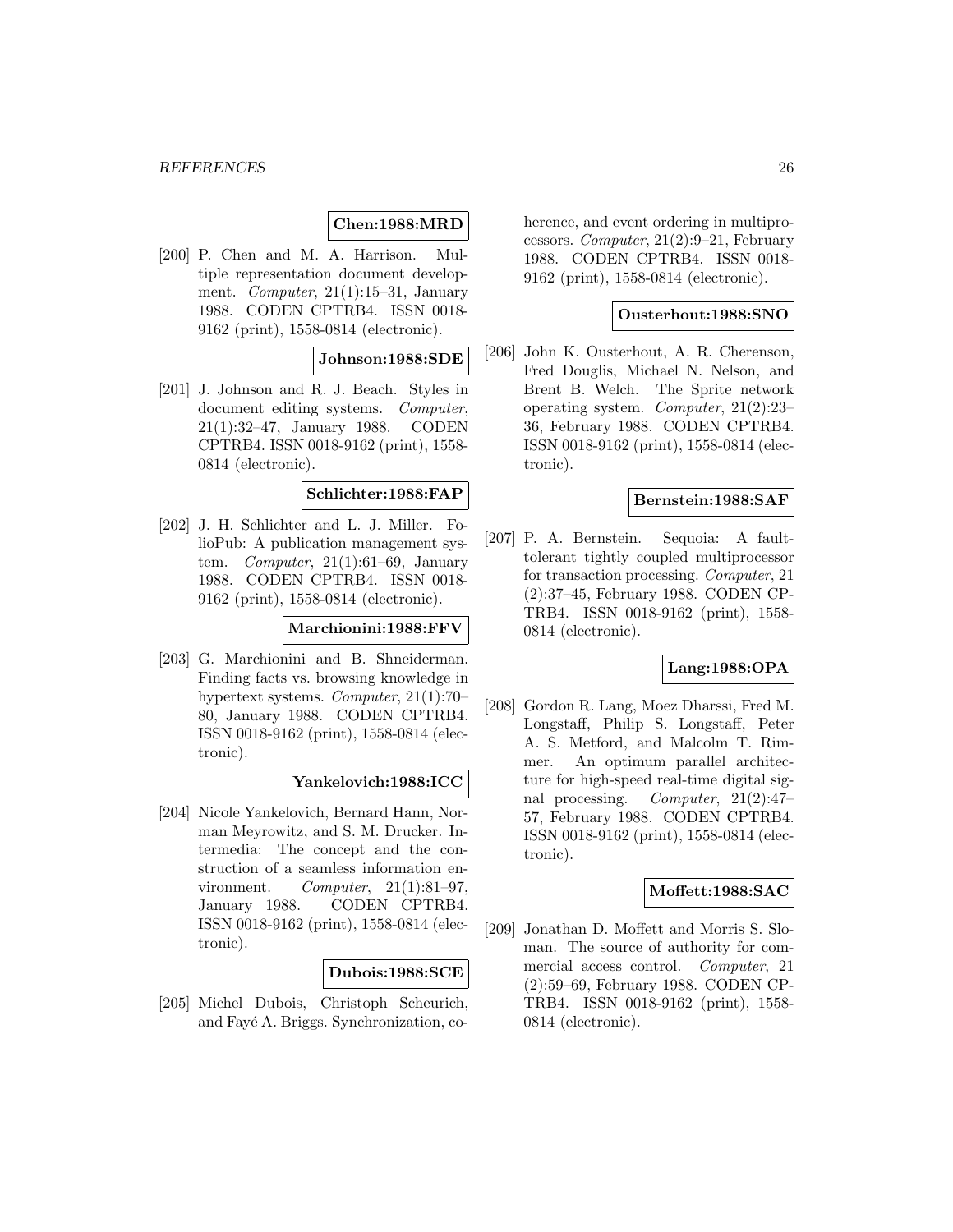**Widrow:1988:NNA**

[210] B. Widrow and R. Winter. Neural nets for adaptive filtering and adaptive pattern recognition. Computer, 21(3):25– 39, March 1988. CODEN CPTRB4. ISSN 0018-9162 (print), 1558-0814 (electronic).

# **Graf:1988:VIN**

[211] Hans P. Graf, Lawrence D. Jackel, and Wayne E. Hubbard. VLSI implementation of a neural network model. Computer, 21(3):41–49, March 1988. CO-DEN CPTRB4. ISSN 0018-9162 (print), 1558-0814 (electronic).

#### **Hutchinson:1988:CMU**

[212] James Hutchinson, Christof Koch, Jin Luo, and Carver Mead. Computing motion using analog and binary resistive networks. Computer, 21(3):52– 63, March 1988. CODEN CPTRB4. ISSN 0018-9162 (print), 1558-0814 (electronic).

# **Fukushima:1988:NNF**

[213] Kunihiko Fukushima. Neural network for visual pattern recognition. Computer, 21(3):65–75, March 1988. CO-DEN CPTRB4. ISSN 0018-9162 (print), 1558-0814 (electronic).

#### **Carpenter:1988:AAP**

[214] Gail A. Carpenter and Stephen Grossberg. The ART of adaptive pattern recognition by a self-organizing neural network. Computer, 21(3):77–88, March 1988. CODEN CPTRB4. ISSN 0018- 9162 (print), 1558-0814 (electronic).

# **Feldmann:1988:CSN**

[215] Jerome A. Feldmann, Mark A. Fanty, and Nigel H. Goddard. Computing with structured neural networks. Computer, 21(3):91–103, March 1988. CODEN CP-TRB4. ISSN 0018-9162 (print), 1558- 0814 (electronic).

# **Butler:1988:MLG**

[216] J. T. Butler. Multiple-valued logic: Guest Editor's introduction and bibliography. Computer, 21(4):13–??, April 1988. CODEN CPTRB4. ISSN 0018- 9162 (print), 1558-0814 (electronic).

# **Smith:1988:MLA**

[217] K. C. Smith. Multiple-valued logic: A tutorial and appreciation. Computer, 21(4):17–27, April 1988. CODEN CP-TRB4. ISSN 0018-9162 (print), 1558- 0814 (electronic).

#### **Etiemble:1988:CBM**

[218] D. Etiemble and M. Israel. Comparison of binary and multivalued ICs according to VLSI criteria. Computer, 21(4): 28–42, April 1988. CODEN CPTRB4. ISSN 0018-9162 (print), 1558-0814 (electronic).

#### **Kameyama:1988:MCM**

[219] M. Kameyama, S. Kawahito, and T. Higuchi. A multiplier chip with multiple-valued bidirectional currentmode logic circuits. *Computer*, 21(4): 43–57, April 1988. CODEN CPTRB4. ISSN 0018-9162 (print), 1558-0814 (electronic).

### **Butler:1988:MCC**

[220] J. T. Butler and H. G. Kerkhoff. Multiple-valued CCD circuits. Com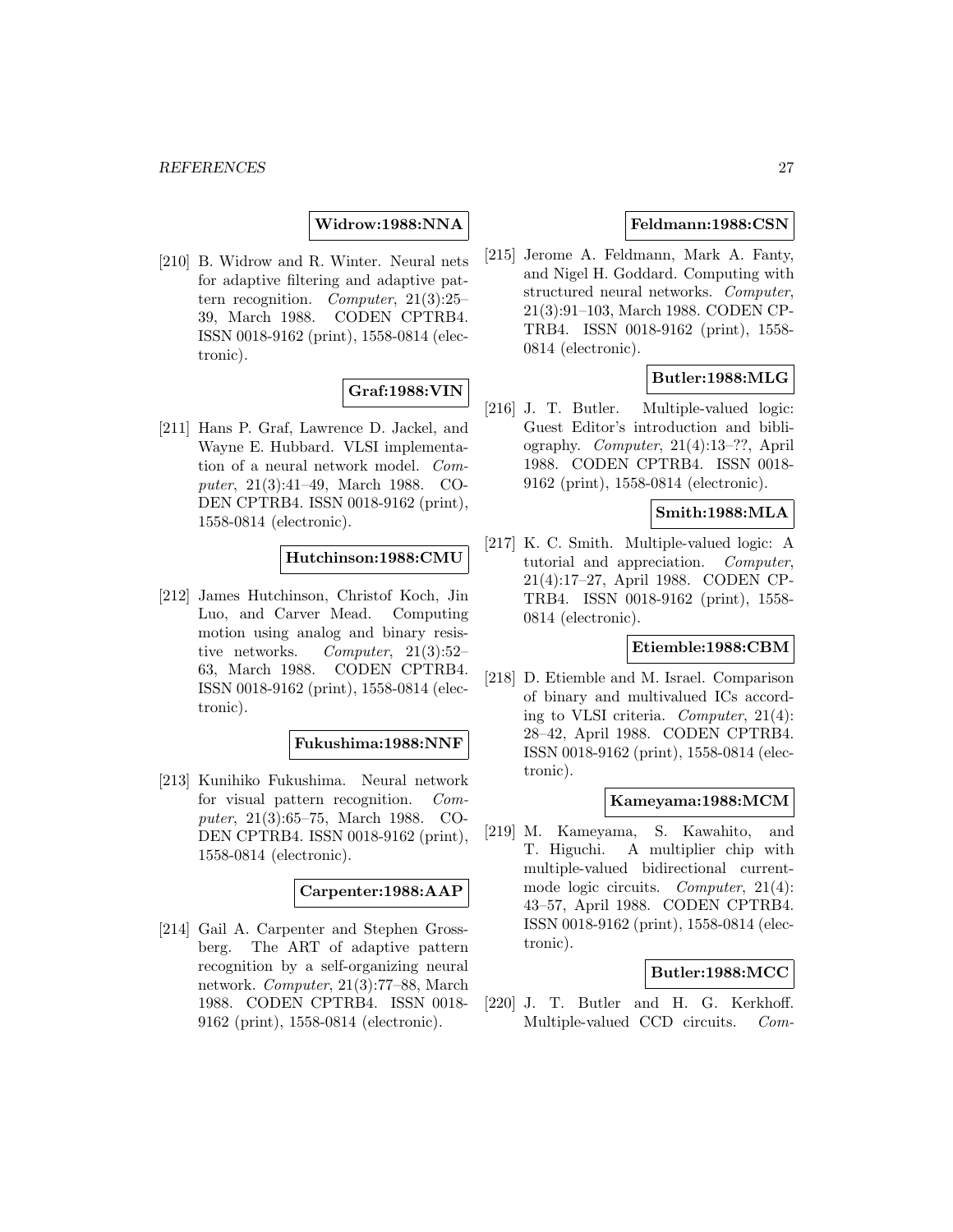puter, 21(4):58–70, April 1988. CODEN CPTRB4. ISSN 0018-9162 (print), 1558- 0814 (electronic).

#### **Sasao:1988:MLO**

[221] T. Sasao. Multiple-valued logic and optimization of programmable logic arrays. Computer, 21(4):71–82, April 1988. CO-DEN CPTRB4. ISSN 0018-9162 (print), 1558-0814 (electronic).

### **Nichols:1988:MMS**

[222] Kathleen M. Nichols and John T. Edmark. Modeling multicomputer systems with PARET. Computer, 21(5): 39–48, May 1988. CODEN CPTRB4. ISSN 0018-9162 (print), 1558-0814 (electronic).

#### **Bershad:1988:RCF**

[223] Brian N. Bershad and Henry M. Levy. A remote computation facility for a heterogeneous environment. Computer, 21(5): 50–60, May 1988. CODEN CPTRB4. ISSN 0018-9162 (print), 1558-0814 (electronic).

#### **Boehm:1988:SMS**

[224] Barry W. Boehm. A spiral model of software development and enhancement. Computer, 21(5):61–72, May 1988. CO-DEN CPTRB4. ISSN 0018-9162 (print), 1558-0814 (electronic).

### **Gait:1988:OFC**

[225] Jason Gait. The optical file cabinet: A random-access file system for writeonce optical disks. Computer, 21(6): 11–22, June 1988. CODEN CPTRB4. ISSN 0018-9162 (print), 1558-0814 (electronic).

# **Mills:1988:SRV**

[226] H. D. Mills. Stepwise refinement and verification in box-structured systems. Computer, 21(6):23–37, June 1988. CO-DEN CPTRB4. ISSN 0018-9162 (print), 1558-0814 (electronic).

# **Rayfield:1988:SAS**

[227] J. T. Rayfield and H. F. Silverman. System and application software for the Armstrong multiprocessor. Computer, 21(6):38–52, June 1988. CODEN CP-TRB4. ISSN 0018-9162 (print), 1558- 0814 (electronic).

#### **Potter:1988:TSH**

[228] Walter D. Potter and Robert P. Trueblood. Traditional, semantic, and hypersemantic approaches to data modeling. Computer, 21(6):53–63, June 1988. CO-DEN CPTRB4. ISSN 0018-9162 (print), 1558-0814 (electronic).

# **Liu:1988:PVF**

[229] Bowen Liu and Nelson Strother. Programming in VS Fortran on the IBM 3090 for maximum vector performance. Computer, 21(6):65–77, June 1988. CO-DEN CPTRB4. ISSN 0018-9162 (print), 1558-0814 (electronic).

### **Camurati:1988:FVH**

[230] P. Camurati and P. Prinetto. Formal verification of hardware correctness: Introduction and survey of current research. Computer,  $21(7):8-20$ , July 1988. CODEN CPTRB4. ISSN 0018- 9162 (print), 1558-0814 (electronic).

#### **Hooton:1988:EPD**

[231] A. R. Hooton, U. Agueero, and S. Dasgupta. An exercise in plausibility-driven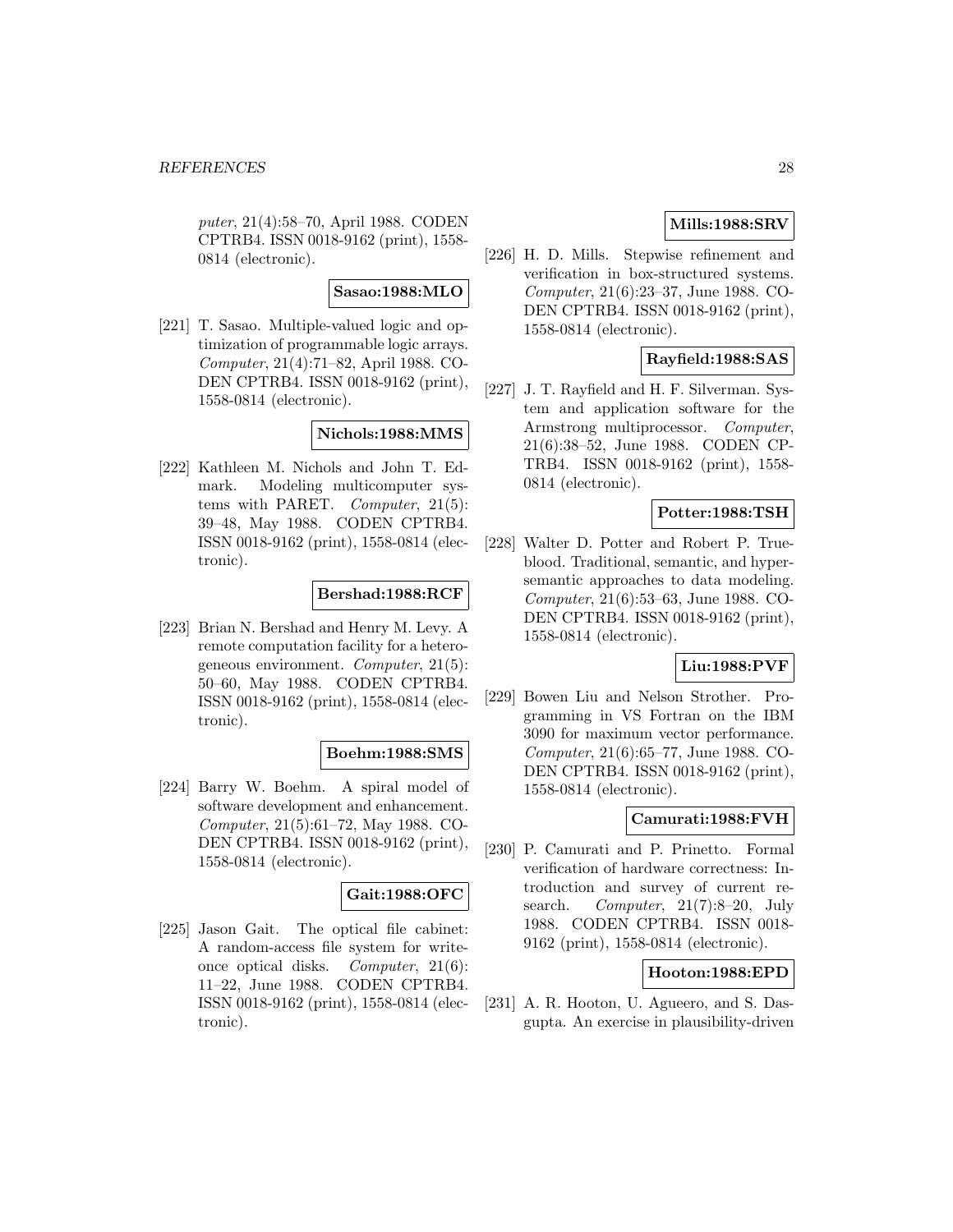design. Computer, 21(7):21–33, July 1988. CODEN CPTRB4. ISSN 0018- 9162 (print), 1558-0814 (electronic).

#### **Steenkiste:1988:LRP**

[232] P. Steenkiste and J. Hennessy. Lisp on a reduced-introduction-set processor: Characterization and optimization. Computer, 21(7):34–46, July 1988. CO-DEN CPTRB4. ISSN 0018-9162 (print), 1558-0814 (electronic).

#### **Athas:1988:MMP**

[233] William C. Athas and Charles L. Seitz. Multicomputers: Message-passing concurrent computers. Computer, 21(8):9– 24, August 1988. CODEN CPTRB4. ISSN 0018-9162 (print), 1558-0814 (electronic).

# **Tucker:1988:AAC**

[234] Lewis W. Tucker and George G. Robertson. Architecture and applications of the Connection Machine. Computer, 21(8): 26–38, August 1988. CODEN CPTRB4. ISSN 0018-9162 (print), 1558-0814 (electronic).

#### **Rich:1988:APM**

[235] Charles Rich and Richard C. Waters. Automatic programming: Myths and prospects. Computer, 21(8):40– 51, August 1988. CODEN CPTRB4. ISSN 0018-9162 (print), 1558-0814 (electronic).

#### **Gries:1988:TS**

[236] David Gries and Dorothy Marsh. The 1986–1987 Taulbee Survey. Computer, 21(8):53–63, August 1988. CODEN CP-TRB4. ISSN 0018-9162 (print), 1558- 0814 (electronic).

# **Diede:1988:TGS**

[237] Tom Diede, Carl F. Hagenmaier, Glen S. Miranker, Jonathan J. Rubinstein, and William S. Worley, Jr. The Titan Graphics Supercomputer architecture. Computer, 21(9):13–28, 30, September 1988. CODEN CPTRB4. ISSN 0018- 9162 (print), 1558-0814 (electronic).

# **Wolcott:1988:HCS**

[238] Peter Wolcott and Seymour E. Goodman. High-speed computers of the Soviet Union. Computer,  $21(9):32-41$ , September 1988. CODEN CPTRB4. ISSN 0018-9162 (print), 1558-0814 (electronic).

#### **Leung:1988:FCE**

[239] K. S. Leung and W. Lam. Fuzzy concepts in expert systems. Computer, 21 (9):43–56, September 1988. CODEN CPTRB4. ISSN 0018-9162 (print), 1558- 0814 (electronic).

#### **Myers:1988:NCS**

[240] W. Myers and M. Potes. National Conference on Strategic Management of R&D. Computer,  $21(9):58-67$ , September 1988. CODEN CPTRB4. ISSN 0018-9162 (print), 1558-0814 (electronic).

#### **Stankovic:1988:MAR**

[241] J. A. Stankovic. Misconceptions about real-time computing — A serious problem for next-generation systems. Computer, 21(10):10–19, October 1988. CO-DEN CPTRB4. ISSN 0018-9162 (print), 1558-0814 (electronic). Comment 1 by schlenk, Mon Dec 12 13:13:04 1988 An interesting outlook on real-time systems that are integrated into a programming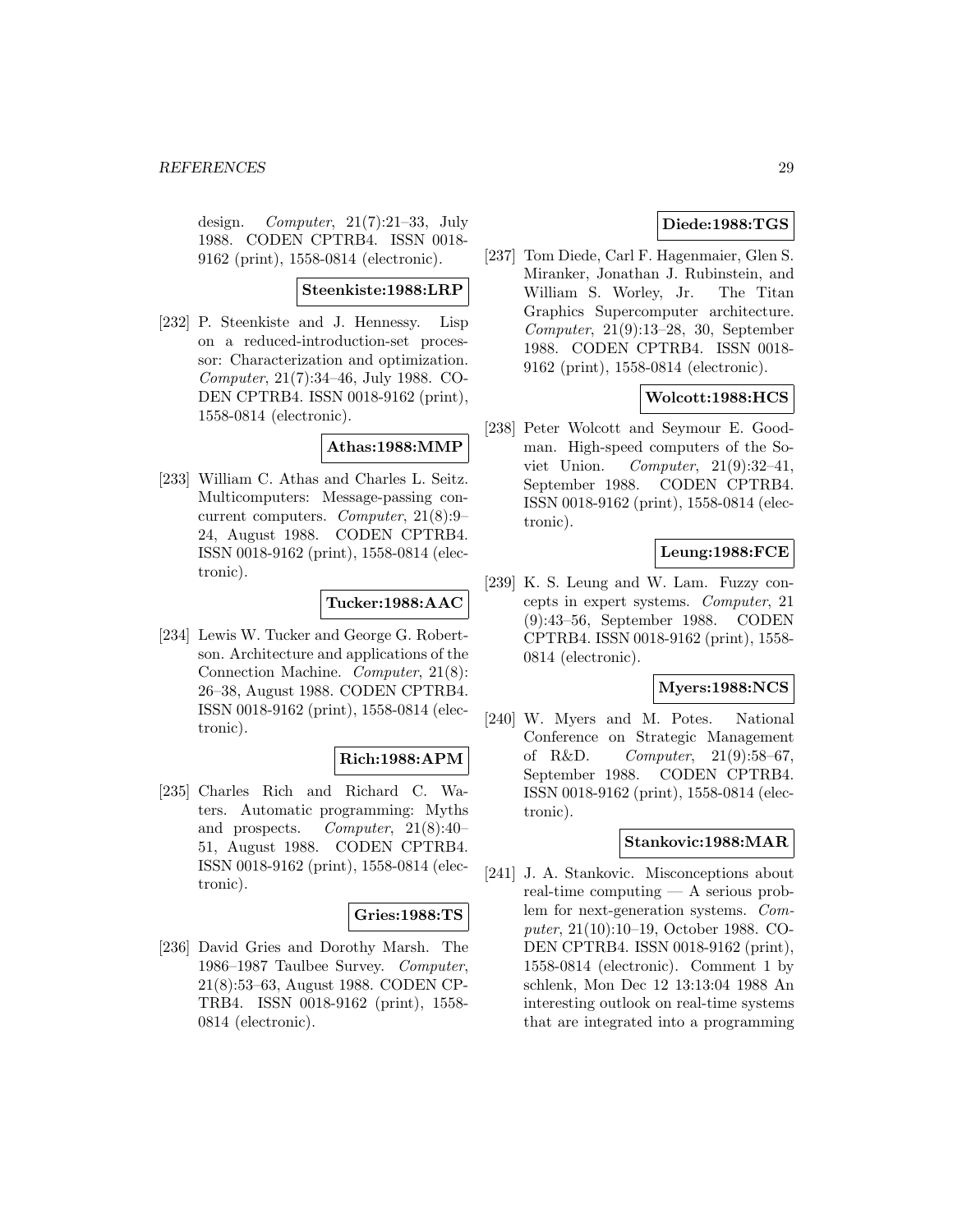environment is given. The author shows why ADA tasks are not sufficient (a high priority task has to wait for a lower priority task) and suggests an integrated approach: Time management on the language level, schedulability check and support for distributed programs.

# **Doran:1988:AMA**

[242] R. W. Doran. Amdahl multiple-domain architecture. Computer, 21(10):20– 28, October 1988. CODEN CPTRB4. ISSN 0018-9162 (print), 1558-0814 (electronic).

#### **Koren:1988:DVA**

[243] Israel Koren, Bilha Mendelson, Irit Peled, and Gabriel M. Silberman. A data-driven VLSI array for arbitrary algorithms. Computer,  $21(10):30-43$ , October 1988. CODEN CPTRB4. ISSN 0018-9162 (print), 1558-0814 (electronic).

#### **Lewis:1988:HDS**

[244] Ted G. Lewis and Curtis R. Cook. Hashing for dynamic and static internal tables. Computer, 21(10):45–56, October 1988. CODEN CPTRB4. ISSN 0018- 9162 (print), 1558-0814 (electronic). The authors survey the classical hashing function approach to information retrieval and show how general hashing techniques exchange speed for memory. It is a tutorial paper that covers, among other topics, dynamic and static hash tables, perfect hashing, and minimal perfect hashing.

#### **Lie:1988:AML**

[245] Y.-C. D. Lie. Appendum to 'Multiplevalued logic: a tutorial and appreciation' (April 17–27, 1988). Computer, 21(11): 9, November 1988. CODEN CPTRB4. ISSN 0018-9162 (print), 1558-0814 (electronic).

# **Rich:1988:PAR**

[246] C. Rich and R. C. Waters. The Programmer's Apprentice: a research overview.  $Computer, 21(11):10-25,$ November 1988. CODEN CPTRB4. ISSN 0018-9162 (print), 1558-0814 (electronic).

#### **Stenstrom:1988:RCS**

[247] P. Stenström. Reducing contention in shared-memory multiprocessors. Computer, 21(11):26–37, November 1988. CODEN CPTRB4. ISSN 0018-9162 (print), 1558-0814 (electronic).

# **Britcher:1988:UII**

[248] R. N. Britcher. Using inspections to investigate program correctness. Computer, 21(11):38–44, November 1988. CODEN CPTRB4. ISSN 0018-9162 (print), 1558-0814 (electronic).

#### **Skillicorn:1988:TCA**

[249] David B. Skillicorn. A taxonomy for computer architectures. Computer, 21 (11):46–57, November 1988. CODEN CPTRB4. ISSN 0018-9162 (print), 1558- 0814 (electronic).

### **Webster:1988:MDI**

[250] D. E. Webster. Mapping the design information representation terrain. Computer, 21(12):8–23, December 1988. CO-DEN CPTRB4. ISSN 0018-9162 (print), 1558-0814 (electronic).

# **Hill:1988:CDC**

[251] M. D. Hill. A case for direct-mapped caches. Computer, 21(12):25–40, De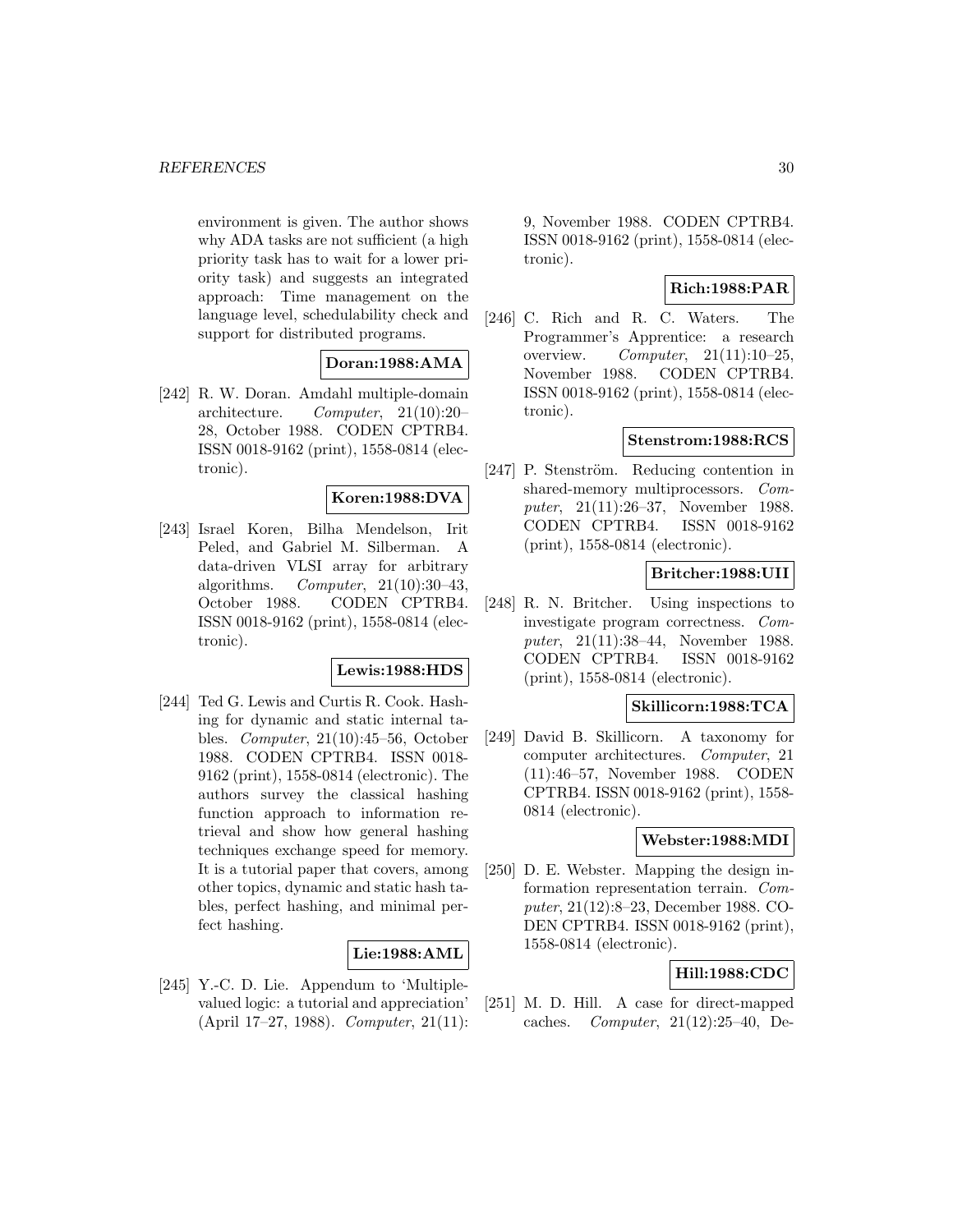cember 1988. CODEN CPTRB4. ISSN 0018-9162 (print), 1558-0814 (electronic).

#### **Schaffner:1988:SSD**

[252] Stuart C. Schaffner and Martha Borkan. Segue: Support for distributed graphical interfaces. Computer, 21(12):42– 55, December 1988. CODEN CPTRB4. ISSN 0018-9162 (print), 1558-0814 (electronic).

# **Detlefs:1988:ISR**

[253] David L. Detlefs, Maurice P. Herlihy, and Jeannette M. Wing. Inheritance of synchronization and recovery properties in Avalon/C++. *Computer*,  $21(12):57-$ 69, December 1988. CODEN CPTRB4. ISSN 0018-9162 (print), 1558-0814 (electronic).

#### **Anonymous:1988:SS**

[254] Anonymous. Software for supercomputers. Computer, 21(12):70–74, December 1988. CODEN CPTRB4. ISSN 0018- 9162 (print), 1558-0814 (electronic).

#### **Rau:1989:CDS**

[255] B. Ramakrishna Rau, D. W. L. Yen, Wei Yen, and R. A. Towle. The Cydra 5 departmental supercomputer: design philosophies, decisions, and tradeoffs. Computer,  $22(1):12-35$ , January 1989. CODEN CPTRB4. ISSN 0018- 9162 (print), 1558-0814 (electronic).

#### **Jones:1989:EDC**

[256] T. Jones. Engineering design of the Convex C2. Computer, 22(1):36–44, January 1989. CODEN CPTRB4. ISSN 0018- 9162 (print), 1558-0814 (electronic).

# **August:1989:CXB**

[257] M. C. August, G. M. Brost, C. C. Hsiung, and A. J. Schiffleger. Cray X-MP: The birth of a supercomputer. Computer, 22(1):45–52, January 1989. CO-DEN CPTRB4. ISSN 0018-9162 (print), 1558-0814 (electronic).

# **Cragon:1989:TAS**

[258] H. G. Cragon and W. J. Watson. The TI Advanced Scientific Computer. Computer, 22(1):55–64, January 1989. CO-DEN CPTRB4. ISSN 0018-9162 (print), 1558-0814 (electronic).

# **Maytal:1989:DCG**

[259] B. Maytal, S. Iacobovici, D. B. Alpert, D. Biran, J. Levy, and S. Y. Tov. Design considerations for a general-purpose microprocessor. Computer,  $22(1):66-$ 76, January 1989. CODEN CPTRB4. ISSN 0018-9162 (print), 1558-0814 (electronic).

# **Lee:1989:PA**

[260] R. B. Lee. Precision architecture. Computer, 22(1):78–91, January 1989. CO-DEN CPTRB4. ISSN 0018-9162 (print), 1558-0814 (electronic).

#### **Myers:1989:SPS**

[261] W. Myers. Software pivotal to strategic defense. Computer,  $22(1):92-97$ , January 1989. CODEN CPTRB4. ISSN 0018-9162 (print), 1558-0814 (electronic).

#### **Linton:1989:CUI**

[262] Mark A. Linton, John M. Vissides, and Paul R. Calder. Composing user interfaces with InterViews. Computer, 22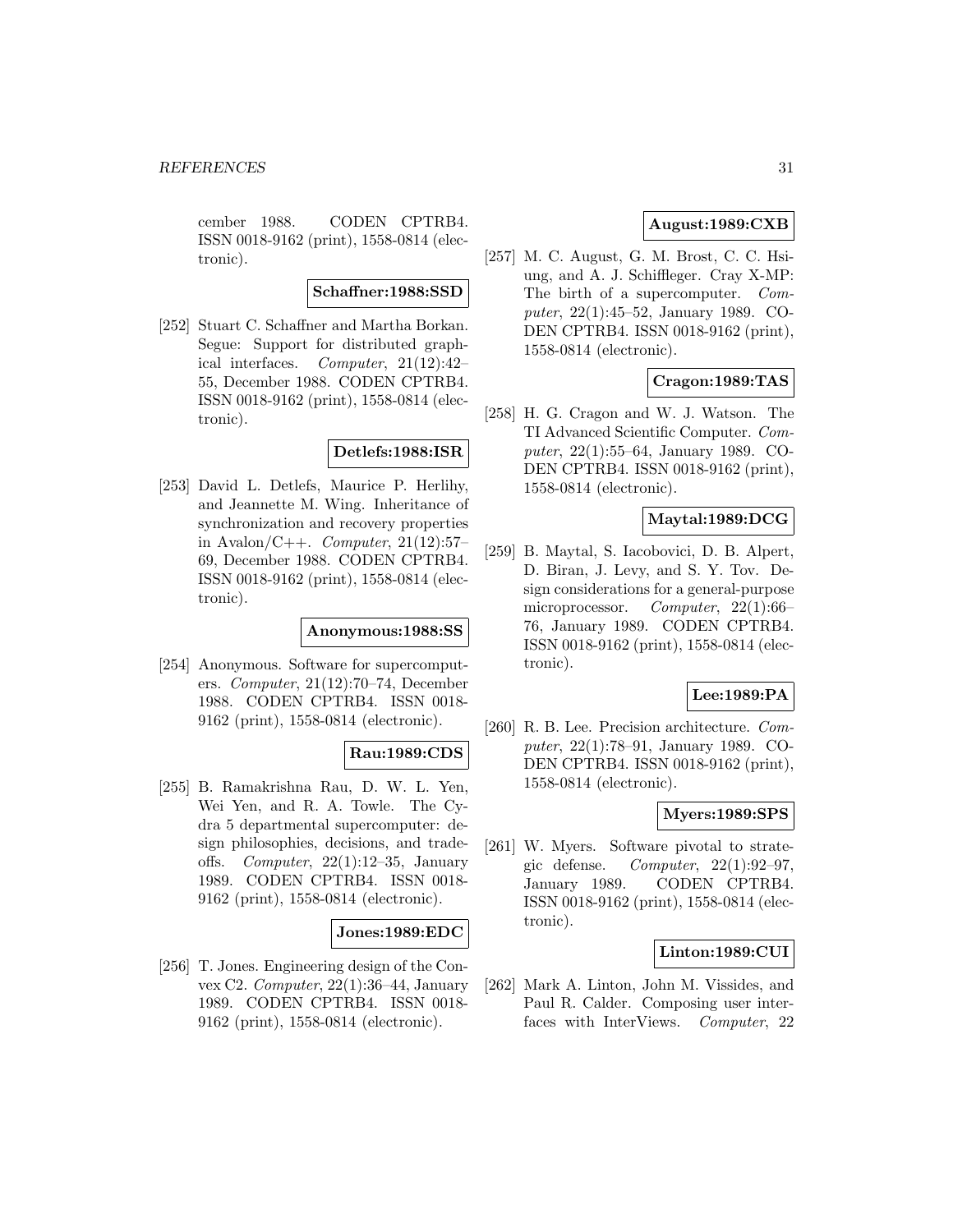(2):8–22, February 1989. CODEN CP-TRB4. ISSN 0018-9162 (print), 1558- 0814 (electronic). From Computing Reviews: "InterViews objects are combined through a model similar to the boxes and glues in Knuth's T<sub>E</sub>X, which allows interface objects to be combined with little concern for undesired interactions.".

# **Bhuyan:1989:PMI**

[263] L. N. Bhuyan, Qing Yang, and D. P. Agrawal. Performance of multiprocessor interconnection networks. Computer, 22 (2):25–37, February 1989. CODEN CP-TRB4. ISSN 0018-9162 (print), 1558- 0814 (electronic).

# **Richardson:1989:COA**

[264] Stephen Richardson and Mahadevan Ganapathi. Code optimization across procedures. Computer, 22(2):42–50, February 1989. CODEN CPTRB4. ISSN 0018-9162 (print), 1558-0814 (electronic).

#### **Ganapathi:1989:IAC**

[265] M. Ganapathi and G. O. Mendal. Issues in Ada compiler technology. Computer, 22(2):52–60, February 1989. CO-DEN CPTRB4. ISSN 0018-9162 (print), 1558-0814 (electronic).

### **Denning:1989:CD**

[266] P. J. Denning, D. E. Comer, D. Gries, M. C. Mulder, A. Tucker, A. J. Turner, and P. R. Young. Computing as a discipline. Computer, 22(2):63–70, February 1989. CODEN CPTRB4. ISSN 0018- 9162 (print), 1558-0814 (electronic). See also preliminary report [199].

# **Gries:1989:SRD**

[267] D. Gries, T. Walker, and P. R. Young. 1988 Snowbird report: a discipline matures (computer science education). Computer, 22(2):72–75, February 1989. CODEN CPTRB4. ISSN 0018-9162 (print), 1558-0814 (electronic).

# **Wilfong:1989:RA**

[268] G. T. Wilfong. Robotics and automation. Computer, 22(3):6–8, March 1989. CODEN CPTRB4. ISSN 0018-9162 (print), 1558-0814 (electronic).

### **Sharir:1989:AMP**

[269] M. Sharir. Algorithmic motion planning in robotics. Computer, 22(3):9– 19, March 1989. CODEN CPTRB4. ISSN 0018-9162 (print), 1558-0814 (electronic).

#### **Lozano-Perez:1989:TPP**

[270] T. Lozano-Perez, J. L. Jones, E. Mazer, and P. A. O'Donnell. Task-level planning of pick-and-place robot motions. Computer, 22(3):21–29, March 1989. CODEN CPTRB4. ISSN 0018-9162 (print), 1558-0814 (electronic).

# **Hoffmann:1989:PAR**

[271] C. M. Hoffmann. The problems of accuracy and robustness in geometric computation. Computer, 22(3):31–39, 41, March 1989. CODEN CPTRB4. ISSN 0018-9162 (print), 1558-0814 (electronic).

#### **Cox:1989:EHR**

[272] I. J. Cox and N. H. Gehani. Exception handling in robotics. *Computer*, 22(3): 43–49, March 1989. CODEN CPTRB4.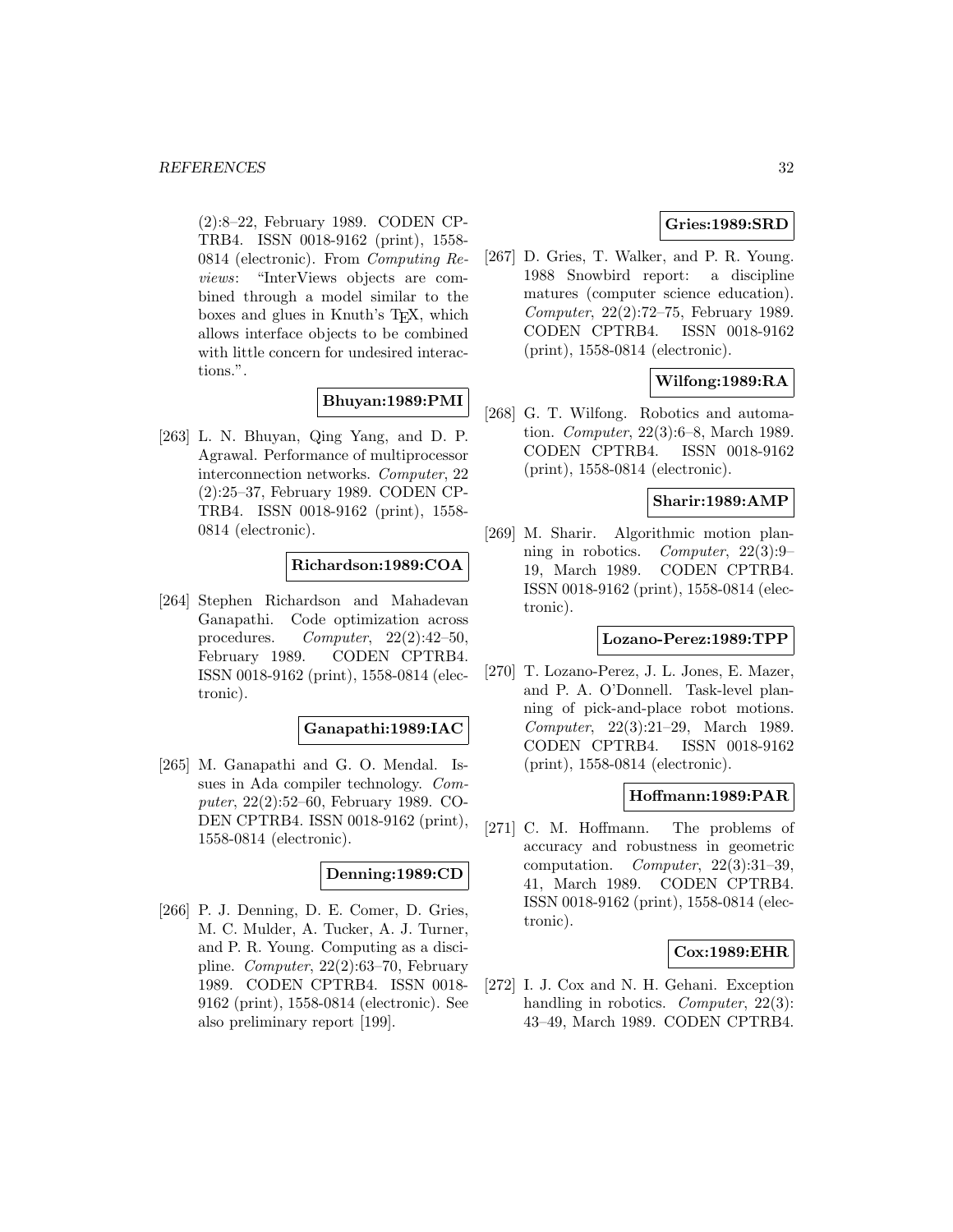ISSN 0018-9162 (print), 1558-0814 (electronic).

**Allen:1989:CRR**

[273] P. Allen, P. Michelman, and K. Roberts. Current research in robotics and automation — an intelligent grasping system. Computer, 22(3):50–52, March 1989. CODEN CPTRB4. ISSN 0018- 9162 (print), 1558-0814 (electronic).

# **Eicker:1989:CRR**

[274] P. J. Eicker and D. R. Strip. Current research in robotics and automation — automated planning and programming for robotic batch mechanical assembly. Computer, 22(3):53–54, March 1989. CODEN CPTRB4. ISSN 0018- 9162 (print), 1558-0814 (electronic).

# **Hopcroft:1989:CRR**

[275] J. E. Hopcroft. Current research in robotics and automation — electronic prototyping. Computer, 22(3): 55–57, March 1989. CODEN CPTRB4. ISSN 0018-9162 (print), 1558-0814 (electronic).

#### **Bekey:1989:CRR**

[276] G. A. Bekey. Current research in robotics and automation-robotics research at USC. Computer, 22(3):58– 60, March 1989. CODEN CPTRB4. ISSN 0018-9162 (print), 1558-0814 (electronic).

### **Keefe:1989:SQS**

[277] T. F. Keefe, M. B. Thuraisingham, and W. T. Tsai. Secure queryprocessing strategies. Computer, 22(3): 63–70, March 1989. CODEN CPTRB4. ISSN 0018-9162 (print), 1558-0814 (electronic).

# **Bhattacharya:1989:HTG**

[278] Debashis Bhattacharya, Brian T. Murray, and John P. Hayes. High-level test generation for VLSI. Computer, 22(4): 16–24, April 1989. CODEN CPTRB4. ISSN 0018-9162 (print), 1558-0814 (electronic).

# **Renous:1989:WWT**

[279] R. Renous, G. M. Silberman, and I. Spillinger. Whistle: A workbench for test development of library-based designs. Computer,  $22(4):27-41$ , April 1989. CODEN CPTRB4. ISSN 0018- 9162 (print), 1558-0814 (electronic).

# **Cheng:1989:GAT**

[280] W.-T. Cheng and T. J. Chakraborty. Gentest: An automatic test-generation system for sequential circuits. Computer, 22(4):43–49, April 1989. CODEN CPTRB4. ISSN 0018-9162 (print), 1558- 0814 (electronic).

# **Heap:1989:GSC**

[281] M. A. Heap and W. A. Rogers. Generating single-stuck-fault coverage from a collapsed-fault set. Computer,  $22(4)$ : 51–57, April 1989. CODEN CPTRB4. ISSN 0018-9162 (print), 1558-0814 (electronic).

#### **Hallenbeck:1989:TEA**

[282] J. J. Hallenbeck, J. R. Cybrynski, N. Kanopoulos, T. Markas, and N. Vasanthavada. The Test Engineer's Assistant: A support environment for hardware design for testability. Computer, 22(4):59–68, April 1989. CODEN CP-TRB4. ISSN 0018-9162 (print), 1558- 0814 (electronic).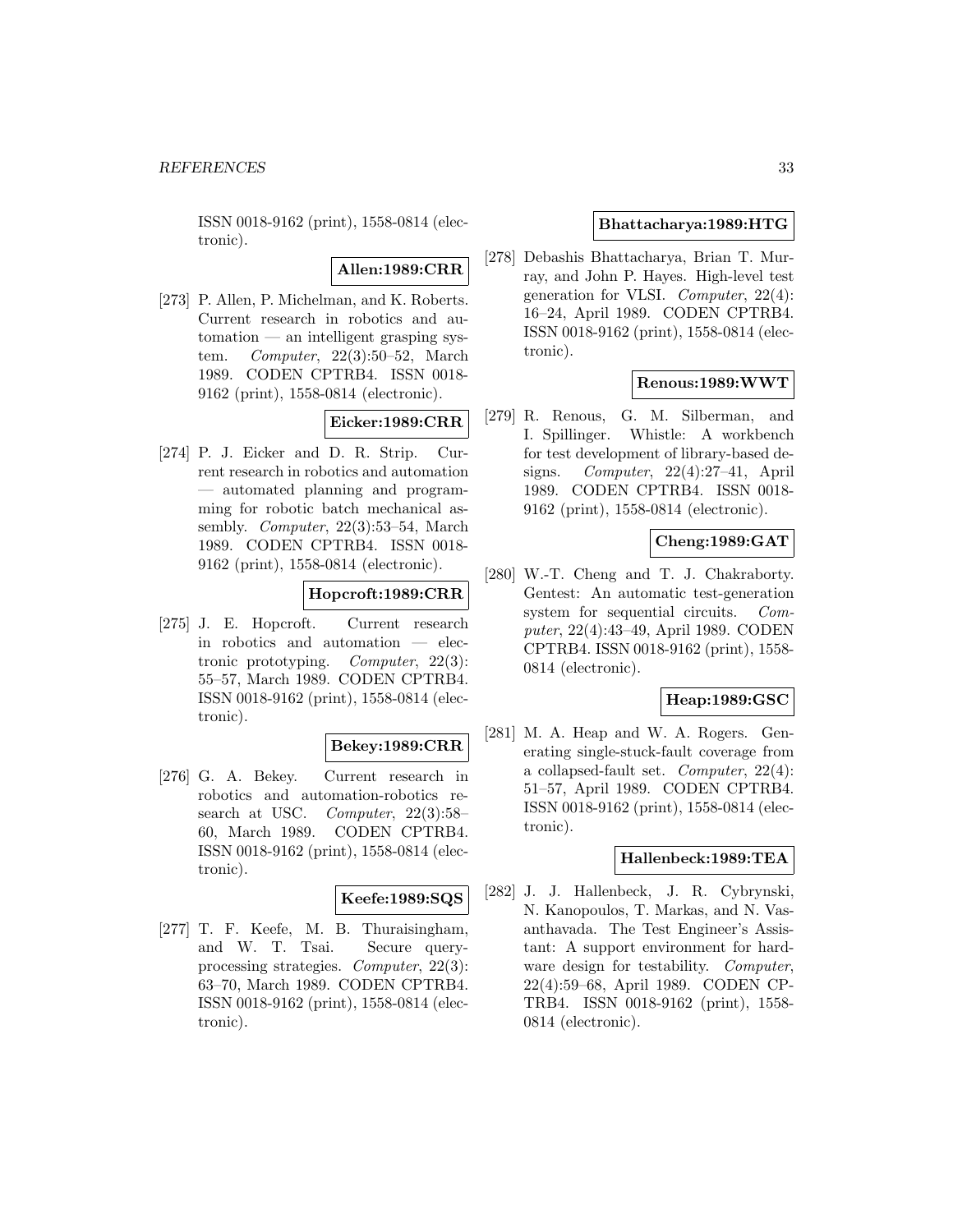# **Tanik:1989:RPS**

[283] M. M. Tanik and R. T. Yeh. Rapid prototyping in software development. Computer, 22(5):9–12, May 1989. CODEN CPTRB4. ISSN 0018-9162 (print), 1558- 0814 (electronic).

### **Luqi:1989:SET**

[284] Luqi. Software evolution through rapid prototyping. Computer, 22(5): 13–25, May 1989. CODEN CPTRB4. ISSN 0018-9162 (print), 1558-0814 (electronic).

# **Gupta:1989:OVC**

[285] R. Gupta, W. H. Cheng, R. Gupta, I. Hardonag, and M. A. Breuer. An object-oriented VLSI CAD framework. Computer, 22(5):28–37, May 1989. CO-DEN CPTRB4. ISSN 0018-9162 (print), 1558-0814 (electronic).

# **Jordan:1989:SSC**

[286] P. W. Jordan, K. S. Keller, R. W. Tucker, and D. Vogel. Software storming: Combining rapid prototyping and knowledge engineering. Computer, 22 (5):39–48, May 1989. CODEN CP-TRB4. ISSN 0018-9162 (print), 1558- 0814 (electronic).

#### **Lewis:1989:PSU**

[287] T. G. Lewis, F. Handloser, III, S. Bose, and S. Yang. Prototypes from Standard User Interface Management Systems. Computer, 22(5):51–60, May 1989. CODEN CPTRB4. ISSN 0018-9162 (print), 1558-0814 (electronic).

#### **Duke:1989:RPF**

[288] E. L. Duke, R. W. Brumbaugh, and J. D. Disbrow. A rapid prototyping facility for flight research in advanced systems concepts. Computer,  $22(5):61-66$ , May 1989. CODEN CPTRB4. ISSN 0018- 9162 (print), 1558-0814 (electronic).

# **Cieslak:1989:PNP**

[289] R. Cieslak, A. Fawaz, S. Sachs, P. Varaiya, J. Walrand, and A. Li. The programmable network prototyping system. Computer, 22(5):67–76, May 1989. CODEN CPTRB4. ISSN 0018-9162 (print), 1558-0814 (electronic).

### **McKeeman:1989:GTA**

[290] W. M. McKeeman. Graduation talk at Wang Institute. Computer, 22(5): 78–80, May 1989. CODEN CPTRB4. ISSN 0018-9162 (print), 1558-0814 (electronic).

# **Iyengar:1989:AIM**

[291] S. S. Iyengar and R. L. Kashyap. Autonomous intelligent machines. Computer, 22(6):14–17, June 1989. CODEN CPTRB4. ISSN 0018-9162 (print), 1558- 0814 (electronic).

#### **Bares:1989:AAR**

[292] John Bares, Martial Hebert, Takeo Kanade, Eric Krotkov, Tom Mitchell, Reid Simmons, and William Whittaker. Ambler — an autonomous rover for planetary exploration. Computer, 22(6): 18–26, June 1989. CODEN CPTRB4. ISSN 0018-9162 (print), 1558-0814 (electronic).

#### **Weisbin:1989:AMR**

[293] C. R. Weisbin, G. de Saussure, J. R. Einstein, F. G. Pin, and E. Heer. Autonomous mobile robot navigation and learning. Computer, 22(6):29–35, June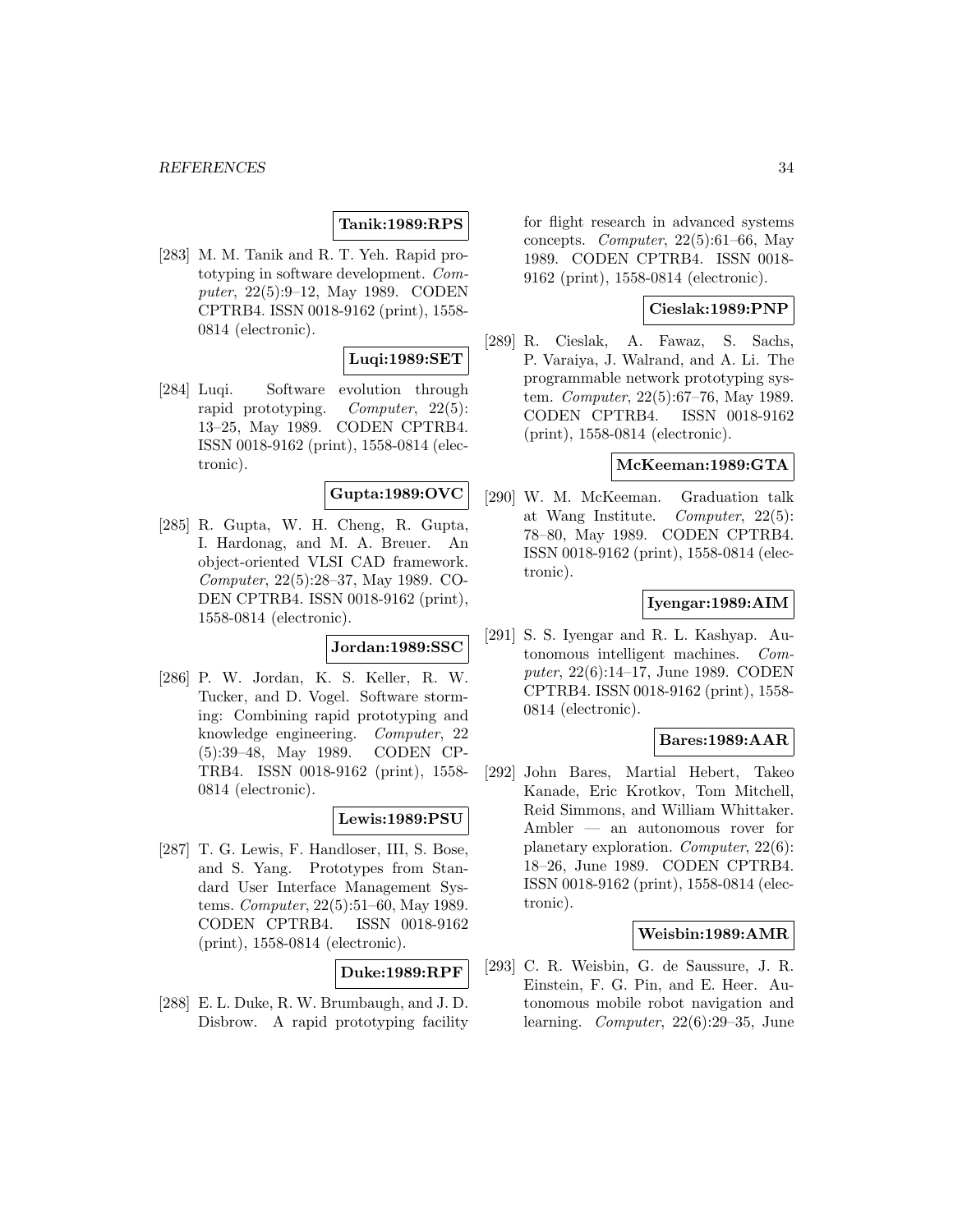1989. CODEN CPTRB4. ISSN 0018- 9162 (print), 1558-0814 (electronic).

### **Rao:1989:AFL**

[294] N. S. V. Rao. Algorithmic framework for learned robot navigation in unknown terrains. Computer, 22(6):37–43, June 1989. CODEN CPTRB4. ISSN 0018- 9162 (print), 1558-0814 (electronic).

# **Elfes:1989:UOG**

[295] A. Elfes. Using occupancy grids for mobile robot perception and navigation. Computer, 22(6):46–57, June 1989. CO-DEN CPTRB4. ISSN 0018-9162 (print), 1558-0814 (electronic).

# **Bihari:1989:CAS**

[296] T. E. Bihari, T. M. Walliser, and M. R. Patterson. Controlling the adaptive suspension vehicle. Computer, 22(6): 59–65, June 1989. CODEN CPTRB4. ISSN 0018-9162 (print), 1558-0814 (electronic).

#### **Barhen:1989:NLC**

[297] Jacob Barhen, Sandeep Gulati, and Michail Zak. Neural learning of constrained nonlinear transformations. Computer, 22(6):67–76, June 1989. CO-DEN CPTRB4. ISSN 0018-9162 (print), 1558-0814 (electronic).

#### **Lee:1989:PRK**

[298] I. Lee, R. B. King, and R. P. Paul. A predictable real-time kernel for distributed multisensor systems. Computer, 22(6): 78–83, June 1989. CODEN CPTRB4. ISSN 0018-9162 (print), 1558-0814 (electronic).

#### **Roth-Tabak:1989:BEM**

[299] Y. Roth-Tabak and R. Jain. Building an environment model using depth information. Computer, 22(6):85–90, June 1989. CODEN CPTRB4. ISSN 0018- 9162 (print), 1558-0814 (electronic).

### **Trivedi:1989:VSR**

[300] M. M. Trivedi, C. X. Chen, and S. B. Marapane. A vision system for robotic inspection and manipulation. Computer, 22(6):91–97, June 1989. CODEN CP-TRB4. ISSN 0018-9162 (print), 1558- 0814 (electronic).

### **Preston:1989:ACB**

[301] K. Preston, Jr. The Abingdon Cross benchmark survey. *Computer*, 22(7): 9–18, July 1989. CODEN CPTRB4. ISSN 0018-9162 (print), 1558-0814 (electronic).

# **Smith:1989:DIS**

[302] J. E. Smith. Dynamic instruction scheduling and the Astronautics ZS-1. Computer, 22(7):21–35, July 1989. CO-DEN CPTRB4. ISSN 0018-9162 (print), 1558-0814 (electronic).

# **Biggerstaff:1989:DRM**

[303] T. J. Biggerstaff. Design recovery for maintenance and reuse. Computer, 22 (7):36–49, July 1989. CODEN CP-TRB4. ISSN 0018-9162 (print), 1558- 0814 (electronic).

### **Chisvin:1989:CAM**

[304] L. Chisvin and R. J. Duckworth. Content-addressable and associative memory: Alternatives to the ubiquitous RAM. Computer, 22(7):51–64, July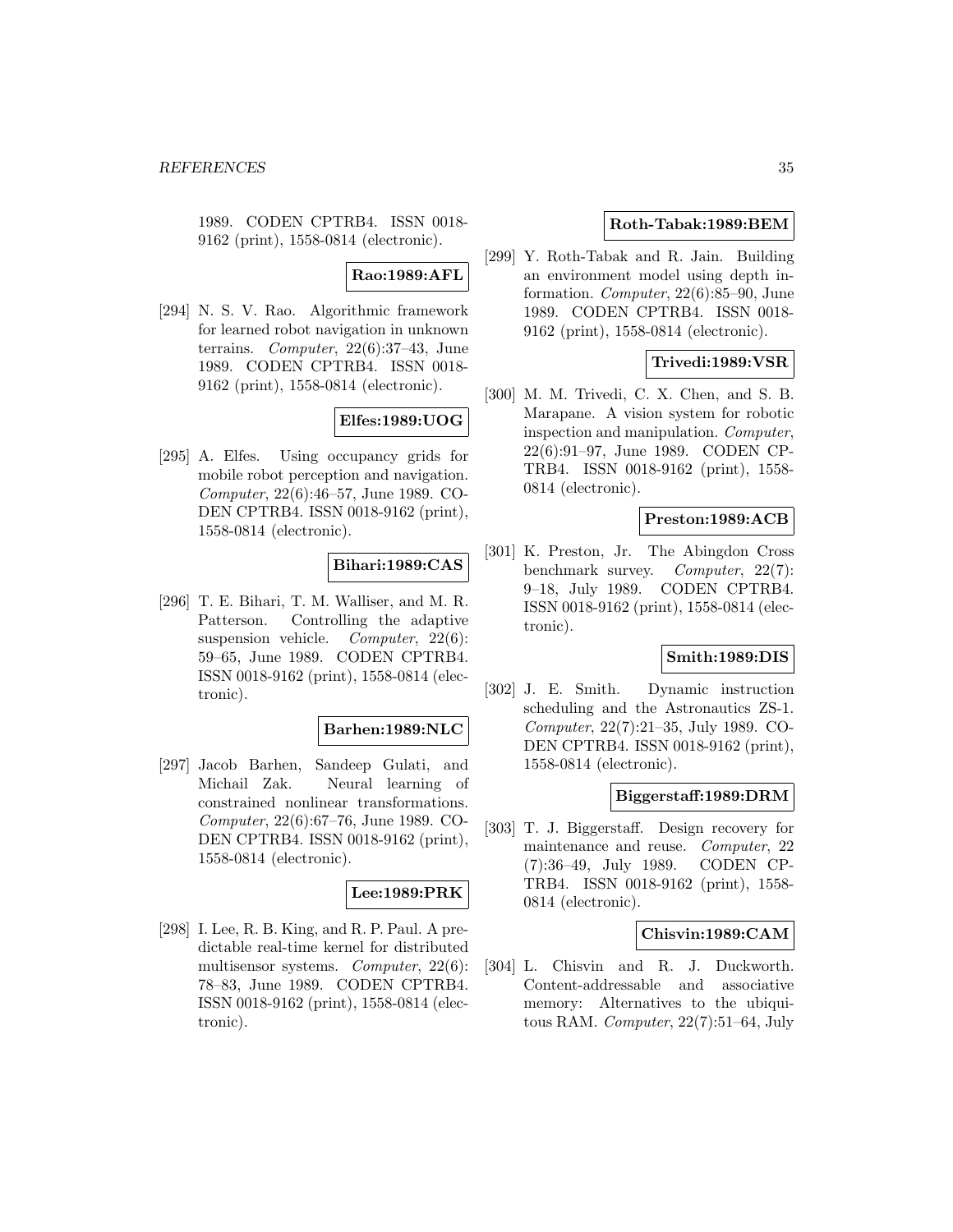1989. CODEN CPTRB4. ISSN 0018- 9162 (print), 1558-0814 (electronic).

#### **Dinning:1989:SSM**

[305] A. Dinning. A survey of synchronization methods for parallel computers. Computer, 22(7):66–77, July 1989. CODEN CPTRB4. ISSN 0018-9162 (print), 1558- 0814 (electronic).

#### **DeFanti:1989:VES**

[306] T. A. DeFanti, M. D. Brown, and B. H. McCormick. Visualization: Expanding scientific and engineering research opportunities. Computer, 22(8):12–16, 22– 25, August 1989. CODEN CPTRB4. ISSN 0018-9162 (print), 1558-0814 (electronic).

#### **Helman:1989:RDV**

[307] J. Helman and L. Hesselink. Representation and display of vector field topology in fluid flow data sets. Computer, 22(8): 27–36, August 1989. CODEN CPTRB4. ISSN 0018-9162 (print), 1558-0814 (electronic).

#### **Long:1989:ARD**

[308] M. B. Long, K. Lyons, and J. K. Lam. Acquisition and representation of 2D and 3D data from turbulent flows and flames. Computer, 22(8):39–45, August 1989. CODEN CPTRB4. ISSN 0018- 9162 (print), 1558-0814 (electronic).

# **Fuchs:1989:IVM**

[309] Henry Fuchs, Marc Levoy, and Stephen M. Pizer. Interactive visualization of 3-D medical data. Computer, 22(8):46–51, August 1989. CODEN CP-TRB4. ISSN 0018-9162 (print), 1558- 0814 (electronic).

# **Hibbard:1989:VLD**

[310] W. Hibbard and D. Santek. Visualizing large data sets in the Earth sciences. Computer, 22(8):53–59, August 1989. CODEN CPTRB4. ISSN 0018- 9162 (print), 1558-0814 (electronic).

# **Kluksdahl:1989:RVS**

[311] N. C. Kluksdahl, A. M. Kriman, and D. K. Ferry. The role of visualization in the simulation of quantum electronic transport in semiconductors. Computer, 22(8):60–66, August 1989. CODEN CP-TRB4. ISSN 0018-9162 (print), 1558- 0814 (electronic).

### **Phillips:1989:DVA**

[312] R. L. Phillips. Distributed visualization at Los Alamos National Laboratory. Computer,  $22(8):70-77$ , August 1989. CODEN CPTRB4. ISSN 0018- 9162 (print), 1558-0814 (electronic).

# **Cabral:1989:VTA**

[313] B. Cabral and C. L. Hunter. Visualization tools at Lawrence Livermore National Laboratory. Computer, 22(8):77– 84, August 1989. CODEN CPTRB4. ISSN 0018-9162 (print), 1558-0814 (electronic).

#### **Haber:1989:SVR**

[314] R. B. Haber. Scientific visualization and the Rivers Project at the National Center for Supercomputing Applications. Computer, 22(8):84–89, August 1989. CODEN CPTRB4. ISSN 0018-9162 (print), 1558-0814 (electronic).

#### **Bancroft:1989:SVC**

[315] G. V. Bancroft, T. Plessel, F. Merritt, P. P. Walataka, and V. Watson. Scien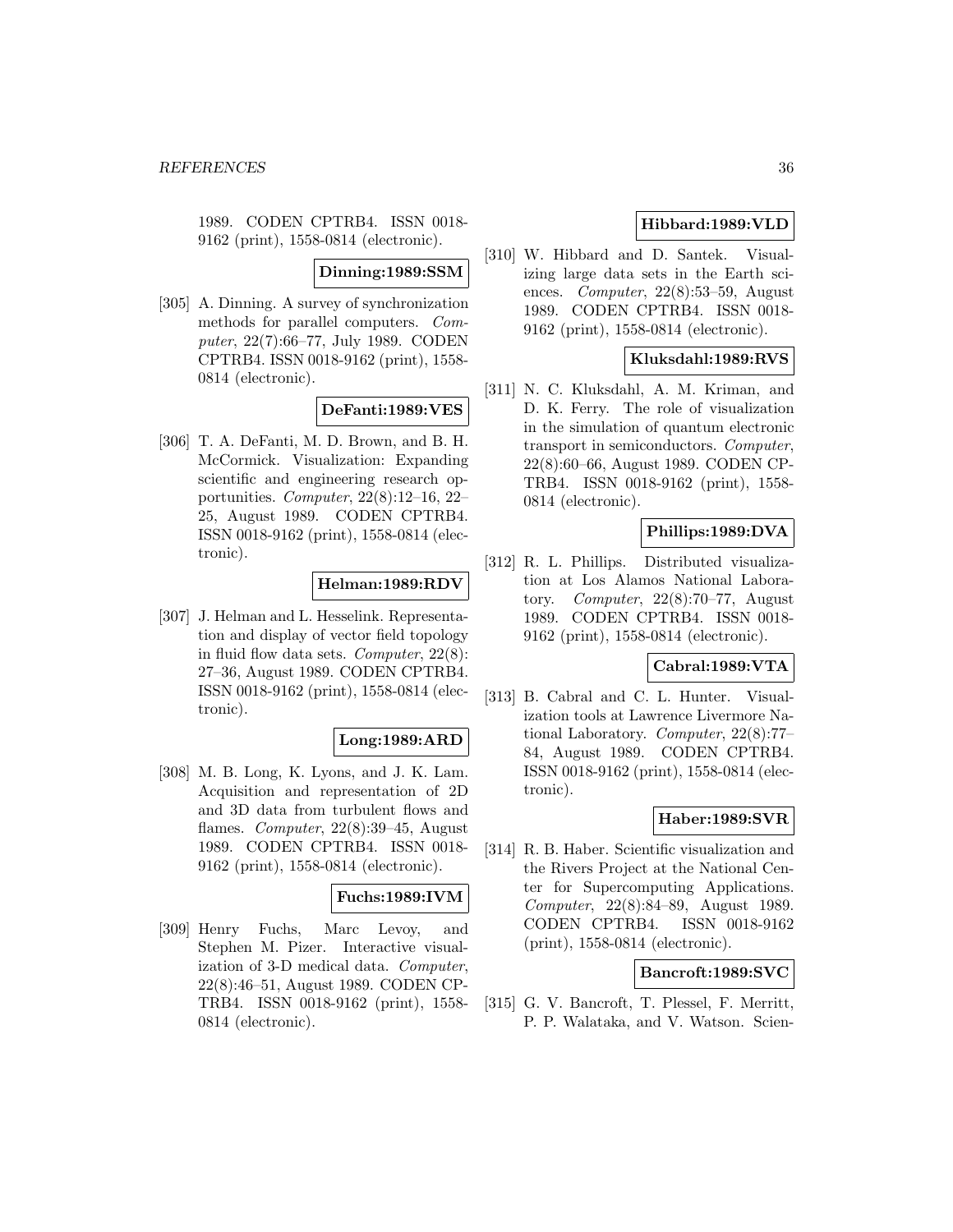tific visualization in computational aerodynamics at NASA Ames Research Center. Computer, 22(8):89–95, August 1989. CODEN CPTRB4. ISSN 0018- 9162 (print), 1558-0814 (electronic).

# **Rosenblum:1989:VED**

[316] L. J. Rosenblum. Visualization of experimental data at the Naval Research Laboratory. Computer, 22(8):95– 101, August 1989. CODEN CPTRB4. ISSN 0018-9162 (print), 1558-0814 (electronic).

#### **Pappas:1989:TIP**

[317] T. L. Pappas. T<sub>E</sub>Xnology on the IBM PC. Computer, 22(8):111–120, August 1989. CODEN CPTRB4. ISSN 0018- 9162 (print), 1558-0814 (electronic).

#### **Johnson:1989:XSR**

[318] J. Johnson, T. L. Roberts, W. Verplank, D. C. Smith, C. H. Irby, M. Beard, and K. Mackey. The Xerox Star: a retrospective. Computer, 22(9):11–26, 28– 29, September 1989. CODEN CPTRB4. ISSN 0018-9162 (print), 1558-0814 (electronic).

#### **Cheng:1989:VPC**

[319] H. Cheng. Vector pipelining, chaining, and speed on the IBM 3090 and Cray X-MP. Computer, 22(9):31–42, 44, 46, September 1989. CODEN CPTRB4. ISSN 0018-9162 (print), 1558-0814 (electronic).

#### **Lieberherr:1989:AGS**

[320] Karl J. Lieberherr and Ian M. Holland. Assuring good style for objectoriented programs. Computer, 22(9):38– 44, September 1989. CODEN CPTRB4.

ISSN 0018-9162 (print), 1558-0814 (electronic).

### **Artsy:1989:DPM**

[321] Yeshayahu Artsy and Raphael Finkel. Designing a process migration facility: The Charlotte experience. Computer, 22(9):47–56, September 1989. CODEN CPTRB4. ISSN 0018-9162 (print), 1558- 0814 (electronic). **Review:** Computing Reviews, Vol. 31, No. 8, August 1990.

# **Ford:1989:MSE**

[322] G. A. Ford and N. E. Gibbs. A Master of Software Engineering Curriculum: Recommendations from the Software Engineering Institute. Computer, 22(9):59– 71, September 1989. CODEN CPTRB4. ISSN 0018-9162 (print), 1558-0814 (electronic).

### **Ambler:1989:IVT**

[323] A. L. Ambler and M. M. Burnett. Influence of visual technology on the evolution of language environments. Computer, 22(10):9–22, October 1989. CO-DEN CPTRB4. ISSN 0018-9162 (print), 1558-0814 (electronic).

# **Roman:1989:DAV**

[324] G.-C. Roman and K. C. Cox. A declarative approach to visualizing concurrent computations. Computer, 22(10):25– 36, October 1989. CODEN CPTRB4. ISSN 0018-9162 (print), 1558-0814 (electronic).

#### **Lehr:1989:VPD**

[325] Ted Lehr, Zary Segall, Dalibor F. Vrsalovic, Eddie Caplan, Alan L. Chung, and Charles E. Fineman. Visualizing performance debugging. Computer, 22(10):38– 51, October 1989. CODEN CPTRB4.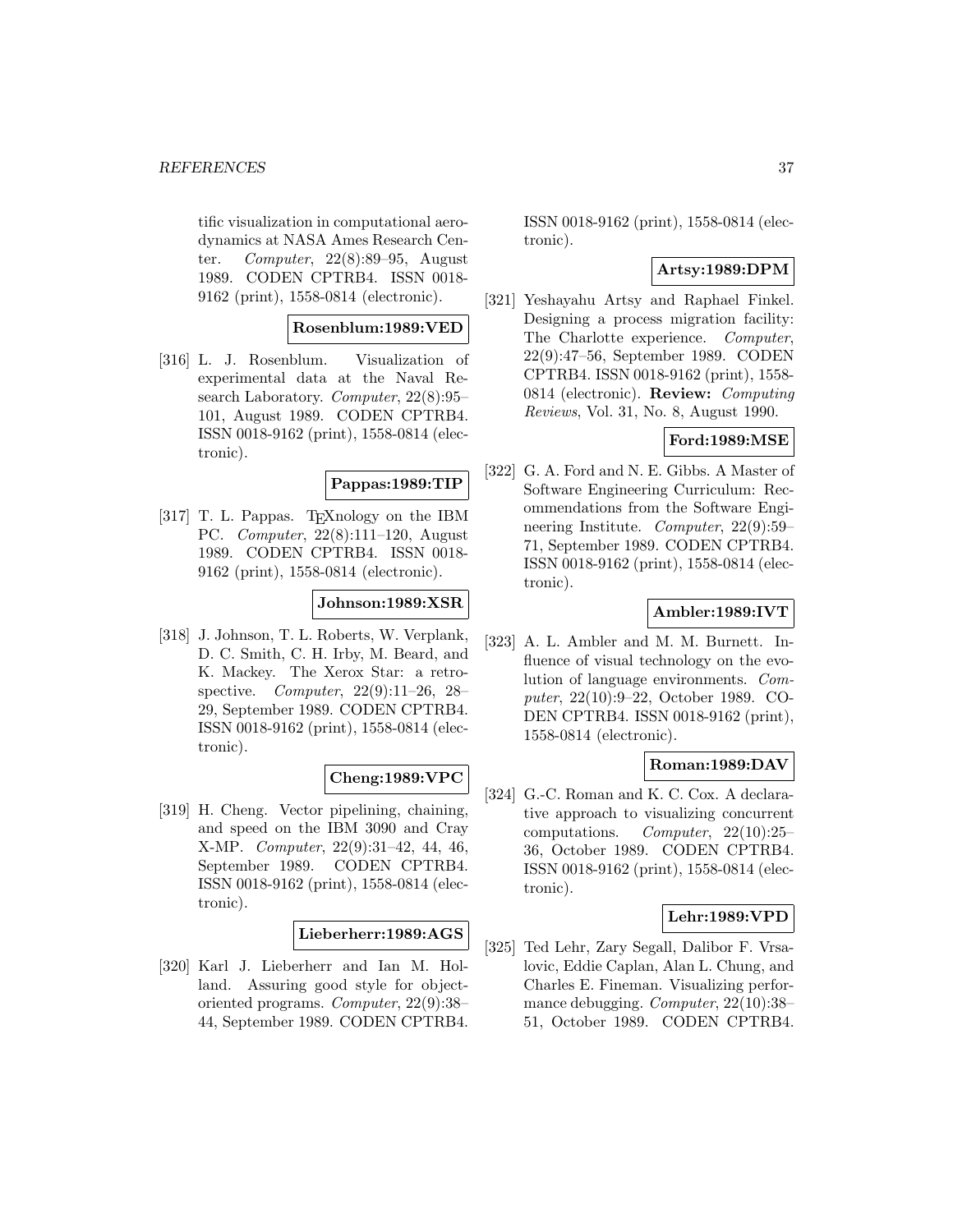ISSN 0018-9162 (print), 1558-0814 (electronic).

**Kramer:1989:GCP**

[326] Jeffrey Kramer, J. Magee, and K. Ng. Graphical configuration programming. Computer, 22(10):53–58, 62–65, October 1989. CODEN CPTRB4. ISSN 0018-9162 (print), 1558-0814 (electronic).

# **Gu:1989:SAV**

[327] J. Gu and K. F. Smith. A structured approach for VLSI circuit design. Computer, 22(11):9–22, November 1989. CO-DEN CPTRB4. ISSN 0018-9162 (print), 1558-0814 (electronic).

# **Hac:1989:SON**

[328] A. Hac and H. B. Mutlu. Synchronous optical network and broadband ISDN protocols. Computer, 22(11):26–34, November 1989. CODEN CPTRB4. ISSN 0018-9162 (print), 1558-0814 (electronic).

#### **Singhal:1989:DDD**

[329] M. Singhal. Deadlock detection in distributed systems. Computer, 22(11):37– 48, November 1989. CODEN CPTRB4. ISSN 0018-9162 (print), 1558-0814 (electronic).

#### **Gries:1989:TSR**

[330] D. Gries and D. Marsh. The 1987–88 Taulbee Survey Report. Computer, 22 (11):49–56, November 1989. CODEN CPTRB4. ISSN 0018-9162 (print), 1558- 0814 (electronic).

**Anonymous:1989:CSP**

[331] Anonymous. The computer spectrum: a perspective on the evolution of computing. Computer, 22(11):57–63, November 1989. CODEN CPTRB4. ISSN 0018- 9162 (print), 1558-0814 (electronic).

#### **Anonymous:1989:SHU**

[332] Anonymous. Supercomputer hardware: an update of the 1983 report's summary and tables. *Computer*,  $22(11):63-$ 68, November 1989. CODEN CPTRB4. ISSN 0018-9162 (print), 1558-0814 (electronic).

#### **Grosky:1989:GEI**

[333] W. I. Grosky and R. Mehrotra. Guest Editors' introduction: Image database management.  $Computer, 22(12):7-8,$ December 1989. CODEN CPTRB4. ISSN 0018-9162 (print), 1558-0814 (electronic).

#### **Kasturi:1989:MDP**

[334] R. Kasturi, R. Fernandez, M. L. Amlani, and W.-C. Feng. Map data processing in Geographic Information Systems. Computer, 22(12):10–21, December 1989. CODEN CPTRB4. ISSN 0018-9162 (print), 1558-0814 (electronic).

#### **Brolio:1989:IDS**

[335] J. Brolio, B. A. Draper, J. R. Beveridge, and A. R. Hanson. ISR: A database for symbolic processing in computer vision. Computer,  $22(12):22-30$ , December 1989. CODEN CPTRB4. ISSN 0018-9162 (print), 1558-0814 (electronic).

### **Jagadish:1989:OMI**

[336] H. V. Jagadish and L. O'Gorman. An object model for image recognition. Computer, 22(12):33–41, December 1989. CODEN CPTRB4.